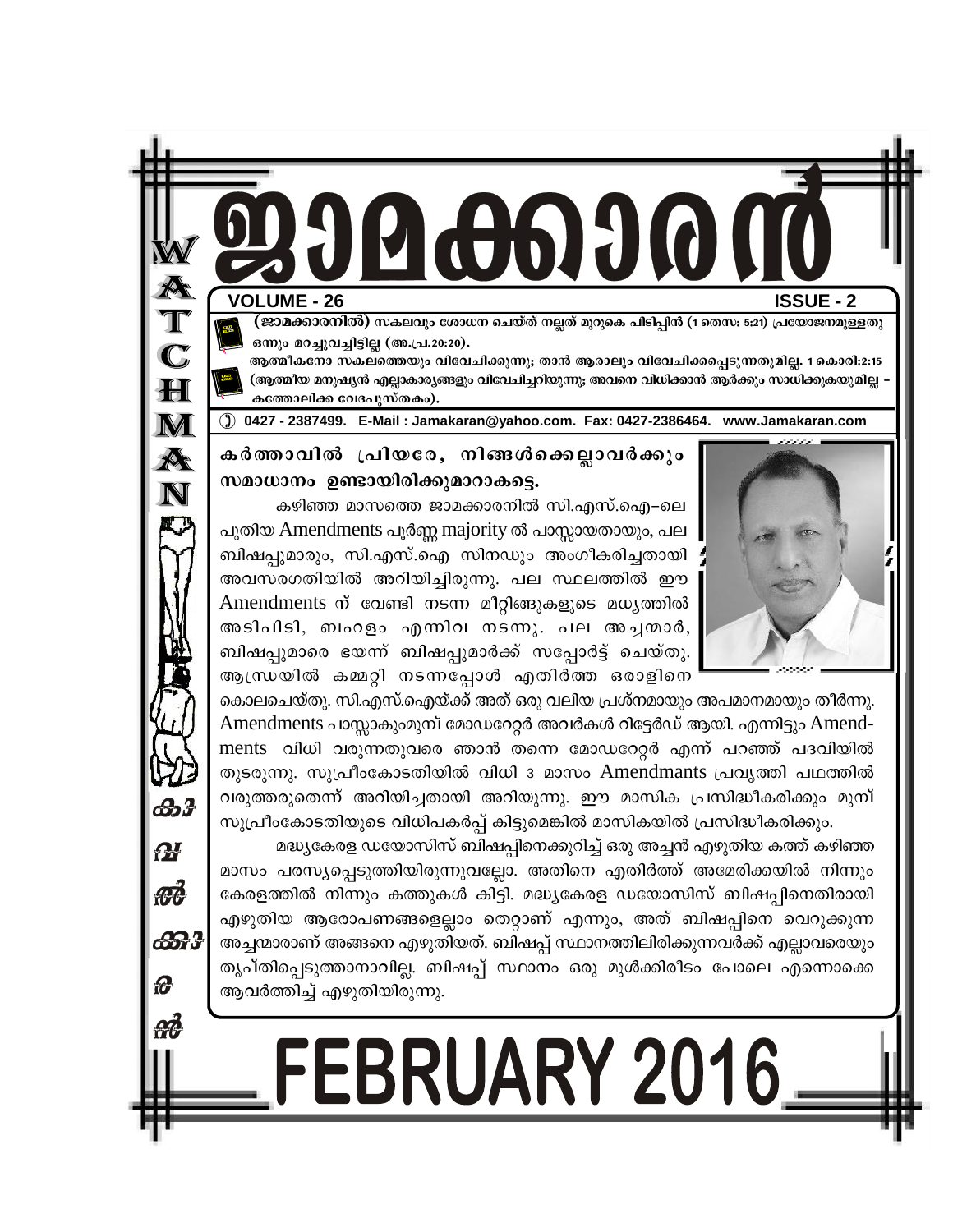#### $\mathcal{P}$ ebruary 2016 $\hat{\mathbf{v}} \triangleq \hat{\mathbf{v}} \triangleq \hat{\mathbf{v}} \triangleq \mathbf{v}$  and  $\mathbf{v}$ . jamakaran. com  $\hat{\mathbf{v}} \triangleq \hat{\mathbf{v}} \triangleq \hat{\mathbf{v}}$  and  $\mathbf{v}$

ഞാൻ പ്രസിദ്ധീകരിച്ചത് ഒരു അച്ചന്റെ കത്താണ്. പ്രസിദ്ധീകരിക്കാത്ത അച്ചന്മാരുടെയും ഉപദേശിമാരുടെയും ധാരാളം കത്തുകളുണ്ട്. പല തെളിവുകൾ അവയിലുണ്ട്.

എന്റെ ഉള്ളിലുള്ള ഭാരം ബിഷപ്പിനെക്കുറിച്ച് വ്യക്തിപരമായ യാതൊരു വെറുപ്പും വിദ്വേഷവും എനിക്ക് ഇല്ല. ബിഷപ്പിന് എന്നെ ഇഷ്ടമല്ലാ എന്ന് ആരംഭം മുതൽ എനിയ്ക്കറിയാം. എന്റെ മനസ്സിന്റെ ഭാരം : ഇപ്പോഴുള്ള സി.എസ്.ഐ മോഡറേറ്റർ, സി.എസ്.ഐയെ നശിപ്പിക്കാനുള്ള കാര്യത്തിൽ സെൻട്രൽ കേരള ഡയോസിസ് ബിഷപ്പും, ഡെപ്യൂട്ടി മോഡറേറ്ററുമായ ഇദ്ദേഹവും കൂട്ടുചേർന്നാണല്ലോ എന്നതാണ്.

വടക്കേ ഇന്ത്യൻ സിനഡിലും Amendments പാസ്സാക്കിയതിനാൽ ഒരു പ്രശ്നവും ഉണ്ടായില്ല എന്ന് അമേരിക്കയിലെ ഒരു സഹോദരൻ എഴുതുന്നു. Amendments പ്രകാരം Methodist Church ലെ Retirement പ്രായം 65–ൽ നിന്ന് 70ലേക്ക് കൂട്ടി. എന്നാലും ഒരു ബിഷപ്പിന് പദവിക്കാലം 5 വർഷം മാത്രമാണ്. അതിന് ശേഷം ബിഷപ്പുമാർ സാധാരണ അച്ചന്മാരെപ്പോലെ പ്രവർത്തിക്കണം. ഇതുപോലെ നിയമം സി.എസ്.ഐയിൽ വന്നാൽ നല്ലതാണ്. അങ്ങനെയായാൽ Amendments നെ ആരും എതിർക്കില്ല. വടക്കേ ഇന്ത്യ Methodist Church Bishop ന്റെ Retirement 65ൽ നിന്ന് 70 ആക്കി. പല എതിർപ്പുകൾക്കിടയിൽ അതു പാസ്സാക്കുകയും ചെയ്തു. പക്ഷേ ഈ Amendments കൊണ്ടുവരുവാൻ മുൻകൈയെടുത്ത ബിഷപ്പ് Amendments പാസ്സായ ഉടൻ മരിച്ചുപോയി. ദൈവത്തിനിഷ്ടമില്ലാത്ത വളഞ്ഞ വഴികളിൽ Amendments പാസ്സാക്കുന്ന എല്ലാ ബിഷപ്പുമാരേയും ദൈവം നോക്കിക്കൊണ്ടിരിക്കുന്നു.

ബിഷപ്പുമാർക്ക് ഇതൊരു മുന്നറിയിപ്പാണ്. ഡപ്യൂട്ടി മോഡറേറ്റർ അവർകൾ മോഡറേറ്റർ ആയി മാറിയാൽ ഇപ്പോഴുള്ള സ്വഭാവത്തേക്കാൾ പതിന്മടങ്ങ് കഠിനമായിത്തീരും എന്ന് പലർ ഭയപ്പെടുന്നു. എങ്ങനെയോ, ഞാൻ ഇത് എഴുതിയതുകൊണ്ട് മദ്ധ്യകേരള ഡയോസിസിൽ എനിക്കു തുറന്നിരുന്ന വാതിലുകൾ അടയുവാനുള്ള പ്രശ്നങ്ങൾ അതിന്റെ ഉച്ചഘട്ടത്തിലാണ്. Amendments വിഷയമായി ജാമക്കാരനിൽ ഞാനെഴുതിയ വിഷയങ്ങൾ ബിഷപ്പുമാരെ അപമാനപ്പെടുത്താനല്ല മറിച്ച് സി.എസ്.ഐ സഭകളുടെ നന്മയ്ക്കാണ്. ഇങ്ങനെ ഖണ്ഡിച്ച് എഴുതുന്നതിനാൽ എനിക്കു ലാഭവും നഷ്ടവും ഇല്ല. മദ്ധ്യകേരള ഡയോസിസിലെ എല്ലാ അച്ചന്മാർക്കും സഭാജനങ്ങൾക്കും എന്റെ മേൽ വച്ചിരിക്കുന്ന സ്നേഹം അത് മാറാതിരിക്കുന്നതോർത്ത് ഞാൻ ദൈവത്തെ സ്തുതിക്കുന്നു.

# സി.എസ്.ഐയ്ക്ക് മറ്റൊരാപത്ത്

സി.എസ്.ഐ രണ്ടാക്കാനും ചിലർ ഏർപ്പാടുകൾ ചെയ്തുകൊണ്ടിരിക്കുന്നത് ഞാനറിഞ്ഞു. അതു നല്ലതല്ല. അതിന് ആരും കൂട്ടുചേരരുതെന്ന് ഞാൻ അഭ്യർത്ഥിക്കുന്നു.

\* വടക്കേ ഇന്ത്യയിൽ ഞാൻ ശുശ്രുഷയ്ക്കായി പോയതിനാലാണ് ജനുവരി ലക്കം മാസിക ഇത്ര താമസിച്ച് നിങ്ങളുടെ കൈകളിൽ ലഭിക്കുന്നത്. ഇനി വരുന്ന 4 മാസവും മാസികകൾ താമസിച്ചേ വരൂ. എന്റെ ശുശ്രൂഷയിലെ തിരക്കു വർദ്ധിച്ച് വരുന്നതാണ് കാരണം.

\* ക്രിസ്തുമസിനും, പുതുവർഷത്തിനും ധാരാളം വായനക്കാരുമായി ഓൺലൈൻ, ചെക്ക്, മണിയോർഡർ വഴിയായി കൂട്ടായ്മ കാണിച്ച എല്ലാവർക്കും നന്ദി അറിയിക്കുന്നു.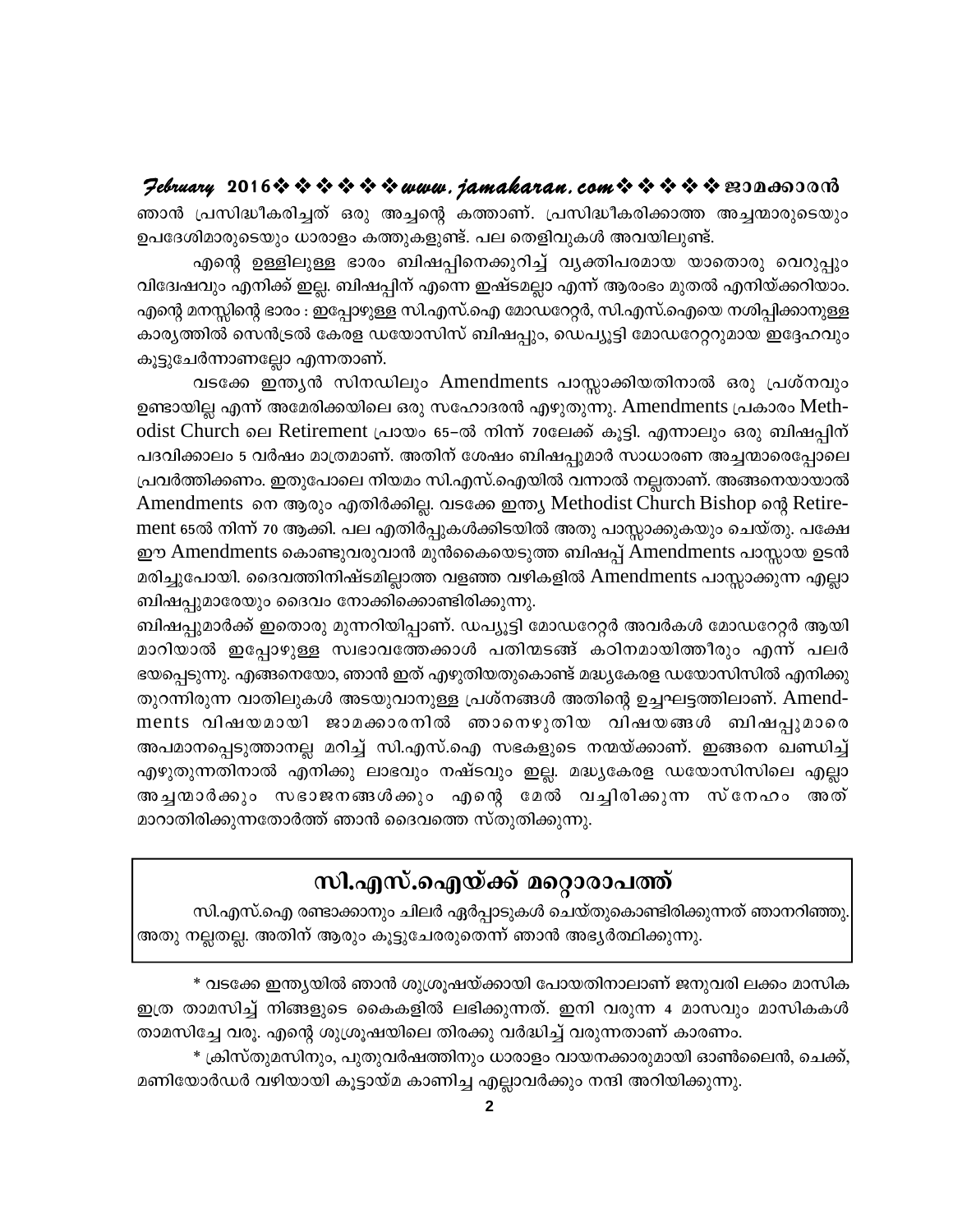#### $\mathcal{P}$ ebruary 2016 $\hat{\mathbf{v}} \triangleq \hat{\mathbf{v}} \triangleq \hat{\mathbf{v}} \triangleq \mathbf{v}$  and  $\mathbf{v}$ . jamakaran. com  $\hat{\mathbf{v}} \triangleq \hat{\mathbf{v}} \triangleq \hat{\mathbf{v}}$  and  $\mathbf{v}$

മദ്ധ്യകേരള ഉൾപ്പെടെ എല്ലാ ഡയോസിസുകളിലും പ്രശ്നം നിറഞ്ഞ വിവരങ്ങളെ വ്യക്തമായി അറിയിച്ചുകൊണ്ടിരിക്കുന്ന അച്ചന്മാർക്കും വിശ്വാസികൾക്കും നന്ദി പറയുന്നു. \* മദ്ധ്യകേരള ഡയോസിസിലും, മറ്റ് ഡയോസിസിലും ഉള്ള Amendments നെ എതിർത്ത അച്ചന്മാർക്കും, മാനൃദേഹങ്ങളും അച്ചടിച്ച ലഘുലേഖകളും, Wallpost കളും എനിക്കു അയച്ചുതന്നതിന് നന്ദി. നല്ല കാര്യങ്ങളെ അച്ചടക്കത്തോടെ അറിയിക്കുന്നതും പാപമല്ല. പക്ഷേ നമ്മുടെ എതിർപ്പുകളെ അറിയിക്കുന്ന രീതി രാഷ്ട്രീയക്കാരുടെ രീതിയാകാൻ പാടില്ല.

\* ഞാൻ ആഴ്ചയിൽ ചൊവ്വാഴ്ച മാത്രം വീട്ടിൽ ഇരിക്കുന്നതുകൊണ്ട് 4 Land Line phone ഇരുന്നിട്ടും ധാരാളം പേർ ഫോൺ വഴിയായി പ്രാർത്ഥനയും, ആലോചനയും ചോദിക്കുന്നതുകൊണ്ട് പലർക്കും ഫോൺ വഴി സംസാരിക്കാൻ ലൈൻ കിട്ടാതെ വിഷമിക്കുന്നു എന്ന് ഞാൻ അറിഞ്ഞു. കഴിവതും കത്തുകൾ വഴി, പ്രാർത്ഥനാ, പ്രശ്നക്കുറിപ്പുകളെ അയക്കാൻ| അപേക്ഷ. എന്റെ മറുപടി താമസിച്ചാലും പ്രാർത്ഥിക്കുകയും മറുപടി അയക്കുകയും ചെയ്യും. \* ഇ–മെയിൽ വിവരങ്ങൾ അയക്കുന്നവർ നിങ്ങളുടെ അഡ്രസ്സും ഫോൺ നമ്പറും എഴുതണം. ആഴ്ചയിൽ ഒരു ദിവസം മാത്രം വീട്ടിലിരിക്കുന്നതിനാൽ ഇ–മെയിലിൽ വരുന്ന വിവരങ്ങൾ കത്തു മുഖേനയാണ് മറുപടി അയക്കുന്നത്.

#### **AUSTRALIA VISIT**

\* ആസ്ട്രേലിയ ശുശ്രൂഷ : ഈ വർഷം 2016 ഒക്ടോബർ മാസം ആസ്ട്രേലിയ യോഗങ്ങൾക്കുള്ള ക്രമീകരണങ്ങൾ നടന്നുകൊണ്ടിരിക്കുന്നു. പക്ഷേ എന്റെ യാത്രായുടെ വിവരങ്ങൾ അന്തിമ ഘട്ടത്തിലായിട്ടില്ല.

## അസംബ്ലി ഇലക്ഷൻ

∗ കേരളത്തിലും മറ്റ് സംസ്ഥാനങ്ങളിലും നടക്കാനിരിക്കുന്ന നിയമസഭാ തെരഞ്ഞെടുപ്പുകൾക്കായി ഏവരും പ്രത്യേകം പ്രാർത്ഥിക്കണമെന്ന് അപേക്ഷിക്കുന്നു. ഞാനും ഈ തെരഞ്ഞെടുപ്പുകൾക്കായി ദിവസവും പ്രാർത്ഥിച്ച് വരുന്നു.

\* കഴിഞ്ഞ വർഷം നിങ്ങൾ നൽകിയ സാമ്പത്തിക സഹായങ്ങൾക്ക് നന്ദി അറിയിക്കുന്നു. ഇപ്രാവശ്യം ഓൺലൈൻ വഴിയായി എന്റെ ബാങ്ക് അക്കൗണ്ടിൽ ധാരാളം പേർ സാമ്പത്തിക സഹായം ചെയ്തിട്ടുണ്ട്. മണിയോഡർ വഴിയായിട്ടും ചെയ്തിട്ടുണ്ട്. ഇങ്ങനെ എന്നെ സഹായിച്ച എല്ലാവരെയും ദൈവം സമൃദ്ധിയായി അനുഗ്രഹിക്കട്ടെ. (എബ്രായർ 6:10). "ദൈവം നിങ്ങളുടെ പ്രവർത്തിയും വിശുദ്ധന്മാരെ ശുശ്രൂഷിച്ചതിനാലും, ശുശ്രൂഷിക്കുന്നതിനാലും തന്റെ നാമത്തോടു കാണിച്ച സ്നേഹവും മറന്നുകളവാൻ തക്കവണ്ണം അനിതീയുള്ളവനല്ല."

> കർത്താവിന്റെ ഉന്നത ശുശ്രൂഷയിൽ ഡോ. പുഷ്പരാജ്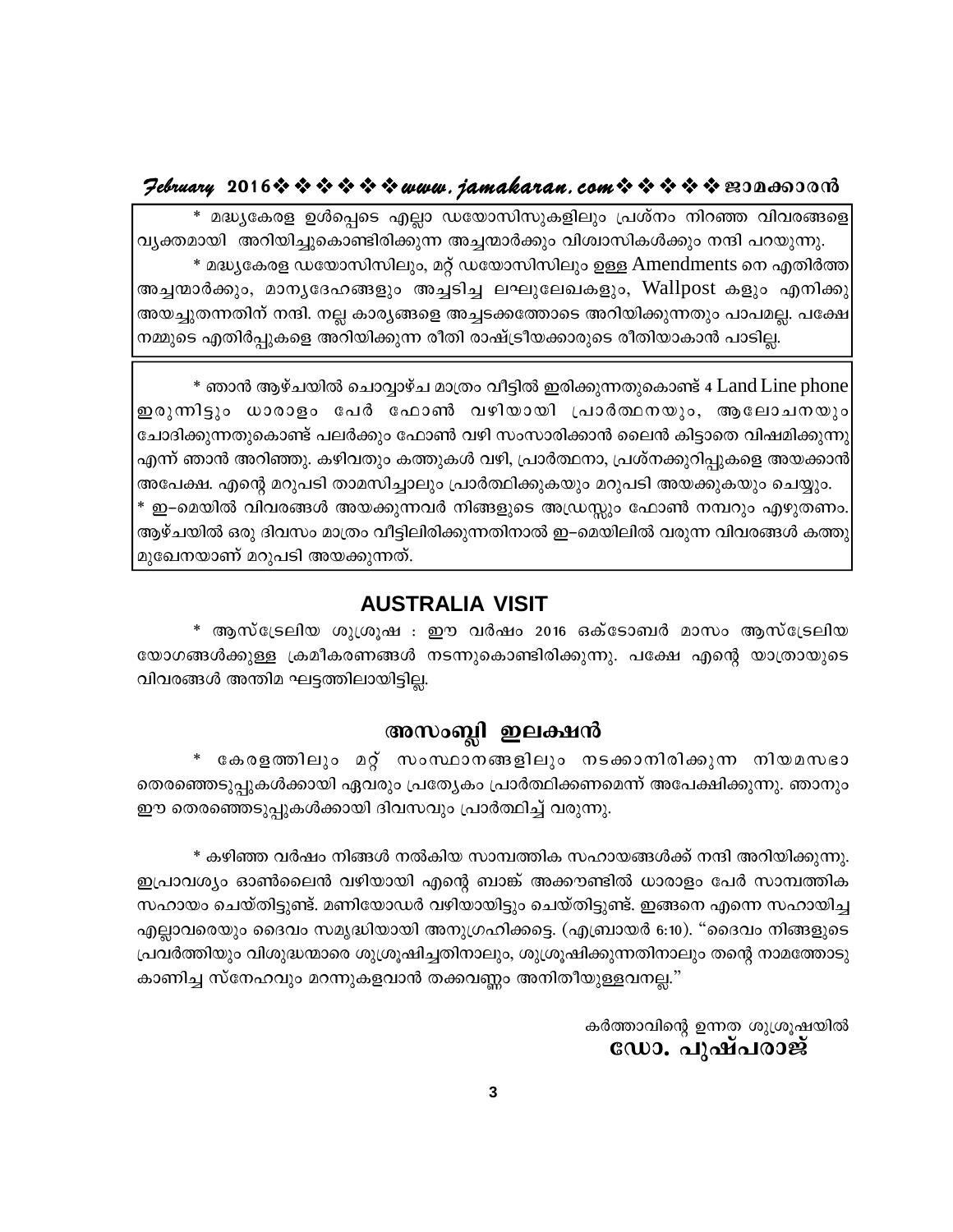# എന്റെ ദൈവവേലയുടെ ആരംഭകാല അനുഭവങ്ങൾ തിരിഞ്ഞുനോട്ടം (നമ്പർ - 1, 2 & 3)

ചില വർഷങ്ങളായി എന്റെ ഉറ്റ സ്നേഹിതന്മാരും, സുവിശേഷകരും വിശ്വാസികളും എന്റെ പുസ് തകരുപത്തി**ൽ** പ്രസിദ്ധീകരിക്കുവാൻ അനുഭവസാക്ഷ്യത്തെ ചെറിയ ആവശ്യപ്പെട്ടുകൊണ്ടേയിരിക്കുന്നു.

എന്റെ അനുഭവസാക്ഷ്യം ആരുടെയെങ്കിലും മനസ്സിനെ സ്വാധീനിക്കുമെന്നോ, മറ്റുള്ളവരുടെ പ്രതീക്ഷപോലെ ശ്രേഷ്ഠമായതാണെന്നോ പറയുവാൻ കഴിയില്ല. ഞാൻ സംസാരിക്കുന്ന എല്ലാ യോഗങ്ങളിലും എന്റെ അനുഭവസാക്ഷ്യം അറിയിക്കാതെ ഇരുന്നിട്ടുമില്ല. അതുകൊണ്ടു മിക്കവാറും എല്ലാവരും എന്റെ അനുഭവസാക്ഷ്യം കേട്ടിട്ടുള്ളവരത്രെ. പക്ഷെ, എന്റെ അനുഭവസാക്ഷ്യത്തിലൂടെ പ്രസ്താവിക്കാത്ത ആത്മീയാനുഭവങ്ങൾ അനവധിയുണ്ട്. പ്രസ്തുത അനുഭവങ്ങളെ ചില സ്ഥലങ്ങളിൽ മാത്രമേ പ്രസ്താവിച്ചിട്ടുള്ളൂ. വീണ്ടും അവയെ പലപ്പോഴായി പ്രസിദ്ധീകരിക്കുവാൻ പോകുന്ന ഈ ലഘുലേഖകൾ സശ്രദ്ധം നിങ്ങൾ വായിച്ച് ഈ അനുഭവങ്ങളെക്കുറിച്ച് ഞാൻ തുടർന്നു എഴുതിയാൽ ഏതെങ്കിലും വിശ്വാസികൾക്ക് പ്രയോജനപ്രദമായിരിക്കുമോ എന്ന് എന്നെ അറിയിക്കുവാൻ താല്പര്യപ്പെടുന്നു.

എന്റെ ആദ്യത്തെ മിഷണറി പ്രവർത്തന അനുഭവങ്ങൾ FMPB മിഷണറി സ്ഥാപനത്തെക്കുറിച്ച് ചില വിഷയങ്ങൾ FMPB എന്ന മിഷണറി സ്ഥാപനത്തിന്റെ ആരംഭകാല സ്ഥാപകർ





ഇവരാണ്. ഇവരോടൊപ്പം മറ്റു ചിലരും ചേർന്ന് ഭാരതദേശത്തിന്റെ സുവിശേഷീകരണത്തിനായി നിരന്തരം പ്രാർത്ഥിച്ചുകൊണ്ടിരുന്നു. ഈ പ്രാർത്ഥനാ കൂട്ടായ്മ ''Friends Prayer Band' എന്ന പേരിൽ അറിയപ്പെട്ടു. അതിനുശേഷം പരിശുദ്ധാത്മാവിന്റെ നിരന്തരമായ പ്രേരണയാൽ, പ്രാർത്ഥിച്ചാൽ മാത്രം പോരാ, മിഷണറിമാരായി പോയാൽ മാത്രമേ ഭാരതദേശം യേശുവിനെ അറിയുവാൻ സാധിക്കുകയുള്ളൂ എന്ന് മനസ്സിലാക്കി. അതേതുടർന്ന് മിഷണറിമാരെ ഇന്ത്യയ്ക്കകത്ത് അയയ്ക്കുവാൻ വേണ്ടി പ്രാർത്ഥിച്ചു. തുടർന്ന് ഈ കൂട്ടായ്മയെ FMPB (Friends Missionary Prayer Band) എന്ന പേരിൽ മാറ്റപ്പെട്ടു. അതിനുശേഷമാണ് ഈ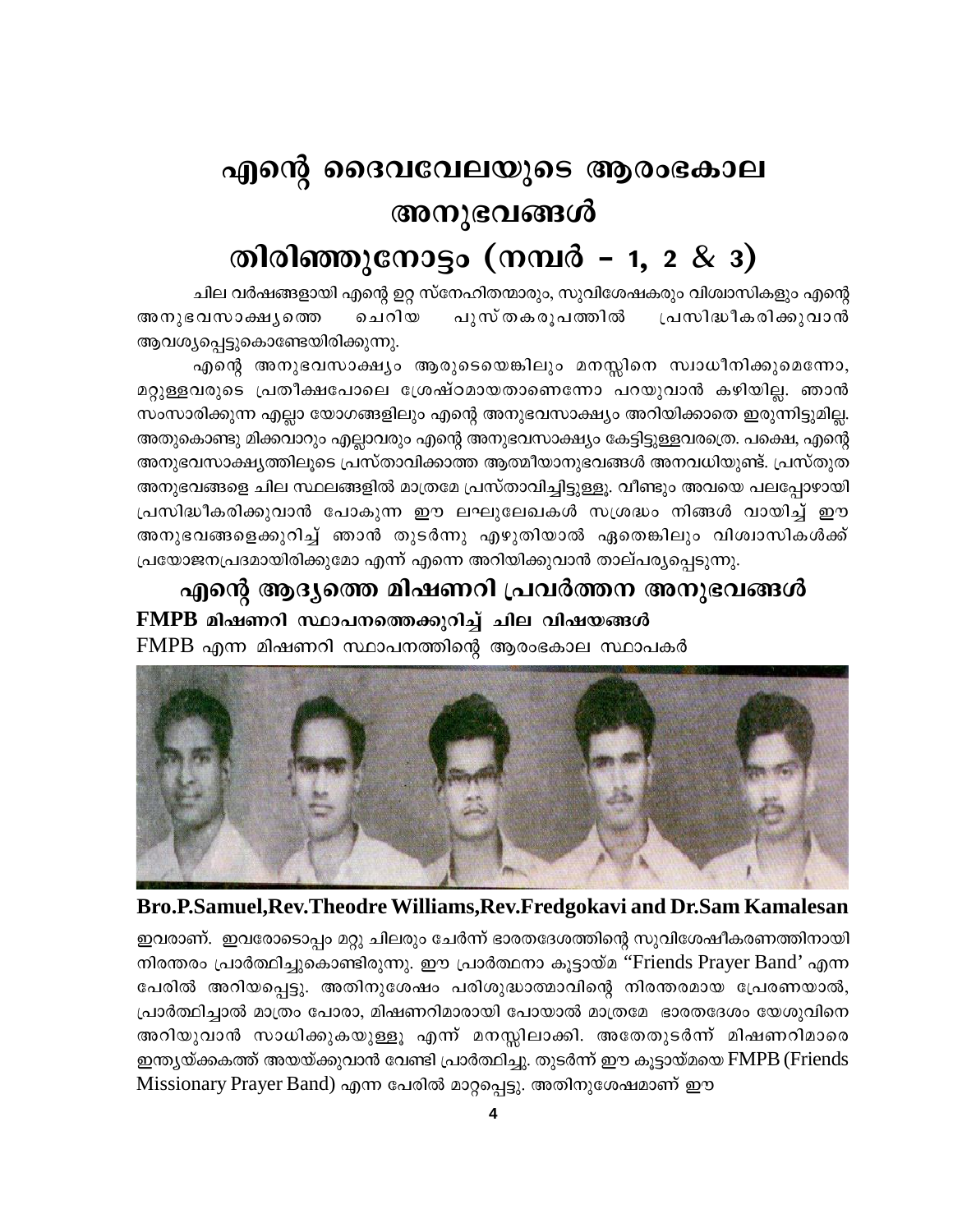## Jebruary 2016 \$ \$ \$ \$ \$ \$ www.jamakaran.com \$ \$ \$ \$ \$ BOD A60000

കൂട്ടായ്മ മിഷണറിമാരെ അയയ്ക്കുന്നതിനുള്ള പ്രവർത്തനങ്ങൾ തുടങ്ങി. സമർപ്പണമുള്ള വ്യക്തികളെ ലഭിക്കുന്നതിനുവേണ്ടി പല സ്ഥലങ്ങളിലും മിഷണറിയോഗങ്ങൾ സംഘടിപ്പിച്ചു. ആദ്യത്തെ മിഷണറിയോഗം തമിഴ്നാട്ടിൽ ഡേനീഷ്പേട്ട് എന്ന സ്ഥലത്ത് ബഥേൽ ഫെല്ലോഷിപ്പ് എന്ന സ്ഥാപനത്തിന്റെ ഉടമസ്ഥതയിലുള്ള മൈതാനത്ത് വച്ച് നടത്തപ്പെട്ടു. തുടർന്ന് ഓരോ വർഷവും മെയ്മാസത്തിൽ ഈ യോഗങ്ങൾ നടത്തപ്പെട്ടു. ഈ യോഗങ്ങളിൽ തമിഴ്നാട്ടിലെ പല ജില്ലകളിൽ നിന്നും വിശ്വാസികളായ ആയിരങ്ങൾ കടന്നുവരികയുണ്ടായി.

ഞാൻ രക്ഷിക്കപ്പെട്ട നാലു വർഷങ്ങൾക്കുശേഷം എനിക്ക് നേരിട്ട മറക്കാനാവാത്ത ഒരനുഭവം ചുവടെ ചേർക്കുന്നു. 1964–ൽ ഞാൻ രക്ഷിക്കപ്പെട്ടു. ഈ സ്ഥാപനത്തിന്റെ ആദ്യത്തെ മിഷനറിയായി തിരഞ്ഞെടുക്കപ്പെട്ട രണ്ടുപേരിൽ ഒരാളാണ് ഞാൻ. മറ്റേയാൾ സഹോ:ഹാരിസ് ഹിൽട്ടൻ. മിഷനറിയായി ഞാൻ തെരഞ്ഞെടുക്കപ്പെടുന്നതിന് മുമ്പായി ഉണ്ടായ ഒരു സംഭവം ആദ്യമായി പ്രസ്താവിച്ചുകൊള്ളട്ടെ.

# ലോറി അപകടം

നിന്നും ബാംഗ്ളൂരിലേക്കു സേലത്തിൽ ഒരു ലോറിയിൽ ഞാൻ യാത്രചെയ്തുകൊണ്ടിരിക്കുമ്പോൾ ഹുസൂർ (Hosur) എന്ന സ്ഥലത്ത് ഒരു പുഴവക്കത്തുള്ള റോഡിൽവെച്ച് ലോറി തലകീഴായി മറിയുകയും ഡ്രൈവറും ക്ലീനറും ഗുരുതരമായ പരിക്കുകളേറ്റ്, ക്ലീനർ മരണാവസ്ഥയിലായി. ഞാൻ ലോറിയുടെ മുമ്പിലുള്ള കണ്ണാടി കാലുകൊണ്ടു പൊട്ടിച്ചു പുറത്തേക്കു ചാടി. മറ്റുള്ളവരെ ആംബുലൻസ് വരുത്തി കൊണ്ടുപോകുന്നതിന് മുമ്പ് ഞാൻ സേലത്തിലേയ്ക്ക് വരികയായിരുന്ന മറ്റൊരു ബസ്സിൽ സേലത്ത് എത്തി. കർത്താവു തന്റെ കരങ്ങളിൽ എന്നെ സൂക്ഷിച്ചു.

ഇതിനുശേഷം തിരുപ്പൂർ സി.എസ്.ഐ പള്ളിയിൽ വി.ബി.എസ് യോഗങ്ങൾ നടത്തുവാൻ ഞങ്ങൾ ഗ്രൂപ്പായി പോയിരുന്നു. അന്നൊരു ദിവസം അച്ചന്റെ വീട്ടിന്നരികിൽ തുറസ്സായ സ്ഥലത്ത് ഉണ്ടായിരുന്ന മണൽപ്പുറത്തു കിടന്നുകൊണ്ടു എനിയ്ക്ക് അന്ന് നേരിട്ട ഭയങ്കര ലോറി അപകടത്തെക്കുറിച്ചും കർത്താവു എന്നെമാത്രം രക്ഷിച്ച വിധത്തെപ്പറ്റിയും ചിന്തിച്ചുകൊണ്ടിരുന്നു.

'എന്തുകൊണ്ടാണ് ഈ അപകടം ഉണ്ടായത്? മറ്റുള്ളവർക്കേൽക്കപ്പെട്ട ഗുരുതരാവസ്ഥ എനിക്ക് സംഭവിക്കാതിരിക്കാനുള്ള കാരണം എന്താണ്? എന്തുകൊണ്ടു കർത്താവ് എന്നെ മാത്രം രക്ഷിച്ചു? ഈ ചോദ്യങ്ങൾ നന്ദി സൂചകമായ വികാരങ്ങളായി എന്റെ ഹൃദയത്തിൽ ശക്തിയായി ഉയർന്നുക്കൊണ്ടിരുന്നു. പിറ്റേ ദിവസം സേലത്തേക്കു ചെന്നു 1964–ന് മുമ്പ് സംഭവിച്ച അപകടത്തെക്കുറിച്ച് ഡേനീഷ് പേട്ടയിൽ ഒരു സഹോദരനുമായി പങ്കുവെച്ചു. ദൈവം എന്നിൽ നിന്നും എന്തോ പ്രതീക്ഷിക്കുന്നു എന്ന് അദ്ദേഹം പറഞ്ഞു. ഞാൻ അത് നിർവ്വഹിക്കുക തന്നെ വേണം എന്ന ചിന്ത എന്റെ ഹൃദയത്തെ മദിച്ചുകൊണ്ടിരുന്നു.

എന്റെ ചിന്ത മറ്റുള്ള വിശ്വാസികളുമായി പങ്കുവച്ചു. അതിനു ശേഷം ഞാൻ ഒരു തീരുമാനം എടുത്തു. കർത്താവിനുവേണ്ടി മുഴുവൻ സമയവും സേവകനായി തൊഴിലുപേക്ഷിച്ച്, കാടുകളിൽ സൗജന്യമായ വൈദ്യചികിത്സയോടുകൂടി സുവിശേഷ പ്രവർത്തനം ചെയ്യുവാൻ ആദ്യത്തെ മിഷനറിയായി ചെല്ലുവാനിടയായി. മറ്റു ചില സംഭവങ്ങളോടൊപ്പം ആ സംഭവവും എന്നെ ഒരു മിഷനറി ആകുവാൻ പ്രേരിപ്പിച്ചു.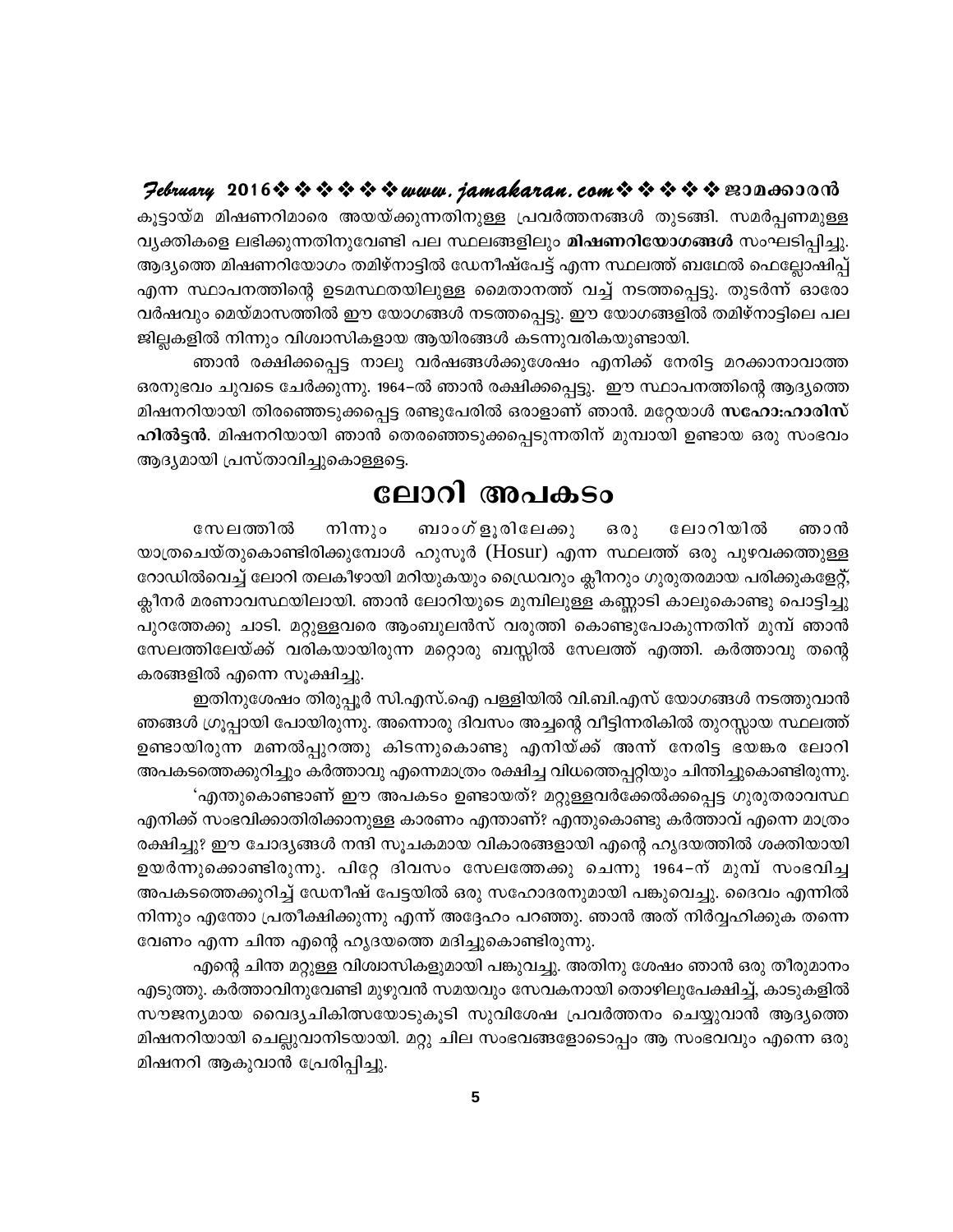#### $\mathcal{P}$ ebruary 2016 $\rightsquigarrow \rightsquigarrow \rightsquigarrow \rightsquigarrow \rightsquigarrow uww.$  jamakaran.com $\rightsquigarrow \rightsquigarrow \rightsquigarrow \rightsquigarrow \rightsquigarrow \text{exp}$

മിഷണിറിയായി പ്രവർത്തിക്കുവാൻ എന്നെ പ്രേരിപ്പിച്ച സംഭവം

1964 മുതൽ ഓരോ വർഷവും സേലത്തിനടുത്ത് ഡേനീഷ്പേട്ടയിൽ എഫ്.എം.പി.ബിയുടെ മിഷണറിയോഗങ്ങൾ പതിവായി നടക്കുന്നുണ്ട്. ഓരോ യോഗത്തിന്റേയും അവസാനം മിഷണറിയായി പ്രവർത്തിക്കുവാൻ താൽപര്യത്തോടെ അനേകം വ്യക്തികൾ കടന്നുവരും. എന്നാൽ അവരാരും തന്നെ പോകുവാൻ തയ്യാറായില്ല. യോഗം കഴിഞ്ഞ് പോയതിനുശേഷം അവരിൽ നിന്നും അനുകൂലമായ യാതൊരു മറുപടിയും ലഭിച്ചില്ല. പിന്നെ, എന്തിനാണ് അവരെല്ലാം താൽപരൃത്തോടെ കൈകൾ ഉയർത്തുന്നത്. ഇത് എന്നെ വളരെയധികം ചിന്തിപ്പിച്ചു. അതിനുശേഷം പരിശുദ്ധാത്മാവ് എന്നോട് ഇടപെട്ടു. നീയും ആ യോഗങ്ങളിൽ പങ്കെടുത്ത വൃക്തി അല്ലേ? ഒരു മിഷണറിയായി പ്രവർത്തിക്കാനുള്ള താൽപര്യം എന്തുകൊണ്ട് നിനക്ക് ഉണ്ടായില്ല? ഈ ചോദ്യം എന്റെ ഹൃദയത്തിൽ ഒരു വലിയ കോളിളക്കം സൃഷ്ടിച്ചു. ഒരു രാത്രിയിൽ ഞാൻ ഒരു ആദ്യ മിഷണറിയായി പോകുവാൻ തീരുമാനമെടുത്തു. പിറ്റെദിവസം, ഞാൻ ഡോക്ടറായി സേവനം അനുഷ്ഠിച്ചിരുന്ന ഡേനീഷ്പെട്ടയിലെ ബഥേൽ ആശുപത്രിയിൽ ചെന്നു. അവിടെ വെച്ച് ബഥേൽ ഫെല്ലോഷിപ്പിന്റെ സ്ഥാപകനും FMPB യുടെ സ്ഥാപകനുമായ ബ്രദർ.പി.ശാമുവേൽ അവർകളോട് എന്റെ തീരുമാനം അറിയിച്ചു. എന്റെ തീരുമാനം അറിഞ്ഞ അദ്ദേഹം വളരെയധികം സന്തോഷിക്കുകയും ദൈവത്തിന് നന്ദി പറയുകയും ഞങ്ങൾ രണ്ടുപേരും ഒരുമിച്ച് അവിടെവെച്ച് തന്നെ ദൈവത്തോട് പ്രാർത്ഥിക്കുകയും ചെയ്തു. FMPB യ്ക്ക് ആദ്യമിഷണറിയെ ലഭിച്ച വിവരം മറ്റ് ഭാരവാഹികൾക്ക് ടെലഗ്രാം മുഖേന അറിയിച്ചു.

അങ്ങനെ ആദ്യത്തെ മിഷണറിയായ ഞാൻ, എന്റെ ഡോക്ടർ ജോലി രാജിവെച്ച്, സ്വന്തമായി നടത്തിയിരുന്ന ക്ലീനിക്കും അടച്ച് ആദൃത്തെ FMPB മിഷണറിയായി "പെരിയമല" എന്ന് അറിയപ്പെടുന്ന സ്ഥലത്തേയ്ക്ക് പുറപ്പെട്ടു.

1967–ാമാണ്ടു ജൂൺ മാസം 9–ാം തീയതി എന്റെ ജീവിതത്തിൽ മറക്കാനാവാത്ത ഒരു ദിവസമായിരുന്നു. "Friends Missionery Prayer Band" ന്റെ ഭാരവാഹികളായ റവ:ഡോ.സാം കമലേശൻ, ബ്രദർ:പി.ശാമുവേൽ, റവ:ജി.മോഹൻ, ബ്രദർ: എമിൻ ജപസിംഗ് (മുൻ വിശ്വവാണി ഡയറക്ടർ) എന്നിവരെല്ലാം എന്നെയും മറ്റൊരു മിഷണറിയായ ജി.ഹാരിസ് ഹിൽട്ടൻ അവർകളെയും മലയുടെ താഴ്വാരത്തുവെച്ചു പ്രതിഷ്ഠാരാധന നടത്തി.



മിസ്റ്റർ.ഹാരിസ് ഹിൽട്ടൻ

#### എഫ്.എം.പി.ബിയിലെ ആദൃത്തെ മിഷണറികൾ



ഡോ.പുഷ്പരാജ്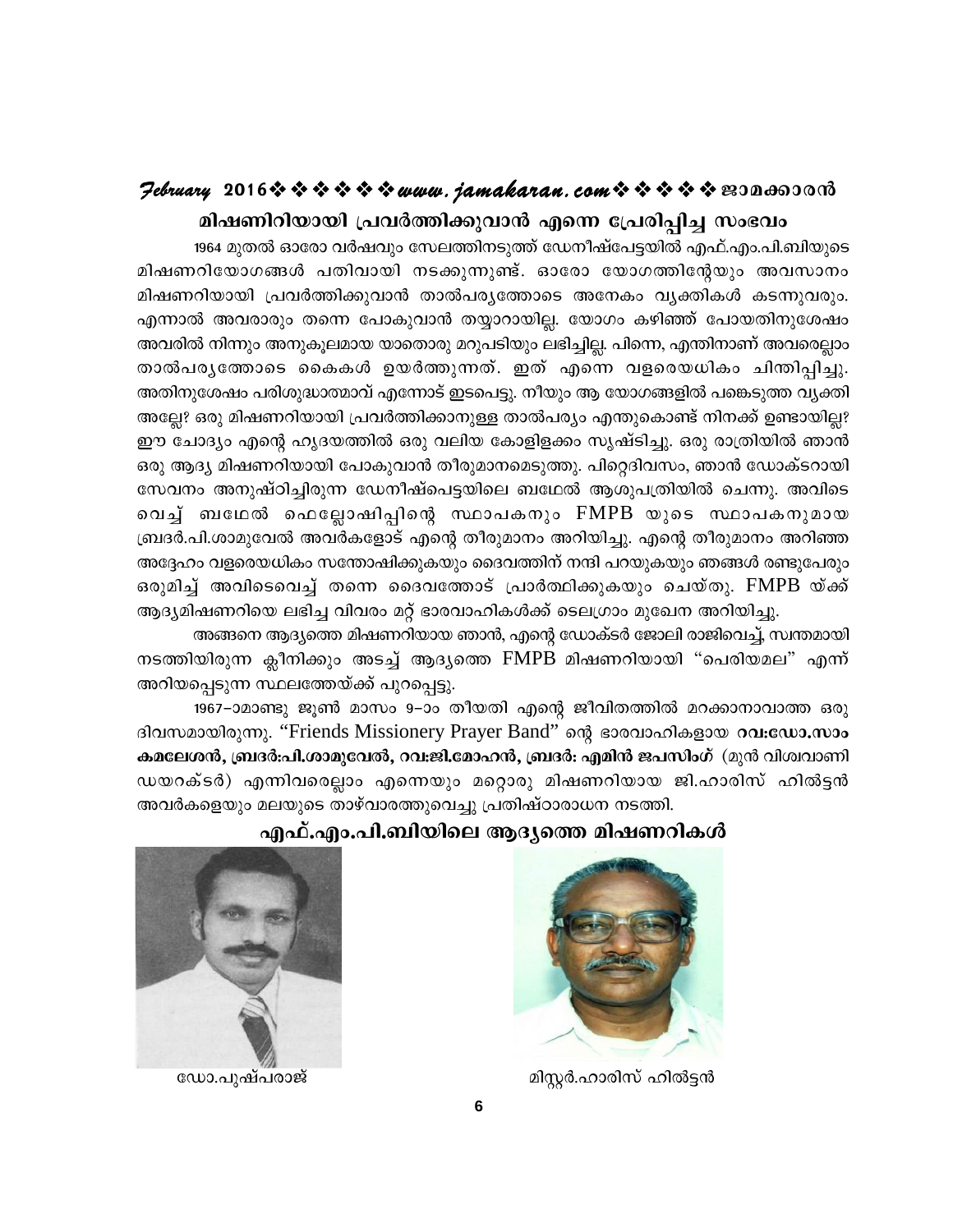#### $\mathcal{P}$ ebruary 2016 $\hat{\mathbf{v}} \triangleq \hat{\mathbf{v}} \triangleq \hat{\mathbf{v}} \triangleq \mathbf{v}$  and  $i$  and  $k$  are  $n$ , com  $\hat{\mathbf{v}} \triangleq \hat{\mathbf{v}} \triangleq \hat{\mathbf{v}}$  and  $\mathbf{v}$  and  $\mathbf{v}$

എഫ്.എം.പി.ബിയിലെ ആദ്യത്തെ മിഷണറിമാരായി വനത്തിനുളളിൽ പ്രവർത്തിച്ചവർ. അതിനുശേഷം എല്ലാവരും കൂടെ മലമുകളിൽ കയറി അവിടെയുള്ള ആദിവാസി ഗ്രാമത്തിൽ എത്തി. ഒരു കൂടിലിൽ ഞങ്ങളെ കൊണ്ടുവന്നാക്കിയിട്ടു പോയി. അങ്ങനെ Friends Missionary Prayer Band ന്റെ പേരിൽ ചില മാസങ്ങൾ പെരിയമല എന്നു അറിയപ്പെടുന്ന കാടുകളിൽ താമസിച്ചു കർത്താവിന്റെ വേല ചെയ്തു. എന്നാൽ ആ ദിവസങ്ങളിൽ എനിയ്ക്കു ലഭിച്ച അനുഭവങ്ങളും, അനുഗ്രഹങ്ങളും മറക്കാനാവില്ല. ഡോക്ടർ എന്ന നിഗളിപ്പ് അവിടെ വെച്ചാണ് നശിപ്പിക്കപ്പെട്ടത്. ദൈവത്തിന് സ്തോത്രം! ഞങ്ങൾ പോയിരുന്ന മലയുടെ പേരു 'പെരിയമല' എന്നാണ്. മലയിൽ ഞങ്ങൾ പ്രവർത്തിക്കുന്ന സ്ഥലത്തിന്റെ പേര് 'പെട്ടമുകുളാളം' എന്നാണ്. (ഈ കാട്ടിലാണ് ചന്ദനകൊള്ളക്കാരൻ വീരപ്പൻ താമസിച്ചിരുന്നത്.) ഈ തിങ്ങിയ വനത്തിന്റെ മധൃത്തിൽ ഒരു ചെറിയ കുടിൽ (പന്നികളെ വളർത്തുന്ന കുടിൽ). നിലത്തു കിടന്നു ഇഴഞ്ഞുവേണം അതിനകത്തു ചെല്ലേണ്ടതു. കുടിലിന്റെ ഭിത്തിയുടെ പൊക്കം ഒരടി അതാണെങ്കിൽ ആകപ്പാടെ വിണ്ടുക്കീറിയതും ദ്വാരങ്ങൾ നിറഞ്ഞതുമാണ്. അതിൽ വസിക്കുന്ന വിവിധങ്ങളായ വിഷജന്തുക്കൾ കാഴ്ചയ്ക്ക് വിനോദകരമാണ്. ദിവസേന പാമ്പിൻ കുഞ്ഞുങ്ങൾ, ഭിത്തിയിൽകൂടി ഇഴഞ്ഞുചെല്ലുന്നതും പഴുതാര ഓടുന്നതും കാണാം. ഞങ്ങൾ അവയെ കൊല്ലാറില്ല. കാരണം കൊന്നാലൊട്ടു അവസാനിക്കുന്ന രീതിയിലല്ല! പന്നികളെ വളർത്തിയ ഈ കുടിലിലാണ് ഞങ്ങൾ ആദ്യം താമസിച്ച് മിഷണറി പ്രവർത്തനം തുടങ്ങിയത്.

രാത്രി ഭയങ്കര തണുപ്പ്. രണ്ടുപേർക്കും കൂടി ഒരു കമ്പിളി മാത്രമേയുള്ളൂ. രണ്ടുപേരും ചേർന്നു പുതയ്ക്കും. രാവിലെ ഉണരുമ്പോൾ കമ്പിളിയുടെ മുകളിൽ കാണുന്ന എലികുഞ്ഞുങ്ങൾ, പഴുതാര എന്നിവയെ കുടഞ്ഞു കളഞ്ഞശേഷം പ്രാർത്ഥനയ്ക്കു ഒരുങ്ങും.

#### ഒരു കുത്തിവെയ്പ്പിന്റെ വില

#### ഒരു നാഴി പഞ്ഞപ്പുല്ലുമാവ് (റാഗി)

എഫ്.എം.പി.ബിയിൽ മിഷണറിമാർക്ക് പണം അയക്കാൻ സാധിക്കാത്ത സാഹചര്യത്തിൽ മിഷണറികൾക്ക് പണമില്ലാത്ത അവസ്ഥ നേരിട്ടു. ഉണ്ടായിരുന്ന അരിയും തീർന്നു. എങ്കിലും ഞങ്ങളുടെ പ്രവർത്തനം നിർവിഘ്നം തുടർന്നു. പതിവുപോലെ അതിരാവിലെ വിറച്ചുകോച്ചുന്ന തണുപ്പിനെ അവഗണിച്ചു ചുറ്റുപാടുമുള്ള ഗ്രാമങ്ങളിലേക്കു ചെല്ലും. വീടുതോറും ചെന്നു ഓരോ വൃക്തിയെയും സന്ദർശിച്ചു യേശുവിനെ പരിചയപ്പെടുത്തും. പാട്ടുപാടി കുട്ടികളെ സന്തോഷിപ്പിക്കും. വിശുദ്ധവേദപുസ്തകത്തിലെ കഥകൾ പറഞ്ഞുകൊടുക്കും.

പരിചയമുള്ള ഒരു ഗ്രാമത്തിൽ ഞങ്ങൾ ഒരു പ്രാവശ്യം പോയി. അകലെ ഞങ്ങളെ കണ്ട കുട്ടികൾ ഗ്രാമത്തലവനെ വിവരം അറിയിച്ചു. യേശു സ്വാമി വരുന്നു എന്നു കുട്ടികൾ പറഞ്ഞപ്പോൾ എത്ര യേശു വരുന്നു എന്നു അയാൾ ചോദിച്ചു. രണ്ടു യേശു സ്വാമികൾ വന്നു കൊണ്ടിരിക്കുന്നു എന്നു പറഞ്ഞു. അത്രയേറെ കാര്യങ്ങൾ അറിയാത്തവരായിരുന്നു ഗ്രാമവാസികൾ!

ആ ഗ്രാമത്തിലുള്ള ആദ്യം കണ്ട വയോവൃദ്ധനായ ഒരാളെ സമീപിച്ചു നിങ്ങൾക്കു തമിഴ് അക്ഷരങ്ങൾ വായിക്കാനറിയാമോ എന്നു ചോദിച്ചു. "അറിയില്ല. പക്ഷേ ഞങ്ങൾ കണ്ടിട്ടുള്ള ആദ്യത്തെ തമിഴ് എഴുത്തു ഒരു സ്ഥലത്തുണ്ടെന്നും തനിക്ക് അതു അറിയുമെന്നും പറഞ്ഞു." തുടർന്നു ഞങ്ങളെ അങ്ങോട്ടു ക്ഷണിച്ചു കൊണ്ടുപോയി. അതു ചെറിയ ഒരു അമ്പലമായിരുന്നു. അകത്തു ഒരു കല്ല് പ്രതിഷ്ഠിച്ചു വിഗ്രഹാരാധന നടത്തുന്നു. മേൽക്കൂരയ്ക്കു പകരം രണ്ടു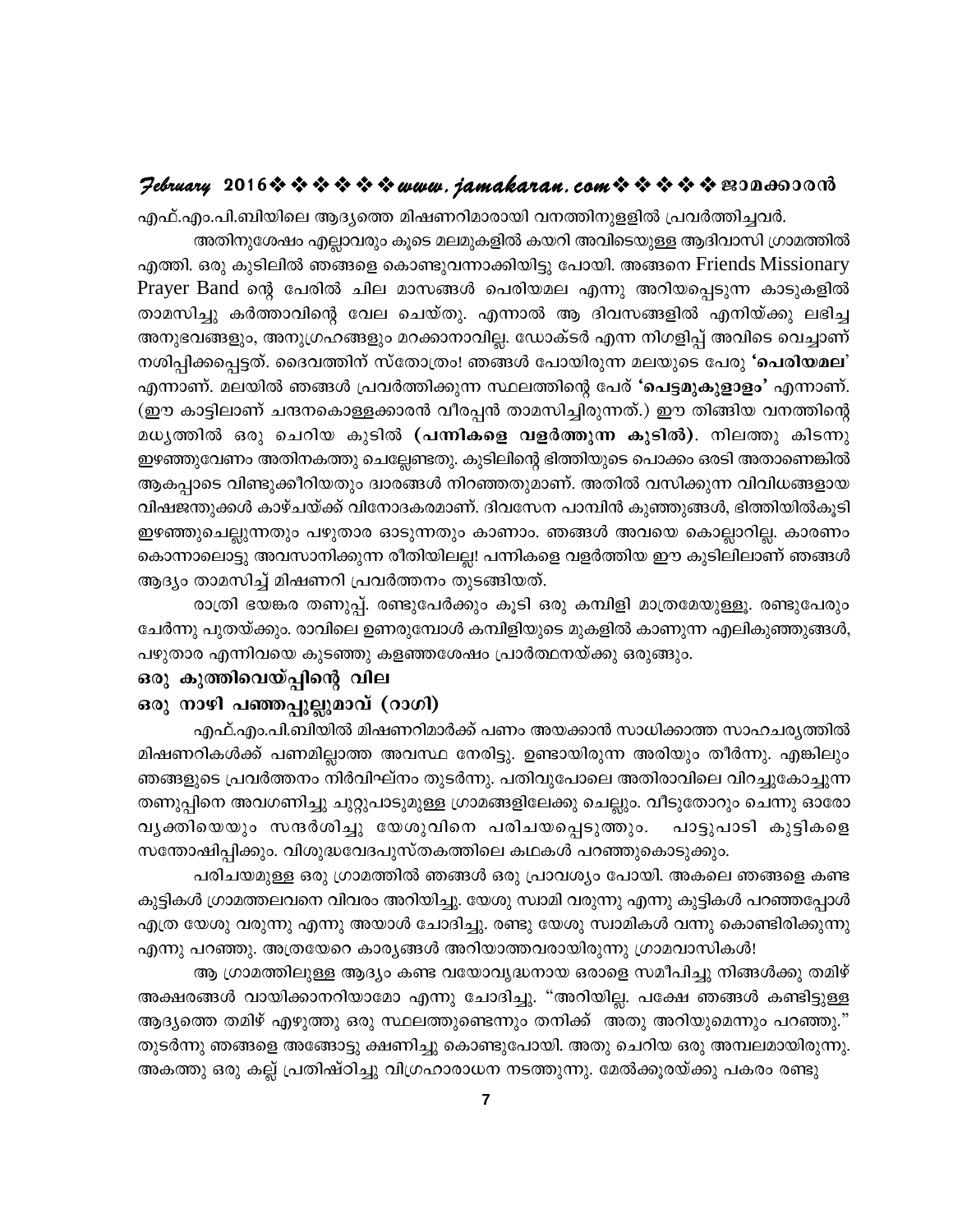#### $\mathcal{P}$ ebruary 2016 $\hat{\mathbf{v}} \triangleq \hat{\mathbf{v}} \triangleq \hat{\mathbf{v}} \triangleq \mathbf{v}$  and  $i$  amakaran.com  $\hat{\mathbf{v}} \triangleq \hat{\mathbf{v}} \triangleq \mathbf{v}$  and  $\mathbf{v}$

തകരങ്ങൾ ചായ്ച്ചു വെച്ചിട്ടുണ്ട്. അതിൽ ഒരു തകരത്തിൽ ആ ജനങ്ങൾ തങ്ങളുടെ ജീവിതത്തിൽ കണ്ടിട്ടുള്ളതായ ആദ്യത്തെ തമിഴ് എഴുത്തു കാണിച്ചു. അതു "M.G.R. വാഴ്ക" എന്നു കുമ്മായം കൊണ്ടു എഴുതിയതായിരുന്നു.

ആദ്യമായി ഞങ്ങളാണു തമിഴിൽ 'യേശു' എന്ന വാക്കുമായി അറിയിക്കുവാൻ ചെന്നു

എന്നു വിചാരിച്ച ഞങ്ങളെ മേൽപ്പറഞ്ഞ മൂന്നു അക്ഷരങ്ങൾ പിന്നിലാക്കിക്കളഞ്ഞു! ഇപ്രകാരമുള്ള പരിപാടികളുടെ ഇടയ്ക്ക് ഭക്ഷ്യപ്രശ്നങ്ങളും ശ്രദ്ധിക്കുവാൻ മുതിർന്നു. രോഗികളെ അന്വേഷിച്ചലഞ്ഞു. മഹാരോഗം ബാധിച്ച ഒരു സ്ത്രീയുടെ അടുത്തു ഞങ്ങളെ കൂട്ടിക്കൊണ്ടുപോയി. അവിടെയുള്ളവർ രോഗം മൂർദ്ധന്യാവസ്ഥയിലായാൽ കട്ടിലിനോടു ചേർത്തു രോഗിയെ ചുമന്നുകൊണ്ടു മലയിൽ നിന്നും അടിവാരത്തേക്കിറങ്ങി ടൗണിൽ ചെന്നു ചികിത്സ ചെയ്യുന്ന രീതിയുണ്ട്. കുറേനിലം, കാർഷികമായ മറ്റുൽപ്പന്നങ്ങൾ, മുളവെട്ടി വിൽക്കുക തുടങ്ങിയ ആദായമാർഗ്ഗങ്ങൾ ഉള്ളവർക്കു മാത്രമേ രോഗികളെ മുകളിൽ പറഞ്ഞിരിക്കുന്നതുപോലെ ചികിത്സയ് ക്കു വിധേയരാക്കുവാൻ സാധിക്കുകയുള്ളൂ. അങ്ങനെ കുറേ ജീവിതസൗകര്യങ്ങളുള്ളവരാണു ഞാൻ സന്ദർശിച്ച രോഗിയും. എന്നാൽ ആ ഗ്രാമത്തിൽ ആരുടെ പക്കലും പണമില്ല. ക്രയവിക്രയങ്ങൾ നടക്കുന്നതു സാധനങ്ങൾ പരസ്പരം കൈമാറുന്നതു മുലമാണ്.

ഞാൻ ആ സ്ത്രീക്കു മരുന്ന് കുത്തിവെച്ചു ഞങ്ങളുടെ വിശപ്പിനു പഞ്ഞപ്പുല്ലു മാവു (റാഗി പൗഡർ എന്നഭിമാനത്തോടുകൂടി പറയാം) വാങ്ങി ആ മാവിൽ ഉപ്പു മാത്രം കുഴച്ചു എണ്ണ, മുളക്, ഉള്ളി ഇവ ഒന്നും തന്നെ ഇല്ലാതെ റൊട്ടിപോലെ തട്ടി വേകിച്ചുതിന്ന അനുഭവം എനിക്കു മറക്കാനാവില്ല!

വീട്ടിൽ എത്ര സമൃദ്ധിയായി രുചിയോടുകൂടി ഭക്ഷണം തന്നാലും കുറ്റം പറഞ്ഞു കഴിക്കുന്ന എനിക്കു കർത്താവു നല്ല ഒരഭ്യസനം തന്നു. ആ സാഹചര്യത്തിൽ എനിക്കു ആ റൊട്ടി വളരെ രുചികരമായിരുന്നു.

## ഒരു ചായക്കുവേണ്ടി പാട്ടു പാടി....

ഒരു ദിവസം വളരെ ദൂരമുള്ള ഒരു ഗ്രാമത്തിലേക്കു പോകുവാൻ നിശ്ചയിച്ചു. ഉച്ചഭക്ഷണം ഒരു പൊതിയാക്കി കൈവശം വെച്ചുകൊണ്ടു ആ ഗ്രാമത്തിൽ കടന്ന് സുവിശേഷം അറിയിക്കുവാനും വൈകുന്നേരം കുടിലിൽ വന്നു ചേരാനും തീരുമാനിച്ചു. അതിരാവിലെ ഇരുട്ടുള്ളപ്പോൾതന്നെ യാത്ര തിരിച്ച് തിങ്ങിയ ഘോരവനത്തിലൂടെയാണ് പാത. ഞങ്ങളുടെ എതിരെ വന്ന ആൾക്കാരോട് സുവിശേഷം അറിയിച്ചുകൊണ്ട് യാത്ര തുടർന്നതുകൊണ്ടു നേരം പോയതു അറിയാതിരുന്നു. വിശപ്പായപ്പോൾ കൈവശം ഇരുന്ന പൊതിയഴിച്ചു ഭക്ഷണം കഴിച്ച് വീണ്ടും നടക്കാൻ തുടങ്ങി.

തികച്ചും അപരിചിതമായ പാത, ആ ഗ്രാമവും ആദ്യമായിട്ടാണ് സന്ദർശിക്കുന്നത്. അതുകൊണ്ട് ഏതു വിധേനയും ആ ഗ്രാമത്തിലേക്ക് പോകാതെ മടങ്ങുകയില്ലെന്നുള്ള തീരുമാനത്തോടുകൂടി വേഗത്തിൽ നടന്നു. മുമ്പിൽ മരങ്ങൾ തിങ്ങി അന്ധകാരം നിറഞ്ഞ അന്തരീക്ഷം. ചുറ്റും മുളക്കൂട്ടംകൊണ്ട് നിറഞ്ഞിരുന്നു. വഴിയിൽ ഒരു കാട്ടാന കൂരിരുൾ മധ്യത്ത് കറുത്ത്, മരത്തിന്റെ പൊക്കത്തിൽ നിൽക്കുന്നത് ഞങ്ങളുടെ ശ്രദ്ധയിൽപ്പെട്ടില്ല. ഞങ്ങൾ അതിനോടടുത്തു. അൽപ്പം കൂടി അടുത്തിരുന്നാൽ ആനയുടെ പിൻകാലുകളിൽ ഞങ്ങൾ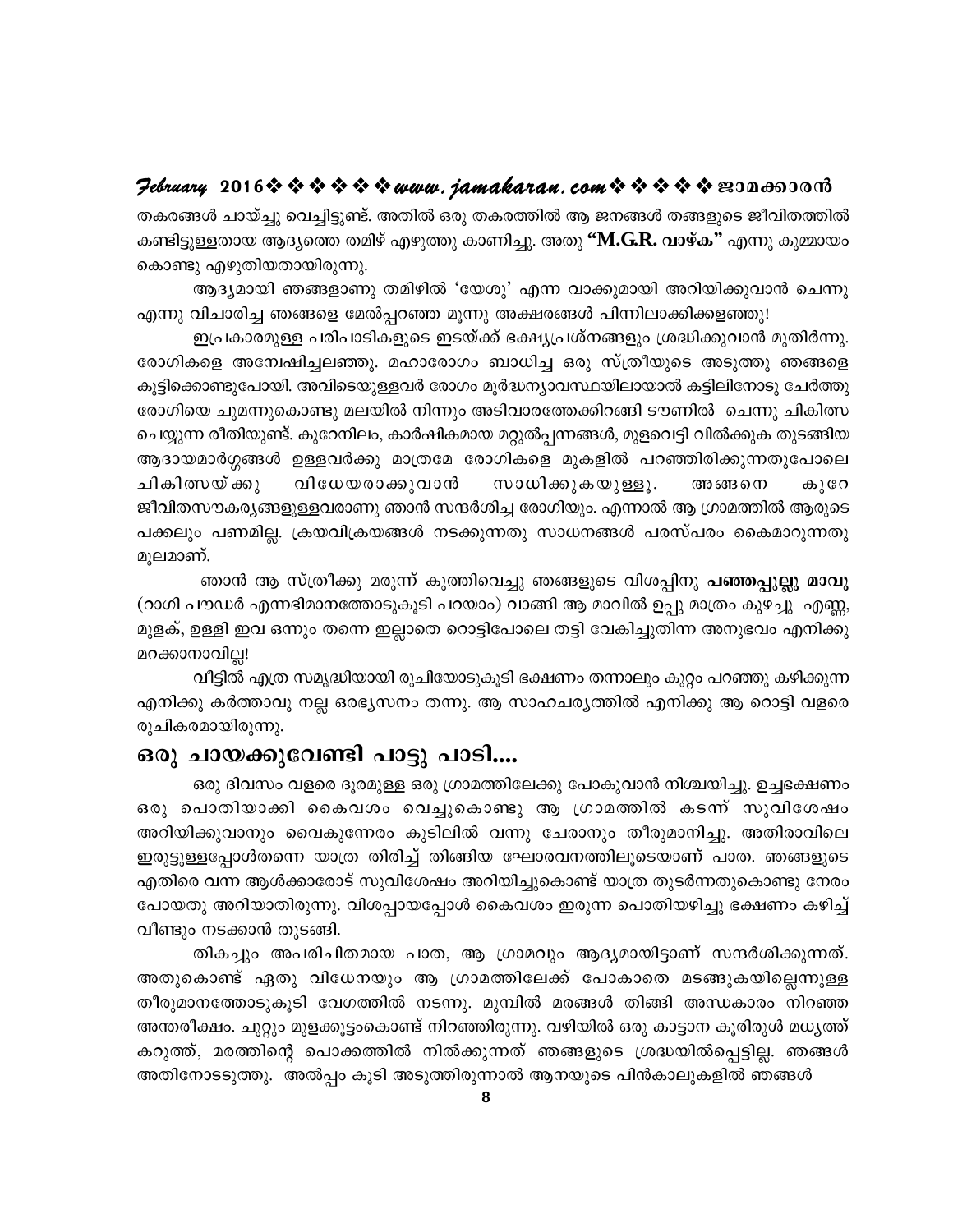#### $\mathcal{P}$ ebruary 2016 $\hat{\mathbf{v}} \triangleq \hat{\mathbf{v}} \triangleq \hat{\mathbf{v}} \triangleq \mathbf{v}$  and  $i$  amakaran.com  $\hat{\mathbf{v}} \triangleq \hat{\mathbf{v}} \triangleq \mathbf{v}$  and  $\mathbf{v}$

മുട്ടിനിൽക്കുമായിരുന്നു. പൊടുന്നനവേ ആനയുടെ മലമൂത്രങ്ങളുടെ ചൂട് ഞങ്ങളുടെ കാലുകൾക്ക് അനുഭവപ്പെട്ടുതുമൂലം ആന ഞങ്ങളുടെ വളരെ സമീപത്തായിരുന്നു എന്ന് മനസ്സിലാക്കാൻ കഴിഞ്ഞു. തൽക്ഷണം അവിടെ നിന്നുകൊണ്ട് ഞങ്ങൾ പ്രാർത്ഥിച്ചു. അപ്പോൾ സഹോ:ഹിൽട്ടൻ പറഞ്ഞു: 'ഭയപ്പെടേണ്ട! നമ്മുടെ അപ്പച്ചൻ സൃഷ്ടിച്ച മൃഗമാണല്ലോ നമ്മയൊന്നും ചെയ്യുകയില്ല" എന്ന് ധൈര്യപ്പെടുത്തി.

ഗ്രാമത്തിൽ ചെല്ലുമ്പോഴേക്കും വൈകുന്നേരം 5 മണിയായി. സുവിശേഷം വേഗത്തിൽ അറിയിച്ച് മടങ്ങി. എന്നാൽ സ്ഥലവാസികൾ ഞങ്ങളെ മടങ്ങിപ്പോകരുതേന്ന് തടസ്സപ്പെടുത്തി. കാരണം പകുതിദൂരം പോകുമ്പോഴേക്കും ഇരുട്ടിപ്പോകും; ചെന്നുചേരാനും സാധിക്കുകയില്ല; വഴിയിൽ വന്യമൃഗങ്ങളും ഉണ്ടായിരിക്കും. എന്നിരുന്നാലും ഞങ്ങളെ തടസ്സപ്പെടുത്തിയ ഗ്രാമവാസികൾ അവരുടെയിടയിലുള്ള ചില നിയന്ത്രണങ്ങൾ കാരണം ഞങ്ങൾ അവരുടെ ഏതെങ്കിലും വീടുകളിൽ തങ്ങുവാനും സമ്മതിച്ചിരുന്നില്ല. അതനുസരിച്ച് ഞങ്ങൾ അവരുടെ വീടുകളുടെ തിണ്ണകളിൽപ്പോലും കിടന്നില്ല. വിശപ്പും കലശലായി. നടന്നിട്ടുണ്ടായ ക്ഷീണം അതിന് പുറമേ കൈവശം പണവുമില്ല. വേറെ ഗ്രാമത്തിൽ ചെന്ന് താമസിക്കാമെന്ന് വെച്ചാൽ അവിടെയും ഈ വക നിയന്ത്രണമൊക്കെയുണ്ട്.

സമീപത്ത് ലോറിയിൽ മുള കയറ്റിക്കൊണ്ടു പോകുന്ന പാതയുണ്ട്. ഈ പാത എവിടേക്കാണ് പോകുന്നതെന്ന് ചോദിച്ചറിഞ്ഞപ്പോൾ 11 മൈലകലെയുള്ള ഒരു ചെറിയ നഗരത്തിലേക്ക് (ഡെംഗനിക്കോട്ട) പോകുന്നു എന്നറിഞ്ഞു. മുമ്പോട്ടു പോയാൽ മലയും കുന്നുകളുമടങ്ങിയ പ്രദേശമാണെന്നും കീഴോട്ട് കുറേ ദൂരം പോയാൽ സമതലവും അതിലൂടെ 11 മൈൽ കഴിഞ്ഞാൽ ഒരു ചെറിയ ഗ്രാമവും ഉണ്ടെന്നറിഞ്ഞു. നഗരത്തിലേക്ക് ചെന്ന് രാത്രി അവിടെ കഴിച്ചുകൂട്ടാമെന്ന് തീരുമാനിച്ചു. എന്നാൽ വിശപ്പിനെ ഞങ്ങൾക്ക് അതിജീവിക്കുവാൻ കഴിഞ്ഞില്ല. നടന്നുകൊണ്ടിരിക്കുമ്പോൾ ഒരു ഗ്രാമം കാണാറായി. അതിൽ ഒരു ചായക്കടയും അതിന് ചുറ്റും വെടിപറഞ്ഞുകൊണ്ടിരിക്കുന്ന കുറേ ആളുകളെയും കണ്ടു. ചായ വാങ്ങിക്കുവാൻ എന്റെ പക്കൽ പൈസ ഇല്ല. സഹോ:ഹിൽട്ടന്റെ പക്കലും പണമില്ല. ഞാൻ സഹോദരനോട് ഒരു പാട്ട് പാടാം എന്നും വിശപ്പോടുകൂടി സുവിശേഷം അറിയിക്കാം എന്നു പറഞ്ഞു. ഒടുവിൽ ഓരോ ചായ എങ്കിലും തരാതിരിക്കില്ലല്ലോ!

ഞങ്ങൾ പാടാനും പ്രസംഗിക്കാനുവാനും തുടങ്ങി. പ്രസംഗം അവസാനിച്ചതും അവർ ചായപ്പാത്രം കഴുകിവെച്ചതും ഒന്നിച്ചു കഴിഞ്ഞു. അപ്പോഴാണ് മനസ്സിലായത് ചായ തീർന്നുപോയി! അപ്പോൾ ഞങ്ങൾക്കുണ്ടായ വിഷമം വളരെ അധികമായിരുന്നു. ഇനിയും ഇവിടെ നിൽക്കുന്നതുകൊണ്ട് പ്രയോജനമില്ലെന്ന് മനസ്സിലാക്കി വീണ്ടും നടക്കാൻ തുടങ്ങി.

ആകാശം ഇരുണ്ടു; ഇടി മുഴങ്ങി; മഴയും പെയ്തു തുടങ്ങി! കുറേ ദൂരം ഓടുക, പിന്നീട് നടക്കുക. ഇങ്ങിനെ ഒരിടത്തും നിൽക്കാതെ മഴയത്ത് പൊയ്കൊണ്ടിരുന്നു. ഞാൻ മഴക്കോട്ടും വെള്ളം കടക്കാത്ത തൊപ്പിയും ധരിച്ചിരുന്നു. ബൈബിളിനെ നനയാതെ ആശ്ലേഷിച്ചിരുന്നു. സഹോ:ഹിൽട്ടൻ തന്റെ കുട പിടിച്ചിരുന്നു. രണ്ടുപേരും പരസ്പരം സംസാരിക്കാതെ നടന്നുകൊണ്ടിരുന്നു.

കനത്ത മഴകാരണം ഒരു മരച്ചുവട്ടിൽ കുറച്ചുനേരം വിശ്രമിച്ചു. എനിക്ക് വിശപ്പ് സഹിക്കാനാവാതെ കരയുമെന്ന മട്ടിലായി. മഴയത്ത് കരഞ്ഞാലും ആർക്കും കാണാൻ സാധിക്കുകയില്ലല്ലോ! ഞാൻ വിശപ്പ് സഹിക്കാഞ്ഞ് തൊപ്പിയിൽ മഴവെള്ളം പിടിച്ചുകുടിച്ചു.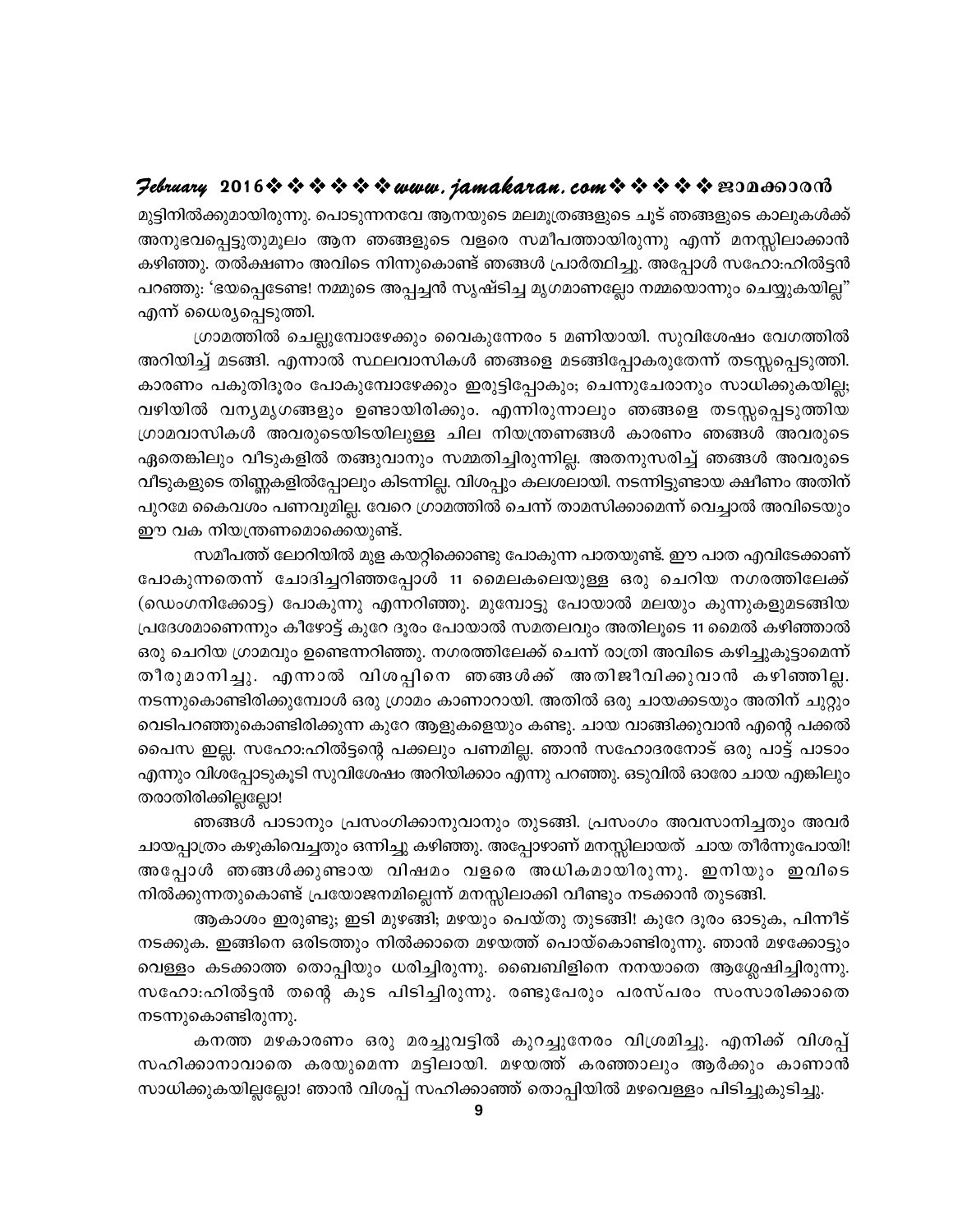## $\mathcal{P}$ ebruary 2016 $\hat{\mathbf{v}} \triangleq \hat{\mathbf{v}} \triangleq \hat{\mathbf{v}} \triangleq \mathbf{v}$  wurth, jamakaran, com  $\hat{\mathbf{v}} \triangleq \hat{\mathbf{v}} \triangleq \mathbf{v}$  en anonom

വീണ്ടും ഓടിയും നടന്നുമായി യാത്ര തുടർന്നു. അപ്പോൾ മുളകയറ്റിയ ഒരു ലോറി വന്നു. ഞങ്ങളെ കണ്ടതും ലോറി നിർത്തി ഡ്രൈവർ എന്നോട് 'സാർ, അകത്ത് കയറണം' എന്നാവശ്യപ്പെട്ടു. അകത്ത് എനിക്ക് ഒരാളിന് മാത്രമേ ഇരിക്കുവാൻ സ്ഥലമുണ്ടായിരുന്നുളളൂ. സഹോ:ഹിൽട്ടൻ ആവേശത്തോടുകൂടി മുളയുടെ പുറത്ത് കയറി. മഴ അല്പം കുറഞ്ഞു. വണ്ടിയും പുറപ്പെട്ടു. ഇപ്പോൾ എന്നെ സംബന്ധിച്ചിടത്തോളം പ്രശ്നമൊന്നുമില്ല. എന്നാൽ സഹോ: ഹിൽട്ടന്റെ അവസ്ഥ അദ്ദേഹം പിന്നീടെന്നോട് പറഞ്ഞപ്പോൾ ഞാൻ വളരെ ദുഃഖിതനായി.

ലോറി പോകുമ്പോൾ മരക്കൊമ്പുകൾ ദേഹത്ത് ഉരസ്സി വനത്തിലൂടെയുള്ള പാതയായതുകൊണ്ട് വളഞ്ഞുപോകുമ്പോൾ വലതുവശം തിരിഞ്ഞുമറിഞ്ഞ് വളരെ പ്രയാസപ്പെട്ടു എന്ന് അറിഞ്ഞ് മനഃപ്രയാസം ഉണ്ടായി. ലോറിക്കകത്ത് ഒരു തമാശ! ഡ്രൈവർ എന്നോടൊരു ചോദ്യം ചോദിച്ചു. സാർ, ജീപ്പില്ലേ? ഞാനും ചുരുക്കത്തിൽ ഇല്ലെന്നു മാത്രം പറഞ്ഞ് വിവരിക്കാതെ ഒഴിഞ്ഞു ഒരക്ഷരവും മിണ്ടിയില്ല. യാത്രക്കൂലിയായി പണമെന്തെങ്കിലും ചോദിച്ചാൽ എന്താണ് മാർഗ്ഗമെന്ന് ലോറിക്കുള്ളിൽ ഇരുന്ന് ചിന്തിക്കുകയായിരുന്നു ഞാൻ. ഒരു ചുരുങ്ങിയ പ്രാർത്ഥനയും നടത്തി. വണ്ടി കാടുകളെ തരണം ചെയ്ത് ഡെംഗനിക്കോട്ട എത്തി. ഞങ്ങളെ ഫോറസ്റ്റ് ഡിപ്പാർട്ടുമെന്റാഫീസിന്റെ ഗേറ്റിൽ ഇറക്കി.

ഡ്രൈവറും ഇറങ്ങി ഞാൻ ഫോറസ്റ്റ് ഉദ്യോഗസ്ഥൻ എന്ന് വിചാരിച്ച് എന്റെ കൈക്കുള്ളിൽ കറൻസി നോട്ടുകൾ തള്ളിക്കയറ്റി. അയാൾ എനിയ്ക്ക് സഹായം ചെയ്യുകയാണെന്ന് വിചാരിച്ച് വേണ്ടാ വളരെ നന്ദിയുണ്ട് എന്ന് പറഞ്ഞ് ഞാനത് തിരസ്കരിച്ചു. വീണ്ടും പ്രേരിപ്പിക്കുന്നെങ്കിൽ എന്റെ വിശപ്പിന്റെ കാഠിന്യംമൂലം ആ രൂപ സ്വീകരിക്കുമായിരുന്നു! പക്ഷേ, ഡ്രൈവർ എനിക്ക് സലാം പറഞ്ഞ് രൂപ തിരികെ വാങ്ങി സ്വന്തം കീശയിലിട്ട് ബഹുമാനപുരസ്സരം യാത്ര തിരിച്ചു. അയാൾ എന്തിന് എനിക്ക് രൂപ തരണം?

സഹോ: ഹിൽട്ടൻ പറഞ്ഞപ്പോഴാണ് വസ്തുത മനസ്സിലായത്. അവൻ എന്റെ മിലിട്ടറി മഴക്കോട്ടും തൊപ്പിയും കണ്ട് ഞാൻ ഫോറസ്റ്റ് ഡിപ്പാർട്ടുമെന്റിന്റെ മേലധികാരി എന്ന് വിചാരിച്ചിട്ടായിരുന്നു ഞങ്ങളെ ബഹുമാനിച്ചത്. അപ്പോഴാണ് ആരംഭത്തിൽ ലോറി ഡ്രൈവർ എന്നോട് സാറിനും ജീപ്പില്ലേ എന്ന് ചോദിച്ചതിന്റെ അർത്ഥം മനസ്സിലായത്.

അവർ എന്നെക്കുറിച്ച് എങ്ങനെ ധരിച്ചിരുന്നുവോ എന്തോ! ഏതായാലും അധികം നടക്കാതെ ഡെംഗനിക്കോട്ട എത്തി! സ്തോത്രം. രാത്രി മണി 9.30 ആയി. അവിടെ ആ കാലത്ത് ഒരു ക്രിസ്ത്യാനിയോ ഒരു പള്ളിയോ ഉണ്ടായിരുന്നില്ല.

ഞാൻ അറിയുന്ന ഒരു ക്രിസ്തൃാനിയായ പോലീസ് സബ് ഇൻസ്പെക്ടർ അവിടെയുള്ളതായി ചില വർഷങ്ങൾക്ക് മുമ്പ് കേട്ടിരുന്നു. അദ്ദേഹത്തെയെങ്കിലും കാണാമല്ലോ എന്നോർത്ത് പോലീസ് സ്റ്റേഷൻ തിരക്കി അവിടെയെത്തി. അവിടെ ഏതോ പരിപാടികൾ നടക്കുന്നതായി അറിഞ്ഞു. ഡ്യൂട്ടിയിലുണ്ടായിരുന്ന ഒരു കോൺസ്റ്റബിളിനെ സമീപിച്ച് സബ് ഇൻസ്പെക്ടർ ശാമുവേലിനെ കാണണമെന്നാവശ്യപ്പെട്ടു.

ഉടനെ അയാൾ ഇച്ഛാഭംഗത്തോടു കൂടി അയ്യോ, അദ്ദേഹം ജീപ്പിൽ കയറി പോയതേയുള്ളൂ എന്ന് പറഞ്ഞു. മടങ്ങി എപ്പോൾ വരുമെന്ന് ചോദിച്ചതിന് മടങ്ങി വരികയില്ല; അദ്ദേഹത്തിന് സ്ഥലമാറ്റം ലഭിച്ചുപോയതാണ്; അദ്ദേഹത്തിന് യാത്രയയപ്പ് സൽക്കാരം നൽകിയാണ് അയച്ചതെന്ന് കേട്ട ഉടനെ എന്റെ വയറ് പതിന്മടങ്ങ് കത്താൻ തുടങ്ങി!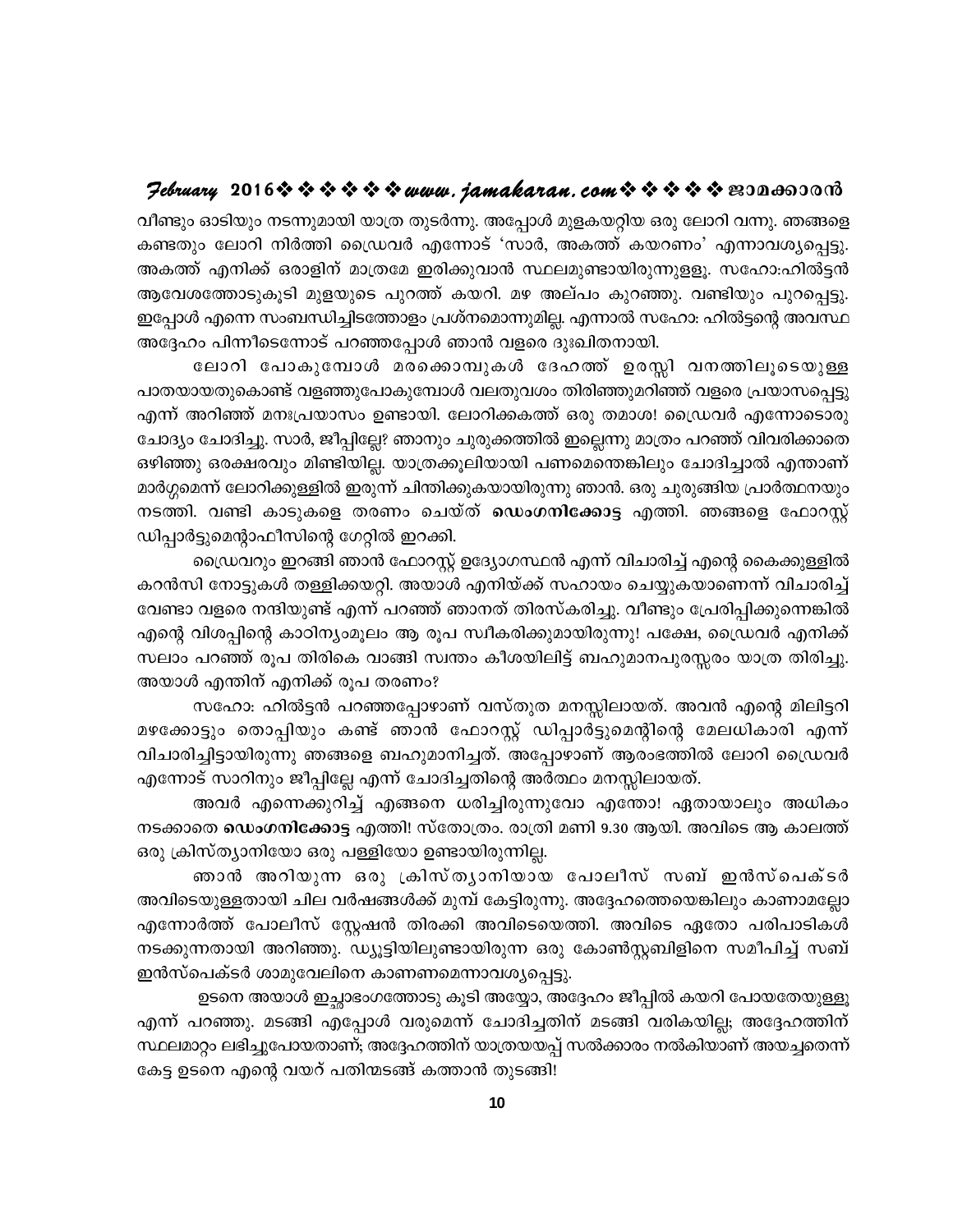#### $\mathcal{P}$ ebruary 2016 $\hat{\mathbf{v}} \triangleq \hat{\mathbf{v}} \triangleq \hat{\mathbf{v}} \triangleq \mathbf{v}$  and  $i$  amakaran.com  $\hat{\mathbf{v}} \triangleq \hat{\mathbf{v}} \triangleq \mathbf{v}$  and  $\mathbf{v}$

വീണ്ടും നിരാശപ്പെട്ട് പരസ്പരം നോക്കി എന്തു ചെയ്യണമെന്നറിയാതെ തരിച്ചു നിന്നുപോയി! പിന്നീട് ആ കോൺസ്റ്റബിളിനോട് തന്നെ അയാളറിയുന്ന ക്രിസ്ത്യാനികൾ ആരെങ്കിലും അവിടെയുണ്ടോ എന്ന് ചോദിച്ചു. ആ സ്ഥലത്തു അങ്ങനെ ആരുമില്ല. എങ്കിലും തഹസിൽദാരാഫീസിൽ ഒരു ക്രിസ്ത്യാനിയായ ക്ലാർക്ക് പുതിയതായി സ്ഥലം മാറി വന്ന് ഓഫീസിൽ തന്നെ താമസിക്കുന്നു എന്ന് പറഞ്ഞു ഉടനെ അവിടെ ചെന്നു. അയാളും അവിടില്ലായിരുന്നു. ഞങ്ങൾ അവിടെ കാത്തിരുന്നു. സിനിമ കഴിഞ്ഞ് 11 മണിക്കയാൾ വന്നുചേർന്നു. ഞങ്ങൾ ഞങ്ങളുടെ അവസ്ഥയെ അറിയിച്ചു. വിശപ്പിന്റെ കാര്യം മാത്രം പറഞ്ഞില്ല.

## അതൊരു അഭിമാനത്തിന്റെ പ്രശ്നമായിരുന്നു....

ഊണു കഴിച്ചുവോ എന്നയാൾ ഞങ്ങളോട് ചോദിക്കുമെന്ന് കാത്തിരുന്നു. അയാൾ ഒന്നും അതിനെക്കുറിച്ച് ചോദിച്ചതേയില്ല. കാരണം അയാൾ അപ്പോഴാണ് ഊണും കഴിഞ്ഞ് പല്ലിട കുത്തിക്കൊണ്ട് വന്നത്. അദ്ദേഹം ഞങ്ങളോടു പറഞ്ഞത് ഗവൺമെന്റ് ആഫീസിൽ വേറെ ആരെയും താമസിപ്പിക്കാൻ പാടില്ലത്രെ. എന്നാൽ ഇവിടെ പഞ്ചായത്ത് കമ്മീഷണർ (ബി.പി.ഒ) ആയിരിക്കുന്നത് ഒരു ക്രിസ്ത്യാനിയാണ്. അദ്ദേഹം ഈയിടെയാണ് സ്ഥലമാറ്റം കിട്ടി ഇവിടെ വന്നിട്ടുള്ളത്. അദ്ദേഹത്തിന്റെ വീട്ടിൽ നിങ്ങളെ കൊണ്ടു ചെന്നാക്കാം. ഈ 12 മണി സമയത്ത് കതക് തട്ടിവിളിച്ചാൽ അദ്ദേഹത്തിന് ശല്യമാകുമോ എന്ന് പറഞ്ഞുകൊണ്ട് ഞങ്ങളെ കൂട്ടിക്കൊണ്ടുപോയി. അപ്പോൾ ഞങ്ങൾ പ്രാർത്ഥിച്ചു.

### മുട്ടുന്നവന് തുറക്കും....

കതകു തട്ടിയ ഉടനെ തുറന്നു. ഞങ്ങളെ കൂട്ടിക്കൊണ്ടുപോയ ആൾ മാത്രം അകത്തുപോയി അൽപ്പനേരംകൊണ്ട് അയാൾ പുറത്തുവന്ന് ഞങ്ങളെ ക്ഷണിച്ചു. ആ ആഫീസർ ഞങ്ങളെ സ്നേഹപൂർവ്വം സ്ഥീകരിച്ചത് എത്രയോ ഹൃദ്യമായിരുന്നു. എന്നാൽ അദ്ദേഹത്തിന് ശബ്ദിക്കുവാൻ കഴിയില്ലായിരുന്നു. വെല്ലൂർ ആശുപത്രിയിൽ നിന്നും തൊണ്ടയിൽ ശസ്ത്രക്രിയ കഴിഞ്ഞ് അതുകൊണ്ട് അദ്ദേഹത്തിന്റെ മറുപടി ഒരു സ്ലേറ്റിൽ എഴുതി വന്നതേയുള്ളു. 'സെഖ്യരാവിനെ'പോലെ അറിയിച്ചു.

ഞങ്ങളുടെ നില വൃക്തമാക്കി, സംസാരത്തിനിടയിൽ ഊണുകഴിച്ചുവോ എന്ന് ഞങ്ങളോടു തിരക്കിയ ക്ഷണത്തിൽ തന്നെ എന്റെ വയറു ശാന്തമായി. അധികം വിവരിക്കാതെ യാതൊരു സങ്കോചവും കൂടാതെ 'ഇല്ല' എന്ന ഒരു വാക്കിൽ ഉത്തരം പറഞ്ഞു. അദ്ദേഹം ഭാര്യയോടു ചോദിച്ചു. അവർ ചോറു ഇല്ലെന്ന നിസ്സഹായത അറിയിച്ചു.

ഉടനെ ഞങ്ങളെ കൂട്ടിക്കൊണ്ടു പോയ ക്ലാർക്കിനെ ഭക്ഷണം വാങ്ങിക്കൊണ്ടു വരുവാൻ കടയിലേക്കയച്ചു. അരമണിക്കൂർ കഴിഞ്ഞു അയാൾ മടങ്ങിവന്ന് ഒരു കടയിലും ഭക്ഷണം ഇല്ലെന്നും ഒരു കടയിൽ പെറോട്ട മാത്രം ഉണ്ട്, കറികളൊന്നുമില്ലായെന്നറിയിച്ചു. ഞങ്ങളെ അയാളുടെ കൂടെ അയച്ചു അവയും തീരുന്നതിനുമുമ്പ് വാങ്ങിച്ചു, പഴവും വാങ്ങിക്കൊടുത്തു കൂട്ടിക്കൊണ്ടുവരാൻ ഉത്തരവിട്ടു. എങ്ങനെയോ തിന്നു ക്ഷീണം തീരുവോളം അദ്ദേഹത്തിന്റെ ഭവനത്തിൽ നന്നായി കിടന്നുറങ്ങി. രാവിലെ ഞങ്ങളുടെ കുടിലിൽ ചെല്ലാൻ അദ്ദേഹം തന്നെ ലോറി ഏർപ്പാടു ചെയ്തു. ദൈവത്തിനു സ്തോത്രം. എന്നാലും ഞാൻ പ്രവർത്തിച്ചിരുന്ന ആ മിഷണറി പ്രവർത്തന ദിവസങ്ങൾ എന്റെ ഓർമ്മയിൽ നിന്നും മാഞ്ഞു പോയിട്ടില്ല. പല സംഭവങ്ങളും എന്റെ സ്മൃതിപഥത്തിൽ ഇപ്പോഴും പൊന്തിവരുന്നു.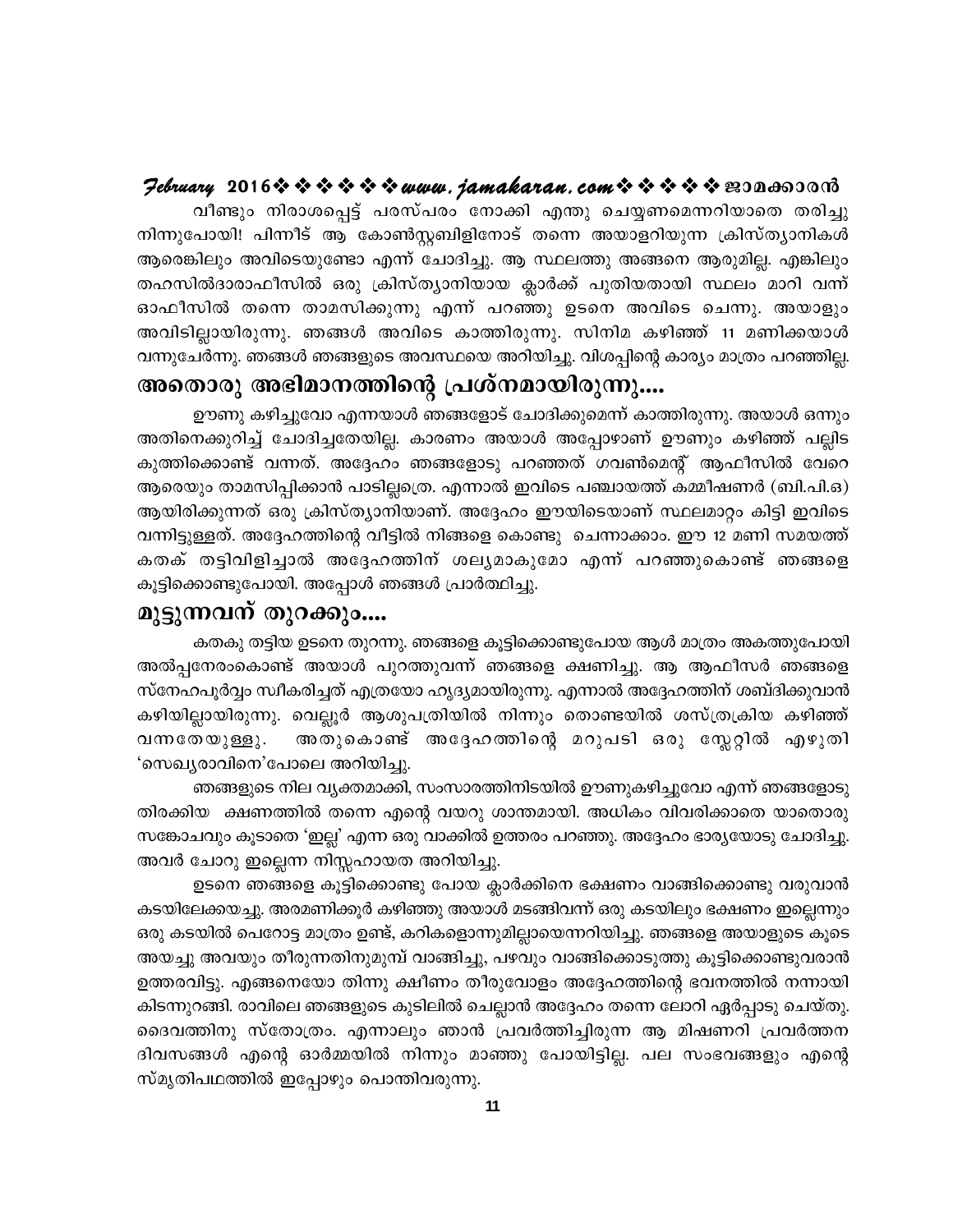#### $\mathcal{P}$ ebruary 2016 $\hat{\mathbf{v}} \triangleq \hat{\mathbf{v}} \triangleq \hat{\mathbf{v}} \triangleq \mathbf{v}$  and  $i$  and  $k$  are  $n$ , com  $\hat{\mathbf{v}} \triangleq \hat{\mathbf{v}} \triangleq \hat{\mathbf{v}}$  and  $\mathbf{v}$  and  $\mathbf{v}$

അതിന്റെ പ്രതികരണമാണ് ഈ അനുഭവസാക്ഷ്യം. പ്രസ്തുത മിഷണറി പ്രവർത്തനം ഇപ്പോഴും എഫ്.എം.പി.ബി പ്രവർത്തനം അവിടെ തുടർന്നു വരുന്നു. ഇപ്പോൾ അവിടെ ഒരു ദേവാലയം, അദ്ധ്യാപകർക്കു താമസിക്കുവാൻ സൗകര്യമുള്ള നല്ല കെട്ടിടങ്ങൾ എന്നിവ ഉയർന്നു

വന്നിട്ടുണ്ട്. ദൈവത്തിനു സ്തോത്രം. ഞങ്ങൾ മിഷണറി പ്രവർത്തനം തുടങ്ങിയ ആ സ്ഥലത്ത് പള്ളിയും സ്കൂളും എഫ്.എം.പി.ബി തുടങ്ങിയിട്ടുണ്ട്. കൂടാതെ ഇപ്പോൾ ഒരു നല്ല ആശുപത്രിയും തുടങ്ങിയിട്ടുണ്ട്. അവിടെ നടക്കുന്ന സുവിശേഷ പ്രവർത്തനങ്ങൾക്കുവേണ്ടി പ്രാർത്ഥിക്കുവിൻ. ഇത്രയും പ്രതിസന്ധികളിലൂടെ കടന്നുവന്ന ഞാൻ തുടർന്നും ക്രിസ്തുവിനു വേണ്ടി

കഷ്ടങ്ങൾ സഹിക്കുവാൻ ദൃഢപ്രതിജ്ഞ ചെയ്തു.

എനിക്കു മാത്രമേ ഈ തരത്തിലുള്ള അനുഭവങ്ങൾ ഉള്ളൂ എന്ന് വിചാരിക്കേണ്ട, എന്നേക്കാളധികം കഷ്ടങ്ങൾ സഹിച്ചവർ അനേകരുണ്ട്. അവരെല്ലാവരും നിങ്ങളുടെ പ്രാർത്ഥനയിൽ ഓർക്കണമേ. ഇതുപോലെ സുവിശേഷ വേലക്കാരെ അയയ്ക്കുന്നതായ എല്ലാ മിഷണറി സ്ഥാപനങ്ങളെയും സഹായിക്കുവിൻ, അവർക്കുവേണ്ടിയും ദിവസേന പ്രാർത്ഥിപ്പിൻ. "ഇവൻ ആർ?.....ഇവർ മഹാകഷ്ടത്തിൽ നിന്നു വന്നവർ...." വെളി 7:13,14 "ക്രിസ്തുവിൽ വിശ്വസിപ്പാൻ മാത്രമല്ല അവന്നുവേണ്ടി കഷ്ടം അനുഭവിപ്പാനും കൂടെ നിങ്ങൾക്ക് വരം നൽകിയിരിക്കുന്നു" ഫിലി 1:29. "……ഉപദ്രവിക്കപ്പെടുന്നവർ ഭാഗൃവാന്മാർ. സ്വർഗ്ഗരാജ്യം അവർക്കുള്ളത്." മത്തായി 5:10.

For further information about FMPB and to send contribution for FMPB

Please contact the following address

**FMPB** 29. High School Road Ambattur Chennai. T.N. 600 053. Tel: 044-26570404, Email: www.fmpb.co.in/www.fmpb.org

## PDF ൽ ജാമക്കാരൻ മാസിക

ധാരാളം പേരുടെ ആവശ്യപ്രകാരം, ജാമക്കാരൻ മുഴുവനും ഫോട്ടോ സഹിതം, PDF വഴിയായി അയക്കുവാനുള്ള സംവിധാനം ഉണ്ട്. അതുകൊണ്ട് നിങ്ങളുടെ ഇ-മെയിൽ ഐ.ഡി അയച്ചുതന്നാൽ മാസിക മുഴുവനും അതുവഴി ലഭ്യമാക്കുന്നതാണ്. നിങ്ങൾ ഇ–മെയിൽ വഴി ഇത് ആവശ്യപ്പെട്ടാൽ, നിങ്ങളുടെ ഇ–മെയിൽ ഐ.ഡിയേ ഞങ്ങൾ പി.ഡി.എഫ് ലിസ്റ്റിൽ ചേർക്കുന്നതാണ്.

നിങ്ങളുടെ പ്രാർത്ഥനാ കുറിപ്പും ബൈബിൾ സംശയങ്ങളും കുടുംബ പ്രശ്നങ്ങൾക്കായുള്ള ആലോചനകളും കത്തുവഴിയായോ, ഇ–മെയിൽ മുഖാന്തിരമോ അയക്കുമെങ്കിൽ പ്രാർത്ഥിച്ചു ഞാൻ മറുപിട അയക്കുന്നതായിരിക്കും.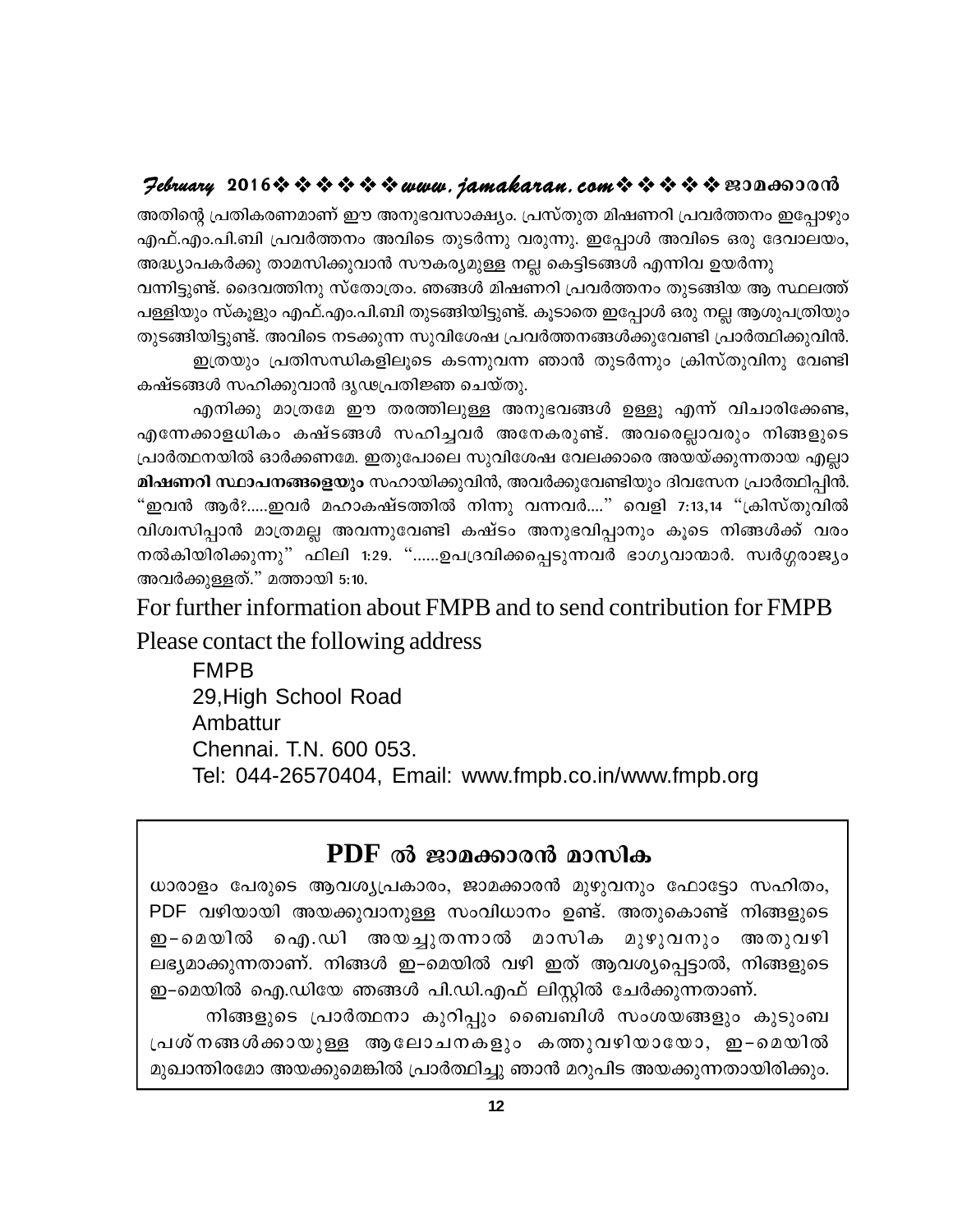# തിരിഞ്ഞുനോട്ടം നമ്പർ – 2

## പണത്തിന്റെ കാര്യത്തിൽ എന്റെ അനുഭവം

1964 മുതൽ 1977 വരെയുള്ള കാലഘട്ടത്തിൽ എന്റെ ദൈവവേലയിൽ 1672 സഭകൾ സന്ദർശിച്ചു പ്രസംഗിച്ചിട്ടുണ്ട്. കേരളത്തിൽ കൂടുതലായി പ്രസംഗിച്ചിട്ടുള്ളത് സി.എസ്.ഐ, മാർത്തോമാ സഭകളിലാണ്.

ഓരോ സ്ഥലങ്ങളിലും എന്നെ ക്ഷണിച്ചവർ നടത്തിയവിധം, ശുശ്രൂഷിച്ചവിധം, യാത്രാ ചെലവ് തന്നത് എന്നിവയിൽ സ്ഥലത്തിനു സ്ഥലം വ്യത്യാസമായി അനുഭവപ്പെട്ടു.

പ്രത്യേകമായി ഒരു സംഭവത്തെ ഞാൻ ഓർക്കുന്നു. പഴയ സംഭവങ്ങളെ ഓർക്കുന്നതിൽ ഒരു മാധുര്യം ഉണ്ട്.

1976–ൽ ഒരു വലിയ യോഗത്തിൽ പ്രസംഗിക്കുവാൻ ഞാൻ ക്ഷണിക്കപ്പെട്ടു.

എല്ലാ ക്രമീകരണങ്ങളും വളരെ നന്നായിരുന്നു. യോഗത്തിൽ പങ്കെടുത്ത ജനങ്ങളുടെ എണ്ണം 7000–ത്തോളമാണ്. യോഗം വളരെ അനുഗ്രഹമായിരുന്നു. പരിശുദ്ധാത്മാവ് ശക്തിയായി പ്രവർത്തിച്ചു

യോഗത്തിന്റെ അവസാന രാത്രിയിൽ നന്ദി പ്രകടനം ഉണ്ടായിരുന്നു. എന്നെ ആകാശത്തോളം പുകഴ്ത്തി പറഞ്ഞു. അതിൽ ഞാൻ ഡോക്ടർ ജോലി ഉപേക്ഷിച്ചതിനെ ത്യാഗമായി ചൂണ്ടിപ്പറഞ്ഞു. ആ യോഗത്തിൽ രണ്ടു ബിഷപ്പുമാർ അധ്യക്ഷത വഹിച്ചിരുന്നു. അവസാന ദിവസയോഗത്തിൽ ഭാരവാഹികൾ വഴിപാടിനെയും വരവു ചെലവിനെയും വളരെ ഗൗരവമായി പറഞ്ഞു. കൺവെൻഷന്റെ എല്ലാ ചെലവുകളും കഴിച്ച് ബാക്കി നമ്മുടെ കൈയ്യിൽ 4750 രൂപ ഉണ്ടെന്നു അറിയിച്ചപ്പോൾ ജനങ്ങൾ ധാരാളമായി ദൈവത്തിനു കൊടുക്കുവാൻ തുടങ്ങി എന്നു വിചാരിച്ച് സന്തോഷത്തോടെ ദൈവത്തെ സ്തുതിച്ചു. യോഗം കഴിഞ്ഞ് ആശംസകൾ പറഞ്ഞ് എന്നെ ടാക്സിയിൽ കയറ്റി 20 മൈൽ ദൂരത്തിലുള്ള റെയിൽവെ സ്റ്റേഷനിലേക്കു അയച്ചു. ടാക്സിക്ക് താങ്കൾ പണം കൊടുക്കേണ്ട ഞങ്ങൾ കൊടുത്തു എന്ന് ഭാരവാഹികൾ പറഞ്ഞ് ഒട്ടിച്ച ഒരു കവർ എന്നെ ഏൽപ്പിച്ചു. ഇത് നിങ്ങളുടെ ദൈവവേലക്കും യാത്ര ചെലവിനും വേണ്ടി വെച്ചു കൊള്ളുവാനും പറഞ്ഞ് യാത്രയയച്ചു.

ആ കവർ വലിപ്പമുള്ളതായിരുന്നു അത് എന്നയും ഗൗരവപ്പെടുത്തി. അടുത്ത യോഗത്തിനു പോകുംമുമ്പേ ചില പ്രധാനകാര്യങ്ങൾക്കായി സേലത്തു പോയി മടങ്ങി മറ്റൊരുയോഗ സ്ഥലത്തേക്കു പോകുവാൻ ഞാൻ തീരുമാനിച്ചു. യോഗഭാരവാഹികൾ ഏർപ്പാടു ചെയ്ത ടാക്സി റെയിൽവേ സ്റ്റേഷനിൽ എത്തിയശേഷം തിരിച്ചയച്ചു.

ട്രെയിനിന്റെ കാലതാമസം കാരണം അവിടെ നിന്നും കോയമ്പത്തൂർ വരെ മറ്റൊരു ഷെയർ ടാക്സിയിൽ യാത്ര തിരിച്ചു. കോയമ്പത്തൂർ നിന്നും എക്സ്പ്രസ് ട്രെയിനിൽ സേലം പോകുവാൻ തീരുമാനിച്ചു. ടാക്സി ഡ്രൈവർ ഒരു നിശ്ചിത തുക തന്നെ ആവശ്യപ്പെട്ടു. ഞാൻ അതു സമ്മതിച്ചു

ചില മണിക്കൂറുകൾ കാർ എവിടെയും നിൽക്കാതെ കോയമ്പത്തൂരിനടുത്ത് വന്നു ചേർന്നു. അത് ഒരു ഗ്രാമമായിരുന്നു. ഡ്രൈവർ കാറിനെ ഒരു വശത്തു നിർത്തി. സാർ ഇത് ചെറിയ കടയാണെങ്കിലും ഇവിടത്തെ ചായ നന്നായിരിക്കും എന്നു പറഞ്ഞു. രണ്ടു പേരും ചായ കഴിച്ചിട്ട് പണം ഞാൻ കൊടുക്കാമെന്നു പറഞ്ഞു. എന്റെ പോക്കറ്റിൽ ചില്ലറ ഇല്ലാത്തതുകൊണ്ട് യോഗത്തിൽ തന്ന കവറിനെ പൊട്ടിച്ചു അതിലുണ്ടായിരുന്ന രൂപ എടുക്കേണ്ടി വന്നു.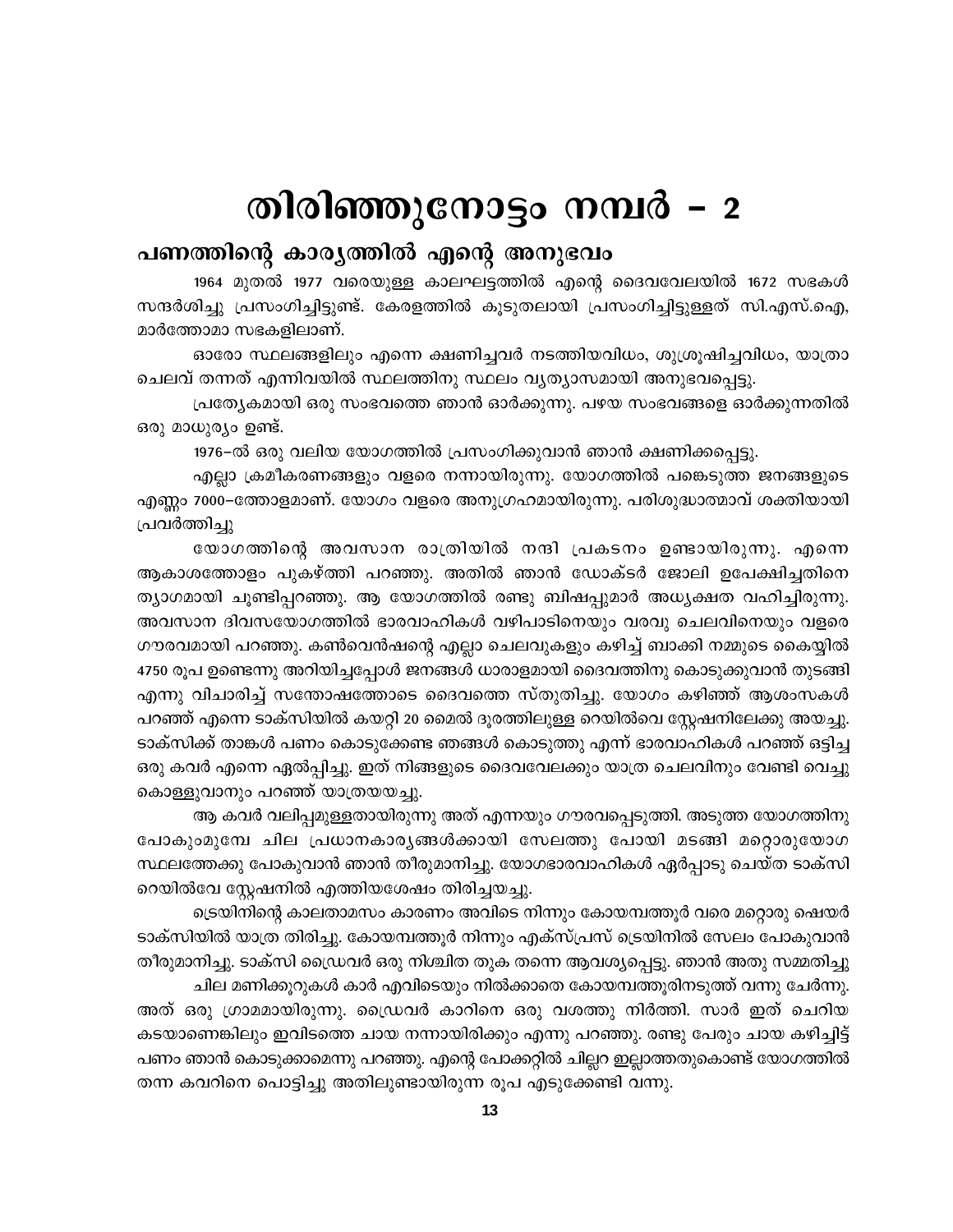## $\mathcal{P}$ ebruary 2016 $\hat{\mathbf{v}} \triangleq \hat{\mathbf{v}} \triangleq \hat{\mathbf{v}} \triangleq \mathbf{v}$  wurth, jamakaran, com  $\hat{\mathbf{v}} \triangleq \hat{\mathbf{v}} \triangleq \mathbf{v}$  en anovañ

# കവർ പൊട്ടിക്കപ്പെട്ടു....

വേഗത്തിൽ മറ്റുള്ളവർ കാണാത്ത വിധത്തിൽ കവറിനെ പൊട്ടിച്ചു. കെട്ടായിരുന്ന രൂപ മുഴുവനും ഒറ്റരൂപാനോട്ടുകളായിരുന്നു. അതാണു കവറിന്റെ വലിപ്പത്തിനു കാരണം. ആദ്യമായി മൊത്തം എത്ര രൂപ ഉണ്ടെന്നു എണ്ണി നോക്കുവാൻ ആഗ്രഹിച്ചു. മൊത്തം 80 രൂപ മാത്രമേ ഉണ്ടായിരുന്നുള്ളൂ.

രണ്ടു ചായക്കു ഒരു രൂപ കൊടുത്തു (അന്നു ഒരു ചായക്കു 30 പൈസ) 40 പൈസ തിരിച്ചു വാങ്ങിച്ചു. ബാക്കി എന്റെ പക്കൽ 79 രൂപ 40 പൈസ ഉണ്ടായിരുന്നു.

ഇതിൽ തുടർച്ചയായി കോയമ്പത്തൂർ വരെ കാറിൽ യാത്ര ചെയ്തതിന് 75 രൂപയാണ് കൊടുക്കേണ്ടത്. എന്നാൽ ആ സ്ഥലത്തിൽ വച്ചുതന്നെ കാറിനു കൊടുക്കേണ്ട 75 രൂപയും കൊടുത്തു കണക്കു തീർത്തു. ഇപ്പോൾ എന്റെ കൈയ്യിൽ 4 രൂപ 40 പൈസയാണ് ഉളളത്. കാറിൽ ഇരുന്നു കൊണ്ടു തന്നെ ആലോചിക്കുവാൻ തുടങ്ങി.

ഇനി സേലത്തിലേക്കു എങ്ങനെ പോകും? ആരോട് പണം ചോദിക്കും? എനിക്ക് ഒരു സ്വഭാവം ഉണ്ട്. കൂട്ടുകാരോടൊപ്പം ഹോട്ടലിലേക്കു ചെന്നാൽ ബില്ല് ഞാൻ തന്നെ കൊടുക്കുകയുള്ളൂ. അങ്ങനെ എന്റെ കൈയ്യിൽ പൈസയില്ലെങ്കിൽ ആരു വിളിച്ചാലും ഹോട്ടലിലേക്കു ഞാൻ പോവുകയില്ല.

ഇപ്പോൾ സുവിശേഷവേലയ്ക്ക് വന്ന ശേഷവും ഈ സ്വഭാവം എന്നെ വിട്ടു പോയിട്ടില്ല. ഈ സന്ദർഭത്തിൽ ആരോടും പണം ചോദിക്കുവാനും എനിക്കു ഇഷ്ടമുണ്ടായില്ല. മാത്രമല്ല

കോയമ്പത്തൂരിൽ എനിക്ക് കൂട്ടുകാരും സഹോദരങ്ങളും ഡോക്ടർമാരും അനേകം ഉണ്ട്.

എന്നാൽ പണത്തിനു വേണ്ടി ആരുടെ വാതിലും മുട്ടുവാൻ ഞാൻ ഇഷ്ടപ്പെട്ടില്ല.

ആ ആലോചനയിൽ തന്നെ കാർ റെയിൽവേ സ്റ്റേഷനിലേക്കു തിരിക്കുവാൻ പറഞ്ഞു. കോയമ്പത്തൂർ സ്റ്റേഷനിൽ ഇറങ്ങി ഒരു പ്ലാറ്റ്ഫോം ടിക്കറ്റ് വാങ്ങി അവിടെ ഒരു ബെഞ്ചിൽ ഇരുന്നു. യാത്ര ടിക്കറ്റ് വാങ്ങുവാൻ പണമില്ല. സേലത്തിലേക്കു പോകുവാൻ അന്നത്തെ കാലത്തു ടിക്കറ്റിന്റെ വില 10 രൂപയാണ്. എന്തുചെയ്യും?

സേലത്തിലേക്കു വൈകുന്നേരം വേഗതയുള്ള അഞ്ച് ട്രയിനുകൾ ഉണ്ട്. ആദ്യത്തെ വണ്ടി വന്നു. എഞ്ചിനിൽ നിന്നും ഗാർഡു വാൻ വരെ നടന്നു.

ജംഗ്ഷൻ എന്റെ വീട് റെയിൽവേ കാരണം സേലം സ്റ്റേഷനു സമീപത്തിലായിരുന്നതിനാലും എന്റെ അച്ഛൻ റെയിൽവേയിൽ ജോലി ചെയ്തതതു കാരണം എനിക്കു പരിചയമുള്ള ഡ്രൈവർ, ടിക്കറ്റു പരിശോധകർ ഗാർഡുകൾ ആരെങ്കിലും കണ്ടുമുട്ടുകയില്ലേ എന്നു ആകാംക്ഷയോടെ ശ്രദ്ധിച്ചുകൊണ്ടിരുന്നു.

ആ റെയിൽവേ ജോലിക്കാർ എന്നെ സേലം പ്ലാറ്റ്ഫോറത്തിൽ വച്ച്. കണ്ടാൽ തന്നെ തങ്ങളോടു കൂടെ ട്രെയിനിൽ വരുവാൻ നിർബന്ധിക്കും.

അങ്ങനെ സ്നേഹഭാവത്തിൽ ആരെങ്കിലും ഇന്നു വിളിക്കുമോ എന്ന് ആഗ്രഹത്തോടു കൂടെ ഞാൻ തേടി നടന്നു. എന്നെ ആരും വിളിച്ചിരുന്നില്ല. ആദ്യത്തെ ട്രെയിൻ പോയിക്കഴിഞ്ഞു. അടുത്തതും പോയി ഇനി ഒന്നരമണിക്കൂർ കഴിഞ്ഞ് തന്നെ അടുത്ത വണ്ടി വരികയുള്ളൂ. അതുവരെ ഒരു ബെഞ്ചിൽ ഇരുന്നു. എനിക്കു പ്രാർത്ഥനക്കുവേണ്ടി വന്ന കത്തുകളെല്ലാം ഓരോന്നായി പൊട്ടിച്ചു കൈവച്ചു പ്രാർത്ഥിച്ചുകൊണ്ടിരുന്നു.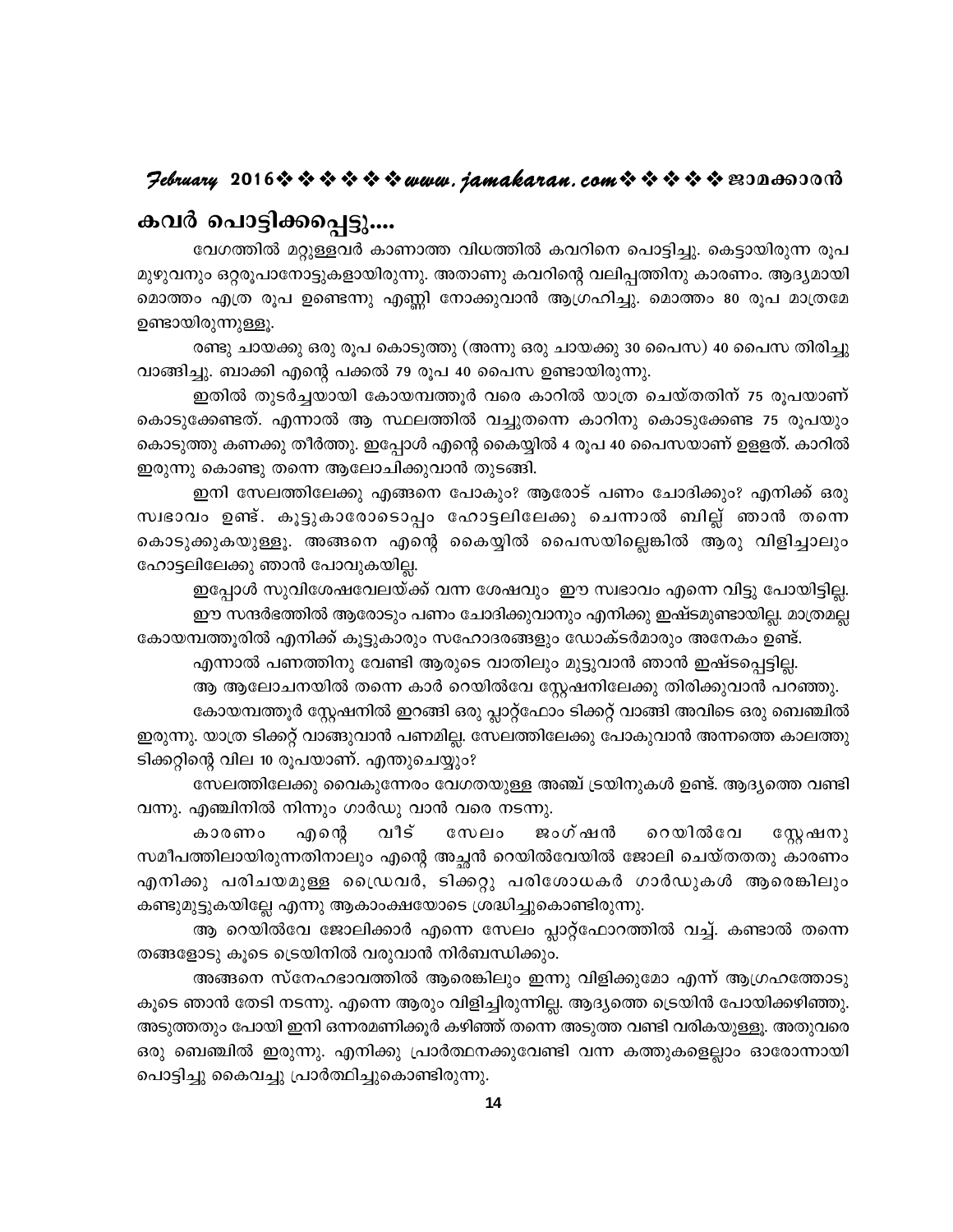# $\mathcal{P}$ ebruary 2016 $\hat{\mathbf{v}} \triangleq \hat{\mathbf{v}} \triangleq \hat{\mathbf{v}}$   $\hat{\mathbf{v}}$   $\hat{\mathbf{v}}$  we wave. jamakaran. com  $\hat{\mathbf{v}} \triangleq \hat{\mathbf{v}} \triangleq \hat{\mathbf{v}}$  nean and an

അതിൽ പൊട്ടിക്കാത്ത അപ്പോഴത്തെ 20 പൈസ ഇൻലണ്ട് കവർ ഉണ്ടായിരുന്നു. മലയാളത്തിൽ എഴുതപെട്ടതുകൊണ്ടും വായിക്കാൻ അറിയാത്തതുകൊണ്ടും വായിക്കാൻ അറിയാവുന്ന ഒരാൾ കിട്ടുന്നതുവരെ പൊട്ടിക്കാതെവയ്ക്കും.

ഇതിൽ ഒരു ഇൻലന്റ് കത്തിൽ നിന്നും മടക്കിയ നിലയിൽ 20 രൂപ നോട്ട് ഒന്നു കണ്ടു. കവറിൽ ചിലർ രൂപ വച്ചു അയക്കുന്നവരുണ്ടല്ലോ. ഇൻലന്റിൽ രൂപവച്ചു അയക്കുവാൻ പറ്റുകയില്ല. അങ്ങനെ വയ്ക്കുന്നത് നിയമവിരുദ്ധമാണ്.

അന്ന് ആ നിലയിൽ ആ രുപ കണ്ട ഉടനെ വളരെ സന്തോഷം ഉണ്ടായി. ഉടനെ തന്നെ കത്തിന്റെ മുഴുവൻ വിവരവും അറിയുവാൻ വേണ്ടി സ്റ്റേഷനിലെ ഒരു ചായക്കടക്കാരനെ സമീപിച്ചു വായിച്ച് കേൾപ്പിക്കുവാൻ പറഞ്ഞു, അയാൾ വായിച്ചു തീരുവാൻ 20 നിമിഷം വേണ്ടി വന്നു. അതു ഒരു സഹോദരിയുടെ കത്തായിരുന്നു. അതിൽ ഞാൻ അവരുടെ മകൾക്ക് വേണ്ടി പ്രാർത്ഥിച്ചപ്പോൾ തന്റെ മകളുടെ രോഗം മാറിയതായും അവളെ ടീച്ചർ ട്രെയിനിംഗിനു തെരഞ്ഞെടുത്തതായും പറഞ്ഞ് 20 രൂപ നന്ദി വഴിപാടായി അയക്കുന്നതായും എഴുതിയിരുന്നു.

ഈ പണത്തിന്റെ വിവരം അറിഞ്ഞ ശേഷം ആ സഹോദരിക്കുവേണ്ടി ഞാൻ പ്രാർത്ഥിച്ചു. കർത്താവിന് നന്ദിയും പറഞ്ഞു.

കഷ്ടകാലത്ത് നീ വിളിച്ചു. ഞാൻ നിന്നെ വിടുവിച്ചു......മറവിൽ നിന്ന് ഞാൻ നിനക്ക് ഉത്തരമരുളി. (സങ്കീർത്തനം 81:7)

ഉടനെ ഒരു ഹോട്ടലിൽ കയറി തൃപ്തിയായി ഊണു കഴിച്ചശേഷം സന്തോഷത്തോടെ ടിക്കറ്റ് വാങ്ങി ട്രെയിൻ കയറി വീട്ടിൽ എത്തിച്ചേർന്നു.

ചില സ്ഥലങ്ങളിൽ യോഗങ്ങൾ വിളിച്ചു കൂട്ടുന്നത് സഭകൾക്ക് പണം ശേഖരിക്കുന്നതിനു വേണ്ടി മാത്രമാണ്, പ്രശസ്തരായ പ്രസംഗികരെ വിളിക്കുന്നത്. അല്ലാതെ സഭയുടെ മാനസാന്തരത്തിന് വേണ്ടിയല്ല. അവരുടെ ഉദ്ദേശം. ഈ സംഭവം നടന്ന യോഗത്തിലെ ഏർപ്പാടുകളിൽ പന്തൽ, വാൾപോസ്റ്റ്, മൈക്സൈറ്റ് എന്നിവയ്ക്ക് ആയിരക്കണക്കിന് രൂപാ ചെലവ് ചെയ്തേക്കാം.

യോഗത്തിൽ സംസാരിക്കുവാൻ വേണ്ടി വരുന്ന ദൈവദാസന്മാർക്ക് മാത്രം ഇങ്ങനെ പിശുക്ക് കാണിക്കുന്നത് ഏതു തരത്തിൽ ഉത്തമമാകും.

സുവിശേഷം അറിയിക്കുന്നവർ സുവിശേഷത്തിൽ ഉപജീവിക്കണമെന്ന് കൽപിച്ചിരിക്കുന്നു. (1 കൊരി 9:14)

നാം ദൈവവേലക്കാരെ ബഹുമാനിക്കുവാൻ പഠിക്കണം. നമ്മുടെ യേശു കർത്താവും തന്റെ ദാസന്മാരെ അനുഗ്രഹിച്ച് പറയുമ്പോൾ നിങ്ങളെ സ്വീകരിക്കുന്നവർ എന്നെയും സ്വീകരിക്കുന്നു എന്ന് പറഞ്ഞു.

ശിഷ്യൻ എന്നുവെച്ച് കൊടുക്കുന്നവന് പ്രതിഫലം കിട്ടാതെ പോവുകയില്ല എന്ന് പറഞ്ഞു. (മത്തായി 10:42) വിശുദ്ധന്മാരുടെ ആവശ്യങ്ങളിൽ കൂട്ടായ്മ കാണിക്കുകയും അതിഥി സൽക്കാരം ആചരിക്കുകയും ചെയ്യുവിൻ. (റോമർ 12:13).

വചനം പഠിക്കുന്നവൻ പഠിപ്പിക്കുന്നവന് എല്ലാ നന്മയിലും ഓഹരി കൊടുക്കേണം. (ഗലാതൃർ 6:6) ഈ സംഭവം ഏത് സ്ഥലത്ത് ഏത് സഭയിൽ നടന്നുവെന്ന് അറിയുവാൻ നിങ്ങൾക്ക് ആഗ്രഹം കാണും എന്ന് എനിക്കറിയാം.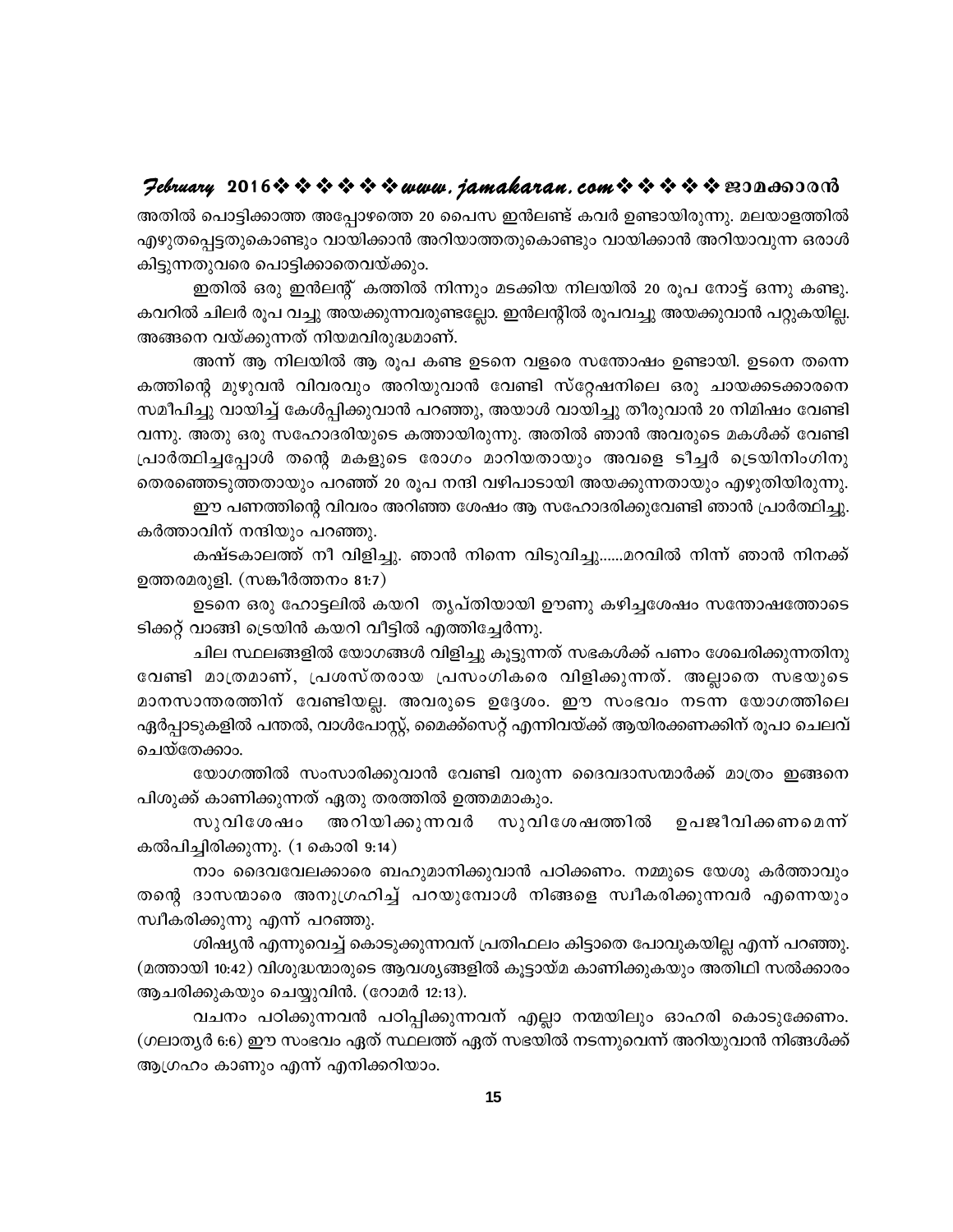# $\mathcal{P}$ ebruary 2016 $\rightsquigarrow \rightsquigarrow \rightsquigarrow \rightsquigarrow \rightsquigarrow u$ uww.jamakaran.com $\rightsquigarrow \rightsquigarrow \rightsquigarrow \rightsquigarrow \rightsquigarrow \text{reson}$

സ്ഥലം ഏതായാലും പേരു പറയാൻ പാടില്ല എന്ന ഒരു പഴഞ്ചൊല്ലുണ്ട്. എന്നാൽ ഞാൻ സ്ഥലവും പേരും പറയുകയില്ല അതല്ല ഇവിടെ പ്രധാനം.

ഇങ്ങനെ പല അനുഭവങ്ങൾ ഉണ്ട്. ഈ ഒരു സംഭവം മാത്രം ഇപ്പോൾ സൂചിപ്പിച്ചു എന്നു മാത്രം. എന്നാൽ ഇപ്പോൾ എല്ലാ യാത്രയിലും പോകാനും വരാനും പണം കൈയ്യിൽ കരുതിക്കൊള്ളുന്നു. അതുകൊണ്ട് ഭയപ്പെടാതെ യാത്ര ചെയ്യുന്നു. ഈ സംഭവത്തിനുശേഷം വീണ്ടും ഒരു പ്രാവശ്യം കൂടി അതേ സ്ഥലത്ത് എന്നെ പ്രസംഗിക്കാൻ ക്ഷണിച്ചിരുന്നു. ഞാൻ സമ്മതിച്ചു. യോഗത്തിൽ പരോക്ഷമായിപ്പോലും പഴയ പണത്തിന്റെ കാര്യം ഞാൻ സൂചിപ്പിച്ചില്ല. അങ്ങനെ ചെയ്യരുതെന്ന് കർത്താവ് എന്നോട് വെളിപ്പെടുത്തിയിരുന്നു.

ആ സ്ഥലത്ത് ഈ പ്രാവശ്യവും അതുതന്നെ സംഭവിച്ചു. ആദ്യത്തെ പ്രാവശ്യം തന്നെ തന്നു. എന്നാൽ ഞാൻ ടാക്സിയിൽ കയറാതെ ട്രെയിനിൽ തന്നെ യാത്ര ചെയ്ത് വീട്ടിൽ എത്തി. സുവിശേഷവേല എന്നത് ഒരു ജീവിത മാർഗ്ഗമല്ല, ഒരു വിളി എന്ന് ഞാൻ എപ്പോഴും

ഓർക്കും.

ഇത് എഴുതുന്നതുകൊണ്ട് പരോക്ഷമായി ഞാൻ പണം ചോദിക്കുകയാണെന്ന് നിങ്ങൾ തെറ്റിദ്ധരിക്കരുത്. പണവിഷയത്തിൽ ഞാൻ ഏതു തരക്കാരനാണെന്ന് ജാമക്കാരൻ വായനക്കാർക്ക് അറിയാം. ദൈവം എന്നെ നല്ല വിധത്തിൽ കുറവില്ലാതെ നടത്തുന്നു. ഇതുവരെ എനിക്ക് സാമ്പത്തിക വിഷയത്തിൽ കുറവുണ്ടായിട്ടില്ല.

കുറിപ്പ് : – എവിടെയായിരുന്നാലും സാമ്പത്തികലാഭം പ്രതീക്ഷിച്ച് ഞാൻ ഒരിടത്തും പോകാറില്ല. വിദേശത്തായാലും പണപ്പിരിവിനായി ഞാനൊരിടത്തും പോകാറില്ല. എന്റെ വിമാനയാത്രകൂലിയും മറ്റു ചിലവുകൾക്കും ക്ഷണിക്കുന്നവർ തന്നെ ചുമതല ഏറ്റെടുക്കുന്നു. അതു മാത്രമല്ല, എനിയ്ക്ക് സ്വന്തമായി സഭയോ സ്ഥാപനങ്ങളോ ഇല്ല. ഞാൻ സി.എസ്.ഐ സഭയിലെ ഒരു സാധാരണ അംഗമാണ്. എന്നെ ക്ഷണിക്കുന്ന സ്ഥലങ്ങളിൽ ദൈവവചനം സംസാരിച്ചിട്ട് മടങ്ങിവരും. എന്റെ രണ്ടുമക്കളും നല്ല നിലയിൽ ജീവിക്കുന്നു. എന്റെ ഭാര്യയുടെ ഗവൺമെന്റ് പെൻഷൻ ഞങ്ങൾ രണ്ടുപേർക്കും ധാരാളമാണ്. മറ്റ് വേലക്കാരെ ക്ഷണിക്കുന്ന യോഗങ്ങളിൽ ഇതുപോലെയുള്ള അനുഭവങ്ങൾ ക്ഷണിക്കുന്നവർ ദയവായി ഉണ്ടാക്കുവാൻ പാടില്ല എന്ന് ഞാൻ അഭ്യർത്ഥിക്കുന്നു.

# തിരിഞ്ഞുനോട്ടം –  $3$ യഹോവയുടെ പ്രവൃത്തി ഉദാസീനതയോടെ ചെയ്യുന്നവൻ ശപിക്കപ്പെട്ടവൻ  $($ യിരെമ്യാവ് 48:10)

പല വർഷങ്ങൾക്ക് മുമ്പ് ദൈവവേലയിൽ അനുഭവമുള്ള വലിയ പ്രാസംഗികരോട് അടുത്ത് ഇടപഴകുവാനുള്ള അവസരം എനിയ്ക്ക് ലഭിച്ചു. ദൈവത്തോട് അടുത്ത് ജീവിക്കുന്ന അവരുടെ വേലയിൽ ചില ഭയങ്കരമായ ബലഹീനതകൾ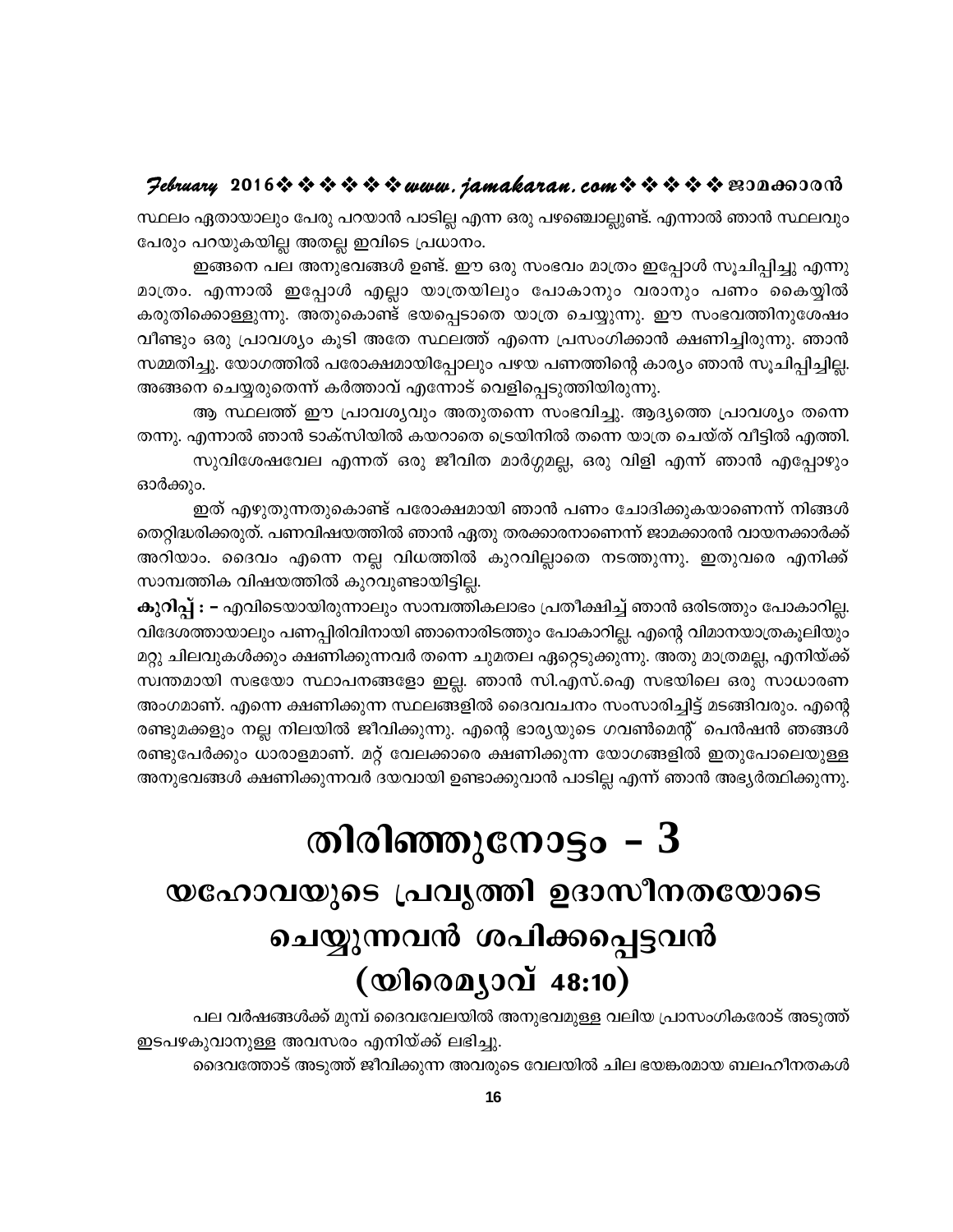#### $\mathcal{P}$ ebruary 2016 $\hat{\mathbf{v}} \triangleq \hat{\mathbf{v}} \triangleq \hat{\mathbf{v}} \triangleq \mathbf{v}$  and  $i$  amakaran.com  $\hat{\mathbf{v}} \triangleq \hat{\mathbf{v}} \triangleq \mathbf{v}$  and  $\mathbf{v}$

എന്റെ മനസ്സിനെ അധികമായി വേദനിപ്പിച്ചിട്ടുണ്ട്.

അതിൽ ഒന്ന്: പ്രസംഗിക്കുവാൻ വരാമെന്ന് സമ്മതിച്ച സ്ഥലത്തിലേക്ക് അവസാനനിമിഷം വരുവാൻ സാധിക്കുകയില്ല എന്ന് അറിയിക്കുന്നത്.

ചില സന്ദർഭങ്ങളിൽ അങ്ങനെ സംഭവിക്കാം. എന്നാൽ അത് തുടർച്ചയാക്കിയാൽ അത് വെറുപ്പിന് കാരണമായിത്തീരും.

ഇങ്ങനെ സംഭവിക്കുന്നതിന് കാരണം ഏത് സ്ഥലത്ത് വരാമെന്ന് സമ്മതിച്ചോ ആ സ്ഥലത്തെ യോഗത്തിനുവേണ്ടി നമ്മെ ഓരോ ദിവസവും പ്രാർത്ഥനയിൽ ഒരുങ്ങാതെ അവസാനനിമിഷം അതിനെപ്പററി ചിന്തിക്കുന്നതാണ്.

മാത്രമല്ല, യോഗങ്ങൾ നടത്തപ്പെടുന്ന സ്ഥലം, എത്തിച്ചേരുന്ന ആളുകളുടെ എണ്ണം, ക്ഷണിച്ചവരുടെ പാപ്പരത്വം എന്നീ കാര്യങ്ങളെ പ്രതീക്ഷിച്ച് പോകുന്നവർക്കാണ് ഇത്തരം അലക്ഷ്യമായ മനക്കരുത്ത് ഉണ്ടാകുന്നത്.

ഞാൻ 1964–ൽ തന്നെ സുവിശേഷ വേലയ്ക്കായി ഇറങ്ങി. അപ്പോൾ മൂന്ന് സ്ഥലങ്ങളിലുള്ള ആശുപത്രികളിൽ എനിക്ക് ചുമതല നിർവ്വഹിക്കേണ്ടതുണ്ടായിരുന്നു.

അന്ന് സ്വന്തമായി മൂന്ന് സ്ഥലങ്ങളിലുള്ള ആശുപത്രി നടത്തിക്കൊണ്ട് തന്നെ ഓരോ മാസം ഇന്തൃയിലെ പല സ്ഥലങ്ങളിലേക്ക് ചെന്ന് യോഗങ്ങൾ നടത്തി സുവിശേഷം അറിയിച്ചുകൊണ്ടിരുന്നു.

എന്നാൽ ഒരു സ്ഥലത്തും സുവിശേഷവേലയ്ക്കും ഗ്രാമസുവിശേഷ വേലക്കും കൃതൃമായി പോകാതിരുന്നിട്ടില്ല.

സുഖമില്ലാതേയോ കിടപ്പിലായോ അല്ലെങ്കിൽ താമസിച്ചുപോയോ ഒരു സ്ഥലത്തും സുവിശേഷവേല തടസ്സമായിട്ടില്ല. ഇത് എന്റെ സാമർത്ഥ്യത്താലോ കഴിവുകൊണ്ടോ അല്ല. വെറും ദൈവകൃപകൊണ്ടുമാത്രം. മാത്രമല്ല ദൈവവേലയിൽ എനിക്കുള്ള വാഞ്ചയും ഭാരവും മറ്റൊരു കാരണമാണ്. അതുകൊണ്ടുതന്നെ കർത്താവും എന്നെ ഈ നിലയിൽ ഉയർത്തിയും ഇരിക്കുന്നു. കർത്താവിന് സ്തോത്രം.

# എന്നെ മാനിക്കുന്നവനെ ഞാനും മാനിക്കും. എന്നെ നിന്ദിക്കുന്നവൻ നിന്ദിതരാകും. 1 ശമുവേൽ 2:30

പുതിയ അനുഭവം....

കേരളത്തിലുള്ള മണിമുളിയിൽ പല വർഷങ്ങൾക്ക് മുൻപ് എന്റെ സുവിശേഷവേല നടന്നുകൊണ്ടിരുന്നു.

അന്ന് അവസാന ദിവസം രാത്രി സഭാശുശ്രൂഷകൻ കൈകൾ കൂട്ടിതിരുമ്മി വിഷമിച്ചുകൊണ്ട് നിന്നു.

യോഗം കഴിഞ്ഞയുടനെ കേരളത്തിൽ 400 മൈൽ ദൂരത്തുള്ള മറ്റൊരിടത്തിൽ പിറ്റെ ദിവസം ഉച്ചക്ക് യോഗത്തിനു വേണ്ടി എത്തിച്ചേരേണ്ടതുണ്ട്.

അതിനുവേണ്ടി യാത്ര സൗകര്യങ്ങളെല്ലാം ചെയ്തു കഴിഞ്ഞിരുന്നു. എന്നാൽ ഇപ്പോഴത്തെ അവിടത്തെ പരിതസ്ഥിതിയിൽ വളരെ മാറ്റുമുണ്ടായിരുന്നു. അതായത് ട്രാൻസ്പോർട്ട് ജീവനക്കാരെല്ലാം സമരത്തിലാണ്. എനിക്ക് റിസർവ് ചെയ്ത ബസ് ടിക്കറ്റ് പ്രയോജനമില്ലാതെയായി.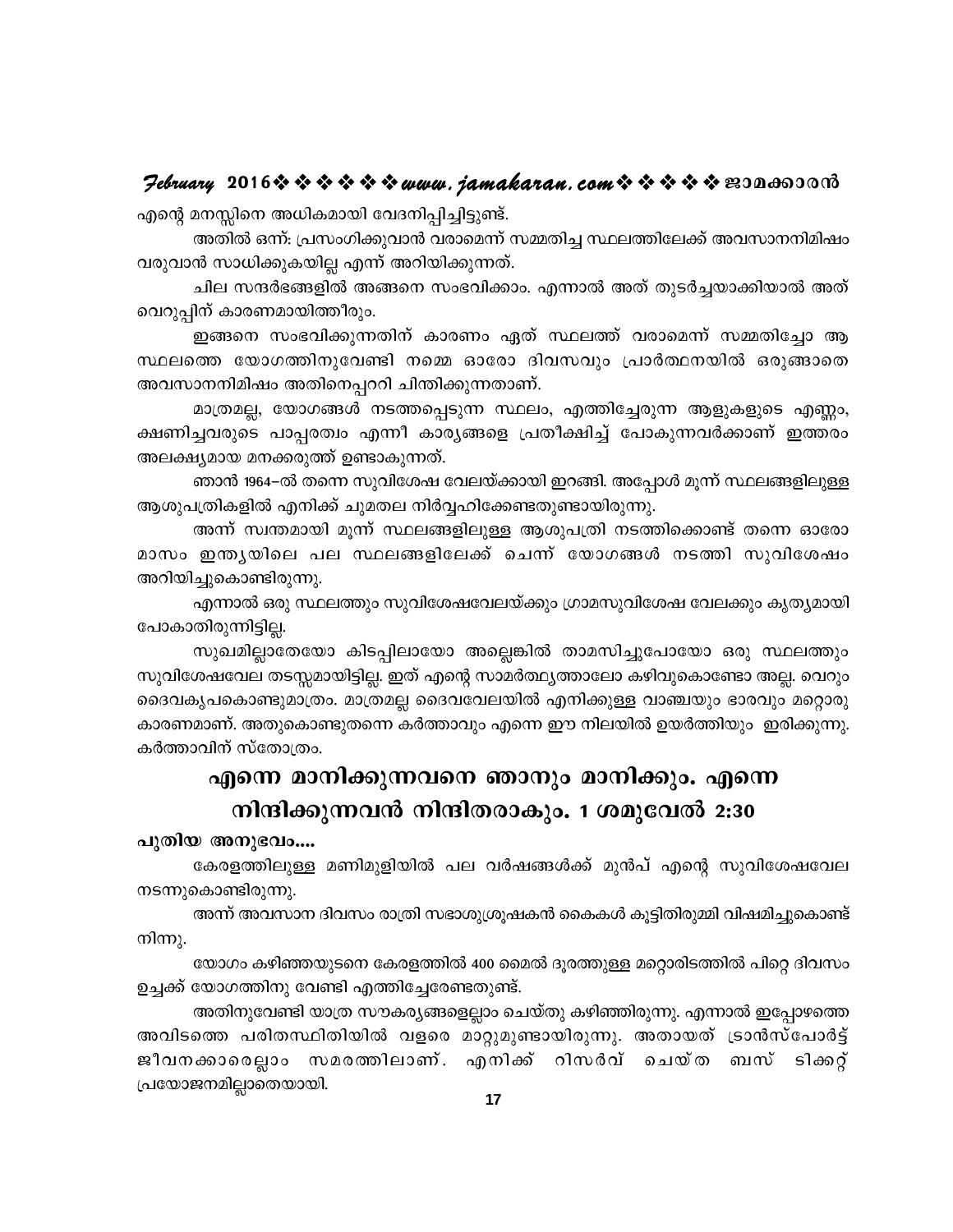#### $\mathcal{P}$ ebruary 2016 $\hat{\mathbf{v}} \triangleq \hat{\mathbf{v}} \triangleq \hat{\mathbf{v}} \triangleq \mathbf{v}$  and  $i$  and  $k$  are  $n$ , com  $\hat{\mathbf{v}} \triangleq \hat{\mathbf{v}} \triangleq \hat{\mathbf{v}}$  and  $\mathbf{v}$  and  $\mathbf{v}$

സമരക്കാർ ഏത് വാഹനം കണ്ടാലും കല്ലെറിയുന്നു. അതുകൊണ്ട് സ്വന്തം കാറുള്ളവർ പോലും തങ്ങളുടെ കാറിൽ മറ്റൊരു യോഗസ്ഥലത്തേക്ക് എന്നെ കൊണ്ടുപോകുവാൻ മടിച്ചു.

എങ്ങനെയും പിറ്റെ ദിവസം ഉച്ചക്കു യോഗത്തിനു 400 മൈൽ അകലെയുളള ആ സ്ഥലത്തിലേക്കു പോയി ചേരേണ്ടതുണ്ട്.

ഏതെങ്കിലും ലോറിയിൽ കയറിയെങ്കിലും എന്നെ തിരിച്ച് അയക്കാമെന്നും അച്ചന്മാർ കരുതി. എന്നാൽ ഒരു ലോറി പോലും വന്നില്ല.

അപ്പോൾ തമിഴ്നാട്ടിൽ നിന്നും മുളകൾ കയറ്റിയ ഒരു ലോറി കേരളത്തിൽ നടക്കുന്ന സമരവിവരമറിയാതെ വന്നുകൊണ്ടിരുന്നു. സഭ അച്ചന്മാർ കുപ്പായത്തോടു കൂടെ നിന്നു കൈ കാട്ടിയതുകൊണ്ടു ഉടനെ ഡ്രൈവർ വണ്ടി നിർത്തി. അച്ചൻ ഡ്രൈവറോട് എന്നെപറ്റി വിവരങ്ങളെല്ലാം പറഞ്ഞറിയിച്ചു. അതിൽ കയറ്റി എന്നെ അയച്ചു.

എങ്ങനെയോ അവരുടെ കടമ കഴിഞ്ഞു. പിന്നത്തെ എന്റെ അനുഭവം ഞാനല്ലേ അറിയൂ. ഒരു മണിക്കൂർ നേരം ലോറി എവിടെയും നിൽക്കാതെ ഓടിക്കൊണ്ടിരുന്നു. വഴിയിൽ ചെറുചെറു കൂട്ടം ആളുകൾ ഞങ്ങളുടെ ലോറിയെക്കണ്ടു ശബ്ദമുയർത്തിക്കൊണ്ടിരുന്നു.

പെരിന്തൽമണ്ണ എന്ന സ്ഥലത്തെത്തിയപ്പോൾ ജനങ്ങൾ ലോറിയെ തടഞ്ഞു നിർത്തി ചുറ്റിലും വളഞ്ഞു നിന്നിരുന്നു.

വേറെ പോംവഴിയില്ലാതെ ഡ്രൈവർ വണ്ടിനിർത്തി എന്നോട് ഇറങ്ങുവാൻ പറഞ്ഞു. ഞാനും ഇറങ്ങി. ഡ്രൈവർ ലോറിയെ ഒരു വശത്തു ചേർത്തു നിർത്തി. സമരം തീരുന്നതുവരെ താൻ അവിടെ തന്നെ താമസിക്കുവാൻ പോകുന്നതായും എന്നോട് ബസ് സ്റ്റാന്റിലേക്കു പോകുവാനും ആവശ്യപ്പെട്ടു.

അവിടെ ഏതെങ്കിലും ടാക്സി കിട്ടുമോ എന്ന് ഞാൻ അന്വേഷിച്ചു. ആരും വരികയില്ല. അതുകൊണ്ടു അവിടെ ഏതെങ്കിലും ഒരു ലോഡ്ജിൽ അന്നു താമസിച്ചിട്ട് പോകുവാൻ അവിടത്തെ ജനങ്ങൾ അഭിപ്രായങ്ങൾ പറഞ്ഞു.

അടുത്ത ദിവസം ഉച്ചക്കു അടുത്ത സ്ഥലത്ത് യോഗത്തിനു ചെന്നു ചേരണം. പിന്നെ എങ്ങനെ അവിടെ താമസിക്കും.

അപ്പോൾ 40–ാമത്തെ മൈലിൽ റെയിൽവേ സ്റ്റേഷൻ ഉണ്ടെന്നും ട്രെയിനുകൾ മാത്രം ഓടുന്നുണ്ടെന്നും മനസ്സിലാക്കി.

അവിടം വരെ ആ 40 മൈൽ ദൂരവും നടന്നുപോകുവാൻ ഞാൻ തീരുമാനിച്ചു. പലരും എന്നെ തടുത്തു. എന്നാൽ ഞാൻ പെട്ടിയുമെടുത്തുകൊണ്ട് രാത്രി 12.10 ന് നടക്കുവാൻ തുടങ്ങി. എന്റെ കൂടെ ആരും വന്നില്ല.

ഒരു മണിക്കൂർ നേരം ടാറിട്ട റോഡിൽക്കൂടി നടന്നുകൊണ്ടിരുന്നു. തൊണ്ടയിൽ വരൾച തുടങ്ങിയിരുന്നു. ആ ഇരുട്ടിൽ ആരോട് വെള്ളം ചോദിക്കും.

വഴിയിൽ കൊച്ചു ഗ്രാമങ്ങളെ കണ്ടുമുട്ടി. ഒരു സ്ഥലത്തും വീടോ കടകളോ തുറന്നിരുന്നില്ല. പിന്നെയും നടന്നുകൊണ്ടേയിരുന്നു. അപ്പോൾ ആൾസഞ്ചാരമുള്ള സമയമായിരുന്നില്ല. എനിക്ക് ഭയം തോന്നുമ്പോഴെല്ലാം ദൈവത്തെ സ്തുതിച്ച് ശബ്ദമുയർത്തി പാടും. ശബ്ദമുയർത്തി പാടിയിട്ടും ഒരു ഗ്രാമത്തിൽ പോലും ആരും കതകു തുറന്നിട്ടില്ല. ഇടയിൽ കാടുകളിലൂടെയും നടന്നുകൊണ്ടേയിരുന്നു.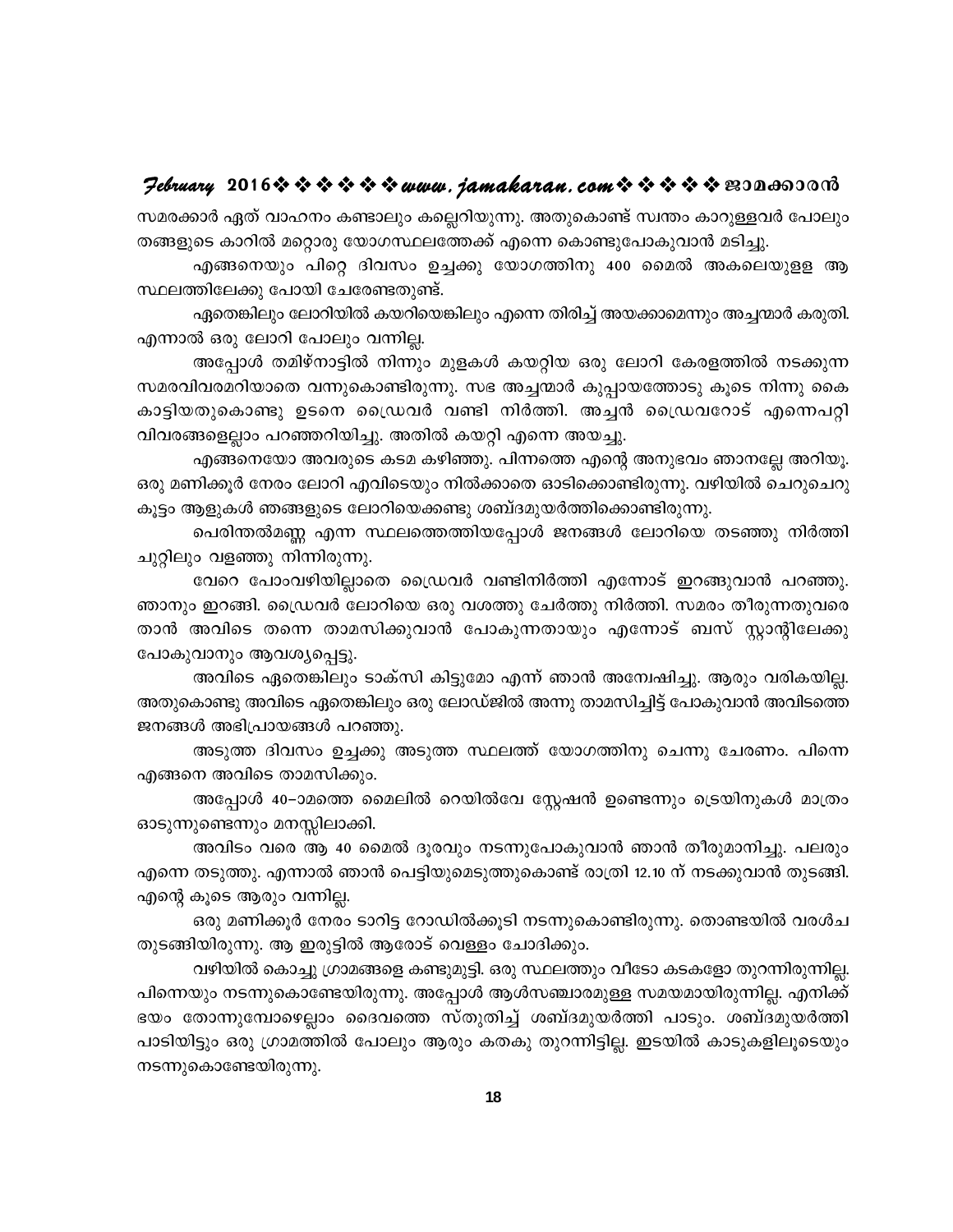# Jebruary 2016 \* \* \* \* \* \* www.jamakaran.com \* \* \* \* \* \* 20000000 പോലീസ് വാൻ.....

അപ്പോൾ ഒന്നിനു പുറകിൽ ഒനായി പോലീസ് ജീപ്പുകൾ എനെ കടന്നുപൊയ്ക്കൊണ്ടിരുന്നു. 4 ജീപ്പുകൾ പോയിക്കഴിഞ്ഞ് 5–ാമത്തെ പോലീസ് വാൻ എന്നെ കടന്നുപോയെങ്കിലും പെട്ടെന്നു നിർത്തി പുറകോട്ട് തന്നെ വന്നു എന്റെ അടുത്തു നിന്നു. വണ്ടിയുടെ ഹെഡ്ലൈറ്റ് രണ്ടും എന്റെ മേൽ നല്ലവണ്ണം കാണത്തക്കവണ്ണം നിർത്തി. മുൻവശത്തു നിന്നും ഒരു പോലീസ് ഉദ്യോഗസ്ഥൻ ഇറങ്ങി. എന്റെ അടുത്തുവന്നു എന്നോട്: നീ ആരാണ്, എവിടേയ്ക്ക് പോകുന്നു, നിന്നെ കണ്ടാൽ എനിക്ക് സംശയമുണ്ട്. നിന്റെ പെട്ടിയെ പരിശോധിക്കണം എന്നു പറഞ്ഞു. ഭയങ്കരമായ ഇരുട്ടിൽ പാന്റും ഷർട്ടും ധരിച്ച് ടിപ്പായി ഒരു പെട്ടിയും പിടിച്ച് ഞാൻ നിൽക്കുന്നത് അദ്ദേഹത്തിന്റെ സംശയം പതിൻമടങ്ങ് വർദ്ധിപ്പിച്ചു. അവർ ആവശ്യപ്പെട്ടതിനുസരിച്ച് ഞാൻ പെട്ടി തുറന്നു കാണിച്ചു. ഓരോ ഷർട്ടും കുടഞ്ഞുനോക്കി. അപ്പോൾ എന്റെ പെട്ടിയിൽ ഒരു ജാമക്കാരൻ മാസിക ഉണ്ടായിരുന്നു. അതിൽ എന്റെ പേര്, സുവിശേഷവേലയെപ്പറ്റിയുള്ള പ്രോഗ്രാം വിവരങ്ങളും, അഡ്രസും എഴുതിയിരുന്നു.

ഉടനെ അതിനെ അദ്ദേഹത്തെ കാണിച്ചു. ഞാൻ പോകേണ്ട സ്ഥലത്തെയും സമയത്തെയും അറിയിച്ചു. ഈ അത്യാവശ്യ കാര്യംകൊണ്ടും സമയത്തിന് എത്തിച്ചേരാൻ വേണ്ടിയുമാണ് ഞാൻ നടന്നുപോകുവാൻ തീരുമാനിച്ചതെന്ന് വിവരിച്ചു പറഞ്ഞു.

അദ്ദേഹം അത് വിശ്വസിച്ചു. എങ്കിലും ഇതുവരെ ആരും ഇങ്ങനെ ഒറ്റക്കു പോയിട്ടില്ല. ഇനി എന്താണ് ഉദ്ദേശം എന്നു ചോദിച്ചു.

എങ്ങനെയെങ്കിലും ട്രെയിൻ കയറി അടുത്ത ദിവസത്തെ യോഗത്തിനു എത്തി ചേരണം എന്നു പറഞ്ഞു. അതിനു അയാൾ: നിങ്ങൾക്ക് ഭ്രാന്ത് വല്ലതും ഉണ്ടോ? റെയിൽവേ സ്റ്റേഷൻ ഇവിടെ നിന്നും 33 മൈൽ അകലെയാണ്. എങ്ങനെ പോകും? ശരി എന്റെ വണ്ടിയിൽ കയറിക്കോ എന്നു പറഞ്ഞു. പോലീസ് വാനിന്റെ പുറകുവശത്തെ വാതിൽ തുറന്നു കയറുവാൻ പറഞ്ഞു.

അകത്ത് തടവുകാർ കൈകൾ ബന്ധിക്കപ്പെട്ടവരായി വരിവരിയായി സ്ഥലം ഇല്ലാതെ തിങ്ങി ഇരുന്നിരുന്നു. രണ്ടുപേരെ നീക്കിയിരുത്തിയിട്ട് ഇടയ്ക്ക് എന്നോട് ഇരിക്കുവാൻ പറഞ്ഞു.

വണ്ടി പുറപ്പെട്ടു. തടവുകാർ ഉറങ്ങി എന്റെ മേലെ വീഴാൻ തുടങ്ങി. എന്റെ അവസ്ഥയെക്കുറിച്ച് ഞാൻ ആലോചിച്ചു. എന്നെ ഈ പോലീസുകാർ എന്തു ചെയ്യുമെന്നു അറിയില്ല. എങ്ങനെയും യോഗത്തിനു തടസ്സം ഉണ്ടാകരുതേ എന്നു മാത്രം പ്രാർത്ഥിച്ചുകൊണ്ടിരുന്നു.

ഏകദേശം മൂന്നു മണിക്കൂർ നേരം വണ്ടി ഓടിക്കൊണ്ടിരുന്നു. അവരോട് സംസാരിക്കുവാൻ ആഗ്രഹിച്ചു. വണ്ടിക്കകത്ത് ലൈറ്റ് ഉണ്ടായിരുന്നില്ല. അതുകൊണ്ട് ഒരാളുടെ മുഖം മറ്റൊരാൾക്കു കാണുവാൻ കഴിയുന്നില്ല. ഞാനും മൗനമായി പ്രാർത്ഥിച്ചുകൊണ്ടിരുന്നു.

നേരം വെളുത്തു. വണ്ടി എവിടെയോ ഒരു സ്ഥലത്തു നിന്നു. കുറച്ചു നേരം മൗനം. ഉള്ളിലിരുന്നവർ അത് ഏതു സ്ഥലമെന്നറിയുവാൻ വേണ്ടി കമ്പിവലയുള്ള ജനാലവഴി പുറത്തേക്കു നോക്കിക്കൊണ്ടിരുന്നു.

#### റൊട്ടിയും ചായയും.....

അൽപ്പസമയത്തിനു ശേഷം വണ്ടിയുടെ വാതിൽ തുറക്കപ്പെട്ടു. രണ്ടു മൂന്നു പോലീസുകാർ വണ്ടിയിലുള്ള എല്ലാവർക്കും റൊട്ടിയും ചായയും കൊടുത്തു. ഇരുട്ടിൽ എന്റെ കൈയ്യിലും ഒരു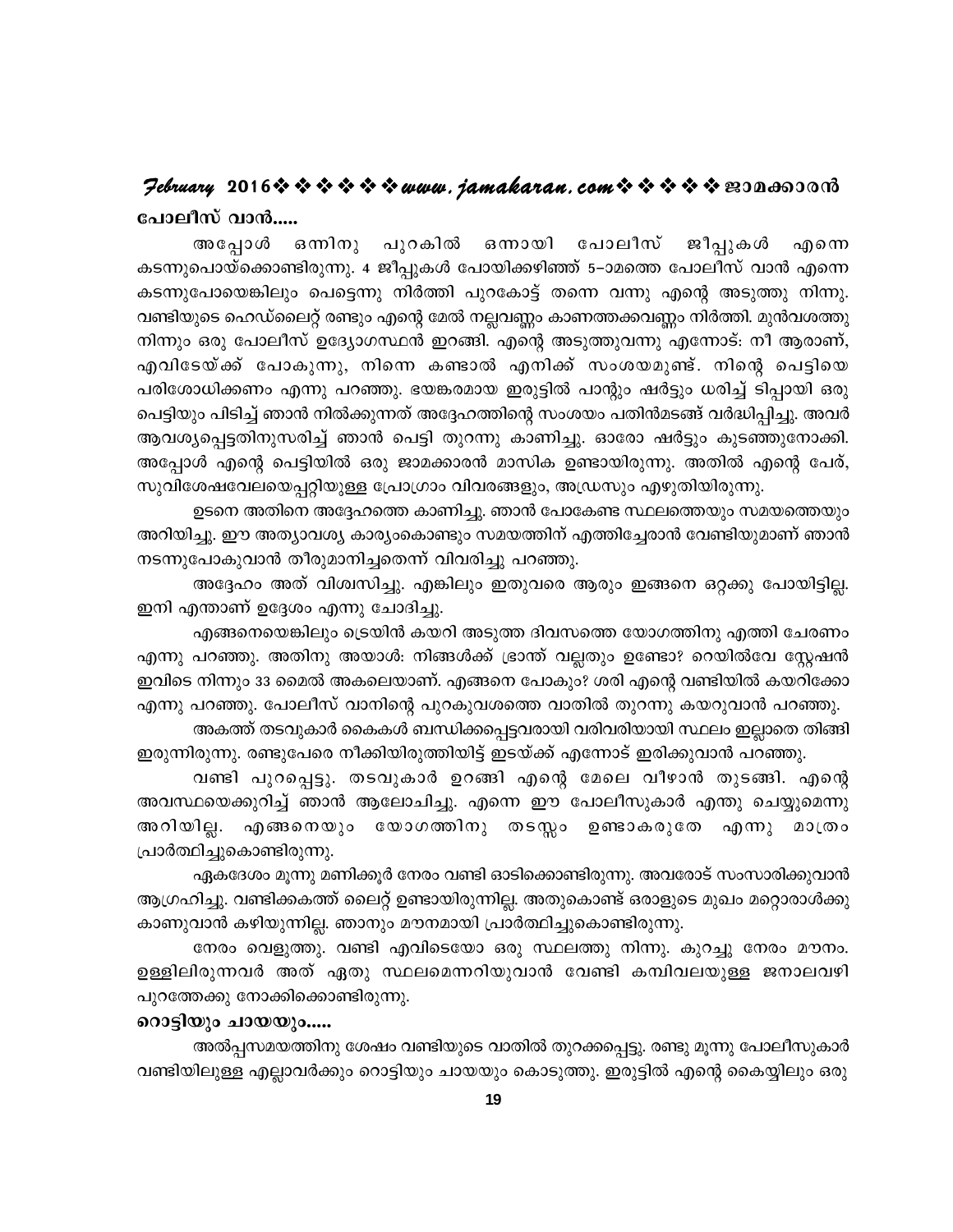# $\mathcal{P}$ ebruary 2016 $\rightsquigarrow \rightsquigarrow \rightsquigarrow \rightsquigarrow \rightsquigarrow u$ uww.jamakaran.com $\rightsquigarrow \rightsquigarrow \rightsquigarrow \rightsquigarrow \rightsquigarrow \text{ex}$

റൊട്ടിയും ചായയും എത്തി. വളരെ ദൂരം നടന്നതുകൊണ്ടും ക്ഷീണവും വിശപ്പും ദാഹവും കൊണ്ടു പല്ലുകൂടി തേയ്ക്കാതെ തിന്നുവാൻ എന്നെ പ്രേരിപ്പിച്ചു. ആ ഭക്ഷണം എന്നെ വളരെ ആശ്വസിപ്പിച്ചു. വീണ്ടും വണ്ടി പുറപ്പെട്ടു. നേരം നല്ലപോലെ വെളുത്തു ഏകദേശം 7.30 മണിയായപ്പോൾ വണ്ടി ഏതോ ഒരു കെട്ടിടത്തിന്റെ ഉള്ളിൽ കടക്കുവാൻ തുടങ്ങുകയായിരുന്നു.

ആ കെട്ടിടത്തിൽ വളഞ്ഞ ഒരു ബോർഡ് മലയാളത്തിൽ എഴുതപ്പെട്ടിരുന്നു. വണ്ടിയുടെ അകത്തുണ്ടായിരുന്നവർ അതു വായിച്ചു. എറണാകുളത്തിലുള്ള ഒരു പോലീസ് സ്റ്റേഷൻ എത്തിക്കഴിഞ്ഞു എന്നു പറഞ്ഞു.

അപ്പോഴാണ് എന്റെ അടുത്തിരുന്ന ഒരാൾ എന്നോട്: നിന്റെ കേസെന്താണെന്നു ചോദിച്ചത്. ഞാൻ ഉത്തരം പറയും മുമ്പെ വണ്ടിയുടെ വാതിൽ തുറക്കപ്പെട്ടു.

വെളിയിൽ പോലീസുകാർ വരിയായി നിന്ന് കുറ്റവാളികളെ ഇറക്കി എണ്ണി പോലീസ് ലോക്കപ്പിനുള്ളിൽ തള്ളിക്കൊണ്ടിരുന്നു. വരിയായി ഞാനും ഇറങ്ങി.

എന്നെ അവർ തള്ളിയില്ല. അവൻ എന്നെ പിടിച്ചു തള്ളുന്നതിനു മുമ്പ് ഞാൻ തന്നെ പോകുവാൻ നിശ്ചയിച്ചു ഭയന്ന് ചുറ്റുപാടും നോക്കി.

അപ്പോൾ –

സ്റ്റേഷന്റെ ഉള്ളിൽ നിന്നും സർക്കിൾ ഇൻസ്പെക്ടർ ഒരാൾ പുറത്തു വന്നു.

അവിടെ വിഷമിച്ചുകൊണ്ട് പതുക്കെ വന്നുകൊണ്ടിരുന്ന എന്നെ കണ്ടു –

നിങ്ങൾ ആരാണ്? ഈ വാനിൽ വന്നതാണോ എന്ന് ചോദിച്ചു. അതെ. വഴിക്കുവെച്ച് കണ്ട എന്നെ വണ്ടിയിൽ വന്ന ഒരു ഇൻസ്പെക്ടർ വാനിൽ കയറുവാൻ പറഞ്ഞു. ഞാൻ കയറി ഇപ്പോൾ അകത്ത് പോകണോ പുറത്ത് പോകണോ എന്നറിയാതെ നിൽക്കുകയാണ് എന്ന് പറഞ്ഞു. പെട്ടെന്ന് ആ സർക്കിൾ ഇൻസ്പെക്ടർ നിങ്ങളുടെ പേര് എന്താണ്? താങ്കളെ എവിടെയോ കണ്ടതായി ഓർക്കുന്നു എന്ന് പറഞ്ഞു. ഞാൻ എന്റെ പേര് പറഞ്ഞു. ഉടനെ നിങ്ങളല്ലേ യോഗങ്ങളിൽ പ്രസംഗിക്കുന്നത് എന്ന് അഭിമാനത്തോടു കൂടെ ചോദിച്ചു. നിങ്ങൾ എങ്ങനെ ഇവരുടെ കൂടെ വന്നു എന്നും ചോദിച്ചു. ഞാൻ അദ്ദേഹത്തോട് മുഴുവൻ വിവരങ്ങളും പറഞ്ഞു.

ഉടനെ അദ്ദേഹം സർ, നിങ്ങളുടെ യോഗത്തിൽ പങ്കെടുത്ത എന്റെ മകൾക്ക് പരിപൂർണ്ണ സൗഖ്യം ലഭിച്ചു. അവസാന ദിവസത്തെ യോഗത്തിന് തലയിൽ കൈവച്ച് പ്രാർത്ഥിച്ചതായി എന്റെ വീട്ടുകാർ പറഞ്ഞു.

എന്റെ മകനും താങ്കളുടെ യോഗത്തിലാണ് മാനസാന്തരപ്പെട്ടത്. താങ്കളുടെ യോഗം കേരളത്തിൽ എവിടെ നടന്നാലും എന്റെ വീട്ടിൽ നിന്ന് എന്നെ ഒഴിച്ച് മറ്റെല്ലാവരും പങ്കെടുക്കും എന്ന് പറഞ്ഞു. നിങ്ങളുടെ മാസിക ഞങ്ങൾക്കും വരുന്നുണ്ട്. അതിൽ ഡിസംബർ മാസം ക്രിസ്മസ് മാസികയിൽ താങ്കളുടെ ഫോട്ടോ ഞാൻ കണ്ടിട്ടുണ്ട്. എന്റെ പോലീസ് ഉദ്യോഗം കാരണം എനിക്കു മാത്രം പങ്കെടുക്കുവാൻ ആഗ്രഹം ഉണ്ടായിട്ടും ഒരിക്കൽ പോലും സന്ദർഭം കിട്ടിയില്ല എന്ന് പറഞ്ഞ് സ്റ്റേഷന്റെ അകത്ത് കൂട്ടിക്കൊണ്ടുപോയി.

ഇപ്പോൾ ആ വാനിൽ വന്ന പോലീസ് അധികാരി അധികാരഭാവം മാറ്റി എന്റെ കൈപിടിച്ച് എന്നോട് വിനയത്തോടെ സംസാരിച്ചു. പിന്നീട് ഇൻസ്പെക്ടർ എന്നെ അദ്ദേഹത്തിന്റെ വീട്ടിലേക്ക് വിളിച്ചു. താങ്കൾ വന്നത് അറിഞ്ഞാൽ എന്റെ വീട്ടുകാർ വളരെ സന്തോഷിക്കും എന്ന് പറഞ്ഞു. ഞാനോ ഉടനെ യോഗത്തിനു പോകുവാൻ ധൃതി കൂട്ടി. അദ്ദേഹം എന്നോട് നിങ്ങൾ പോയി വിശ്രമിക്കൂ. കോട്ടയം വരെയും ഞങ്ങളുടെ ജീപ്പ് പോകുന്നുണ്ട്. അതിൽ നിങ്ങളെ അയക്കാം.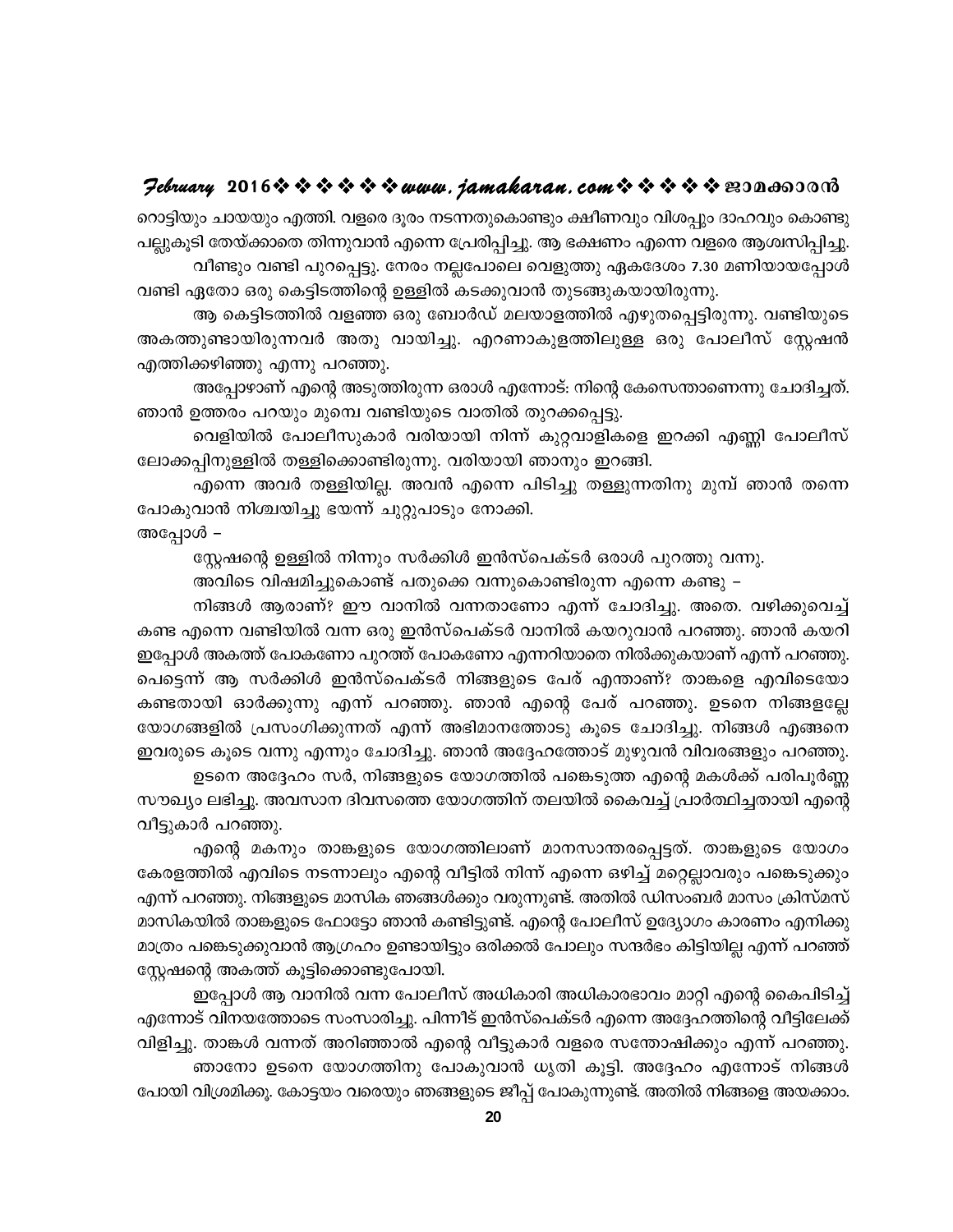#### February 2016 \* \* \* \* \* \* www.jamakaran.com \* \* \* \* \* \* 2010-00010

അവിടെ നിന്നും താങ്കൾ പോകേണ്ട സ്ഥലത്തിലേക്കു ബസ്സിൽ പോകാമെന്നു പറഞ്ഞു. രാജോചിത സ്വീകരണം ആ വീട്ടിൽ നടന്നു. ശരീരക്ഷീണം തീരുംവരെ നന്നായി കുളിച്ചു. ഊണ് റെഡിയാകുന്നതുവരെ വിശ്രമിക്കുവാൻ പറഞ്ഞു.

രാത്രിയിലെ ക്ഷീണം, ഉറക്കമില്ലായ്മ ഇവയെല്ലാം നിമിത്തം ഞാൻ നന്നായി ഉറങ്ങി. പോലീസുകാരുടെ വീടല്ലേ അതുകൊണ്ടു ഭയമില്ലാതെ ഉറങ്ങി.

ഭക്ഷണസമയമായി. എന്റെ കുടെ ചേർന്ന് ഊണു കഴിക്കുവാൻ ആഗ്രഹിച്ചിരുന്ന അധികാരി പെട്ടെന്ന് ഉയർന്ന ഉദ്യോഗസ്ഥൻ വന്നതുകൊണ്ടും എവിടെയോ ബഹളം നടന്നതുകൊണ്ടും അവരുടെ കൂടെ ഉടനെ പുറപ്പെട്ടുപോയി.

ഇങ്ങനെ തന്നെ യോഗങ്ങൾക്ക് പങ്കെടുക്കുവാൻ ആഗ്രഹത്തോടെ ഇരിക്കുമ്പോൾ ഏതെങ്കിലും ഒരു ജോലിക്കായി ഉടനെ പോയ്ക്കളയും എന്ന് ആ ഉദ്യോഗസ്ഥന്റെ ഭാര്യ വെറുപ്പോടെ പറഞ്ഞു.

ഭക്ഷണം കഴിച്ചയുടൻ തന്നെ ജീപ്പ് വന്നു. അതിൽ തോക്കുധാരികളായ കോൺസ്റ്റബിൾമാരും ഒരു സബ്ഇൻസ്പെക്ടറും ഉണ്ടായിരുന്നു. എന്റെ പെട്ടിയെ ഒരു പോലീസ് കോൺസ്റ്റബിൾ കൈയ്യിൽ എടുത്തു. ഞാൻ ജീപ്പിൽ കയറുവാൻ അരികിൽ വന്നയുടനെ സബ് ഇൻസ്പെക്ടർ മുന്നിൽ നിന്ന് ഇറങ്ങി പുറകിൽ കയറിയിരുന്നു. മുൻസീറ്റിൽ ഞാൻ മാത്രമേ ഉണ്ടായിരുന്നുള്ളൂ. സ്ഥലം ഉള്ളപ്പോൾ എന്തിനാണ് പുറകിൽ പോയി ഇരിക്കുന്നത് ഇവിടെ വന്ന് ഇരിക്കുവാൻ വേണ്ടി ഞാൻ വിളിച്ചു.

എന്നാൽ അദ്ദേഹം വന്നില്ല. സർക്കിൾ ഇൻസ്പെക്ടർ താങ്കളെ മാത്രം മുന്നിൽ ഇരുത്തുവാനും ബഹുമാനത്തോടെ കൊണ്ടുപോകുവാനും ഞങ്ങളോട് പറഞ്ഞിട്ടുണ്ട് എന്ന് പറഞ്ഞു.

അപ്പോൾ തടവുകാരനെ പോലെ ഞാൻ പെരുന്തൽമണ്ണയിൽ നിന്ന് വരുമ്പോൾ ഉണ്ടായ അപമാനത്തെ ദൈവം അത് മാറ്റി ഉയർച്ചയാക്കിയതായി ഞാൻ മനസ്സിലാക്കി.

ജീപ്പ് കോട്ടയം ബസ്സ്റ്റാന്റ് കഴിഞ്ഞ് പോയ്ക്കൊണ്ടിരുന്നു. എന്നെ ഇവിടെ തന്നെ ഇറക്കിയാൽ ബസ്സിൽ കയറി പോകാം എന്ന് ഞാൻ പറഞ്ഞു. എന്നാൽ വണ്ടി ഓടിച്ച പോലീസുകാരൻ ഇപ്രകാരം പറഞ്ഞു. താങ്കൾക്ക് എവിടെവരെ പോകണോ അവിടം വരെ കൊണ്ടുവിട്ടശേഷം ബാക്കി കാര്യങ്ങൾ നോക്കിയാൽ മതിയെന്ന് സർക്കിൾ ഇൻസ്പെക്ടർ പ്രത്യേകം പറഞ്ഞു എന്ന് പറഞ്ഞു.

അപ്പോൾ സമയം പകൽ 2.30. യോഗസ്ഥലത്ത് വേദപഠനം നടന്നുകൊണ്ടിരുന്ന സ്ഥലത്തിൽ എത്തിച്ചേർന്നു. ജനങ്ങൾ കൈകൊട്ടി പാട്ടുപാടിക്കൊണ്ട് എന്റെ വരവിനായി സഭാപ്രവർത്തകരും കാത്തുക്കൊണ്ടിരിക്കുകയായിരുന്നു.

ജീപ്പ് അവരുടെ അടുത്തു വന്നു നിന്നു. ആദ്യം സബ്ഇൻസ്പെക്ടറും പോലീസുകാരും ഇറങ്ങി തങ്ങളുടെ തോക്കുകളുമായി സല്യൂട്ടടിച്ചു. ഞാൻ ഒരു മന്ത്രിയെപ്പോലെ പതുക്കെ ഇറങ്ങി. സ്വീകരിക്കുവാൻ വന്ന എല്ലാവരും ആശ്ചരൃത്തോടുകൂടെ നോക്കി നിൽക്കെ പോലീസ് കാവലോടുകൂടെ ക്രിസ്തുവിന്റെ മന്ത്രിയായി പന്തലിലേക്കു ഗമയോടുകൂടി പ്രവേശിച്ചു.

സംരക്ഷണം! സ്വീകരണം! വഴിനടത്തൽ! കണ്ടോ!

സ്നേഹമുള്ളവരേ, നാം ദൈവത്തിന്റെ വേലയിൽ കാണിക്കുന്ന കരുതൽ വെറുതെയാവുകയില്ല.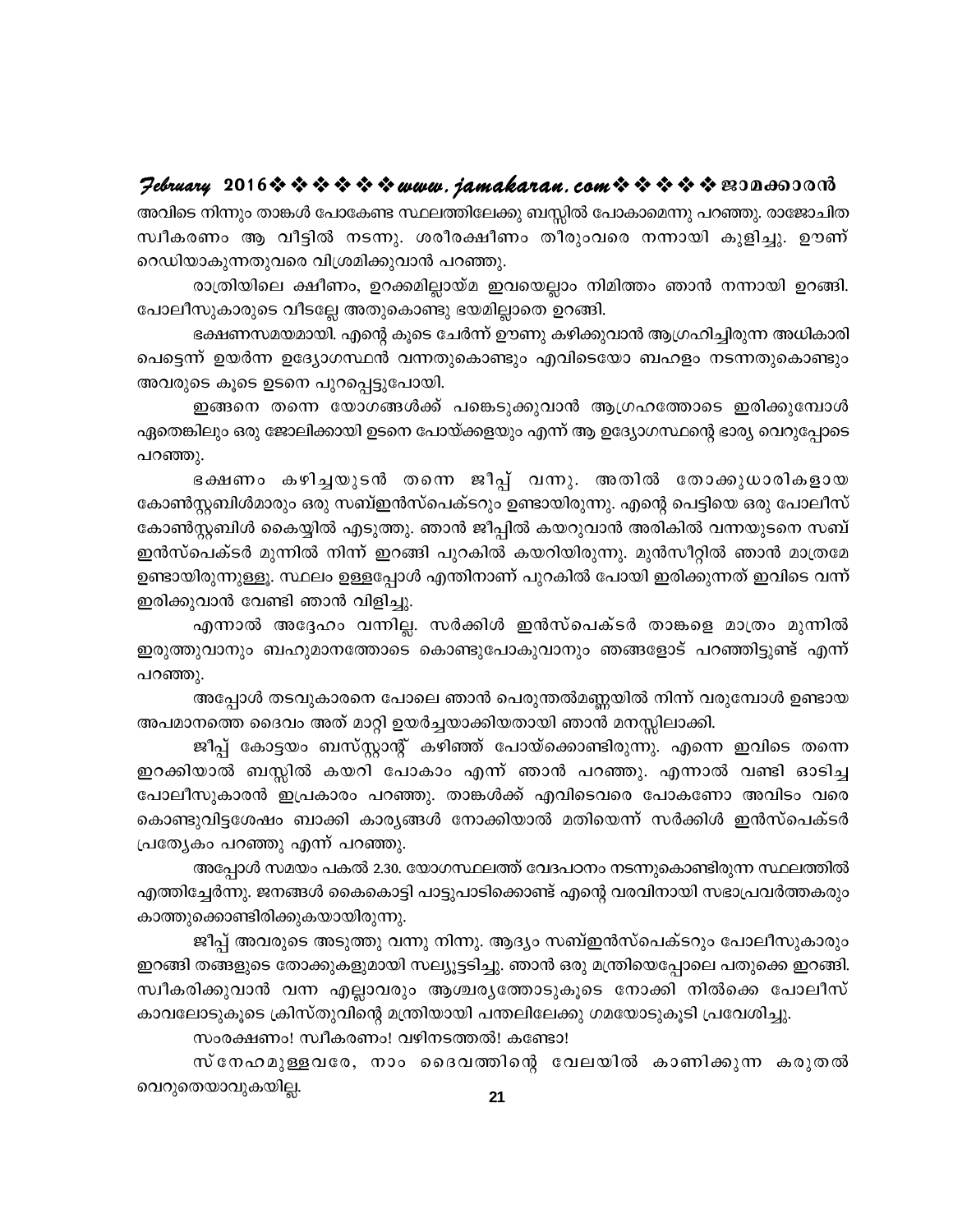# $\mathcal{P}$ ebruary 2016 $\rightsquigarrow \rightsquigarrow \rightsquigarrow \rightsquigarrow \rightsquigarrow u$ uww.jamakaran.com $\rightsquigarrow \rightsquigarrow \rightsquigarrow \rightsquigarrow \rightsquigarrow \text{reson}$

തന്റെ ദാസനെ തന്റെ കൺമണിപോലെ സംരക്ഷിക്കുന്ന ദൈവം ഇപ്പോഴും ജീവിച്ചിരിക്കുന്നുണ്ട്.

നീ പോകുന്ന വഴിയിലെല്ലാം നിന്റെ ദൈവമായ യഹോവ നിന്റെ കൂടെ ഉണ്ടായിരിക്കും. (യോശുവ 1:9)

വിശുദ്ധന്മാരുടെ ആവശൃങ്ങളിൽ കൂട്ടായ്മ കാണിക്കുകയും അതിഥി സൽക്കാരം ആചരിക്കുകയും ചെയ്യുവിൻ. (റോമർ 12:13).

# സി.എസ്.ഐ മലബാർ ഡയോസിസ് ബിഷപ്പ് തെരഞ്ഞെടുപ്പ്

കേരള സ്റ്റേറ്റിൽ നോർത്ത് കേരള സി.എസ്.ഐ ഡയോസിസ് എന്നുള്ളത് രണ്ടു ഡയോസിസായി സി.എസ്.ഐ സിനഡ് തിരിച്ചു. കൊച്ചിൻ സി.എസ്.എസ് ഡയോസിസ് എന്നും മലബാർ സി.എസ്.ഐ ഡയോസിസ് എന്നും രണ്ടായി തിരിച്ചിട്ടുണ്ട്.

ഇപ്പോൾ വടക്ക് കേരള ഡയോസിസിന് മലബാർ സി,എസ്.എസ് ഡയോസിസ് എന്ന് പേര് മാറ്റിയിട്ടുണ്ട്. ഈ മലബാർ സി.എസ്.ഐ ഡയോസിസിന് പുതിയ ബിഷപ്പ് തെരഞ്ഞെടുപ്പ് നടന്നു കഴിഞ്ഞു. ബിഷപ്പ് പാനലിൽ നാലു പേരെ തെരഞ്ഞെടുത്തിട്ടുണ്ട്. ഇതിൽ കൂടുതൽ വോട്ടു ലഭിച്ചത് - റവ.ഡോ.ബി.ആർ.മനോജ് എന്നുള്ള അച്ചനാകുന്നു. ഇദ്ദേഹം മലബാർ സി.എസ്.ഐ ഡയോസിസിൽ ജനിച്ച വളർന്നവൃക്തിയാണ്. സി.ഐസ്.ഐ രൂപീകരിക്കപ്പെട്ട കാലം തുടങ്ങി (1947)മലബാറിൽ മെജാറിറ്റിയായിട്ടുള്ള ബാസിൽ മിഷൻ ചർച്ചിലുള്ള ആരും ഇതുവരെ ബിഷപ്പായിട്ടില്ല. മദ്ധ്യകേരള ഡയോസിസിൽ (കോട്ടയം, തിരുവല്ല)ലുള്ള അച്ചന്മാരാണ് ഇതുവരെയും മലബാർ സി.എസ്.ഐ ഡയോസിസിൽ ബിഷപ്പായി പദവി വഹിച്ചിട്ടുള്ളത്. രണ്ടു പ്രാവശ്യവും ഈ ഡയോസിസിൽ പ്രശ്നങ്ങൾ ഉണ്ടായപ്പോൾ സി.എസ്.ഐ സിനഡ് കമ്മിറ്റിയാണ് രണ്ടുപേരെയും ഈ ഡയോസിസാണ് ബിഷപ്പായി നിയമിച്ചത്. അവർ മദ്ധ്യകേരള ഡയോസിസിൽ ചേർന്ന അച്ചനായിരുന്നു. ഈ പ്രാവശ്യം എങ്ങനെയോ വടക്ക് കേരള ഡയോസിൽ അച്ചന്മാരും ഡി.സി മെമ്പർമാരും തങ്ങൾ മണ്ണിൽ ജനിച്ചു വളർന്നവരായ ബാസിൽ മിഷൻ സഭയിൽ ചേർന്ന് ഡോക്ടർ റവ. മനോജ് അവർകളെ കൂടുതൽ വോട്ട് വൃത്യാസത്തിൽ ജയിപ്പിച്ചു. ഇത് ആശ്ചര്യമാണ്.

പക്ഷേ ഇതിൽ ജയിച്ചു വന്ന ഈ നാലുപേരിൽ ഒരാളെ സി.എസ്.ഐ സിനാഡ് കമ്മറ്റി ബിഷപ്പായി തെരഞ്ഞെടുക്കണം. മോഡറേറ്റർ ഇല്ലാത്ത ഇപ്പോഴത്തെ സ്ഥിതിയിൽ ഡെപ്യൂട്ടി മോഡറേറ്റർ റൈറ്റ് റവ.തോമസ് ഉമ്മൻ അവർകൾ മോഡറേറ്റർ സ്ഥാനത്തിരുന്ന് തന്റെ വീറ്റോ അധികാരത്തെ ഉപയോഗപ്പെടുത്തി കൂടുതൽ വോട്ടു ലഭിച്ച ആളെ പിൻതള്ളി കൂടുതൽ പണം ആര് കൊടുക്കുന്നോ അവർ കാണിക്കുന്ന അച്ചനെ ബിഷപ്പായി നിയമിക്കാൻ സാധ്യതയുണ്ട്. കാരണം സി.എസ്.ഐയിൽ ലക്ഷങ്ങൾ വാങ്ങി ബിഷപ്പിനെ കോഴവാങ്ങി നിയമിച്ചതിന്റെ ഉത്തമഉദാഹരണമായിരുന്നു മോസ്റ്റ് റവ.വില്യം മോസസ് അവർകളുടെ കാലം. അതിന്റെ ശേഷം മോഡറേറ്ററായി വന്ന സുഗന്ധർ എന്നുള്ള ബിഷപ്പും ഒരു അച്ചനെ ബിഷപ്പായി നിയമിക്കുവാൻ കോടികൾ വാങ്ങിയതായി പറയപ്പെടുന്നു. ഇങ്ങനെ ക്രിസ്തീയ മക്കൾക്ക് നാണക്കേടായി സഭയുടെ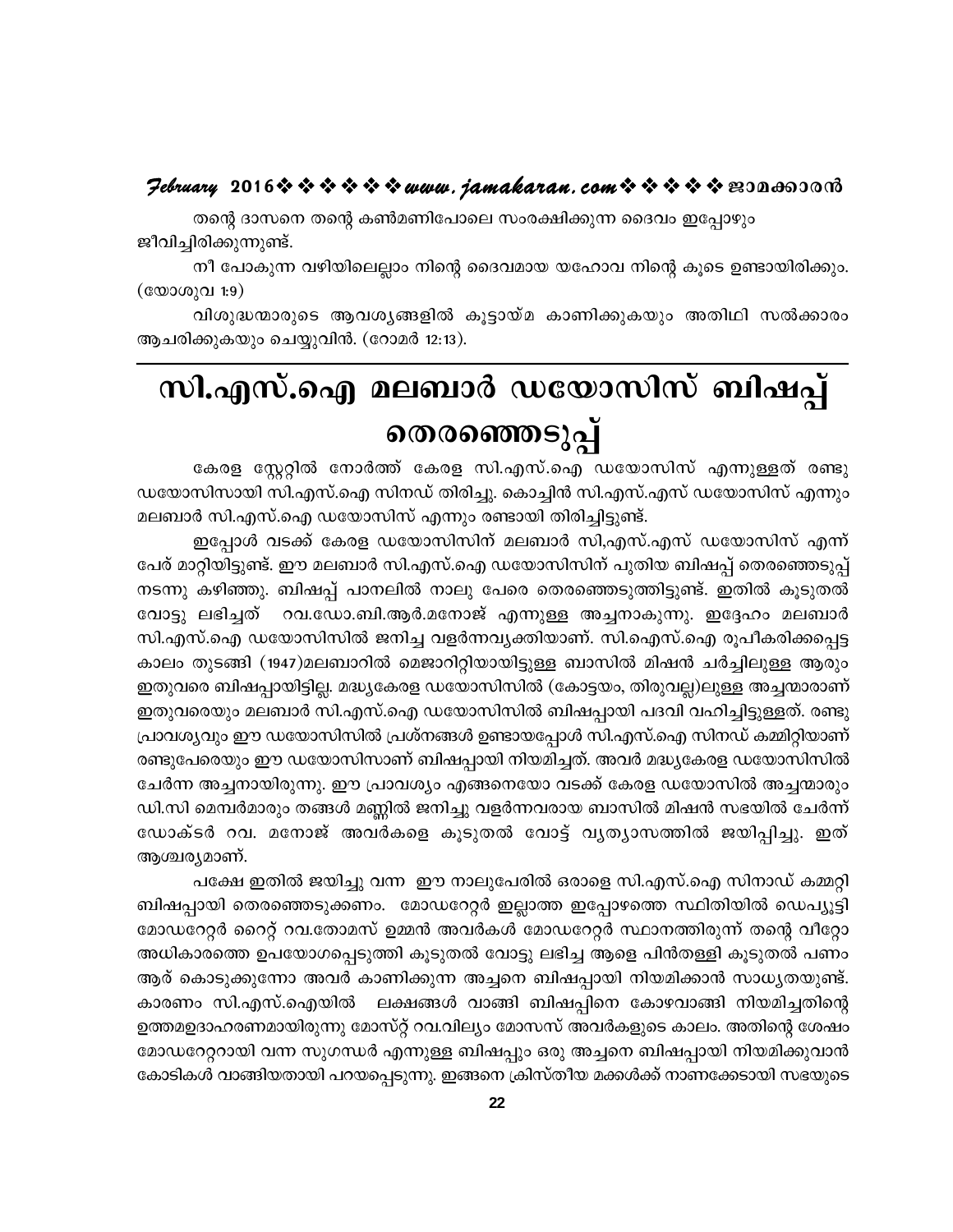## Jebruary 2016 \$ \$ \$ \$ \$ \$ www.jamakaran.com \$ \$ \$ \$ \$ \$ 200660000

മുഖ്യസ്ഥാനത്തിരിക്കുന്ന നേതാക്കൾ വാഴുന്ന ഈ കാലഘട്ടത്തിൽ മലബാർ സി.എസ്.ഐ ഡയോസിസിൽ ജനിച്ചു വളർന്ന ഒരാളെ, അതും കൂടുതൽ വോട്ടിന്റെ എണ്ണത്തിൽ ജയിച്ച വ്യക്തിയെ, കോടികൾ വാങ്ങി ബിഷപ്പായി നിയമിക്കുമോ എന്നുള്ള സംശയം മലബാർ സി.എസ്.ഐ മക്കളിൽ ഉണ്ടായതിൽ ന്യായമുണ്ടല്ലോ.

വളരെ കുറഞ്ഞ മെമ്പർ വോട്ട് വാങ്ങിയവരും ബിഷപ്പ് പാനലിൽ നാലാമതായി ജയിച്ചുവന്നവരായ റവ.ഉമ്മൻ ജോർജ്ജ് അച്ചൻ അവർകൾ (കോട്ടയം) മധ്യകേരള ഡയോസിസിൽ ക്ലെർജി സെക്രട്ടറിയായി ഇപ്പോൾ പദവിയലുള്ളവരാണ്. ഇദ്ദേഹം മൂന്നുപ്രാവശ്യം ബിഷപ്പ് ഇലക്ഷൻ നിന്ന് തോറ്റുപോയതാണ്. പക്ഷേ ഇദ്ദേഹം എന്റെ കൂടുതൽ അടുപ്പത്തിലുളള സ്നേഹിതനാകുന്നു. ഇദ്ദേഹത്തിന്റെ പിതാവ് വളരെ നല്ല ദൈവവേലക്കാരനായി പ്രവർത്തിച്ച് റിട്ടയർ ആയവരാണ്. ഈ അച്ചൻ നല്ല ആത്മീയ കുടുംബത്തിൽ വളർത്തപ്പെട്ടതാണ്. നല്ല പ്രാസംഗികനും നന്നായി പാട്ടുപാടാനുള്ള താലത് ലഭിച്ചതും പ്രാർത്ഥിക്കുന്ന ഒരു അച്ചനുമാകുന്നു. ഒരേയൊരു കുറവ് പറയണമെങ്കിൽ ഇദ്ദേഹം സഹോ.ഡി.ജി.എസ്.ദിനകൻ അവർകളിൽ യേശു വിളിക്കുന്ന എന്ന സ്ഥാപനത്തിന്റെ തെറ്റായ ഉപദേശത്തെ പിൻഗമിക്കുന്നവരാണ്. അതോടെ യേശുവിളിക്കുന്ന സ്ഥാപനത്തിലും ചില ചുമതലയുള്ളതായി പറയപ്പെടുന്നു. ഈ അച്ചന് ഇപ്പോഴുള്ള ഡെപ്യൂട്ടി മോഡറേറ്ററും താൽകാലിക മോഡറേറ്ററായി ചുമതല വഹിക്കുന്നതായ റൈറ്റ്.റവ.തോമസ് ഉമ്മൻ അവർകൾ തന്റെ വീറ്റോ അധികാരത്തെ ഉപയോഗപ്പെടുത്തി തീർച്ചയായും ഇദ്ദേഹത്തെ ബിഷപ്പാക്കാൻ ശ്രമിക്കാൻ സാദ്ധ്യതയുണ്ട്. അതുകൊണ്ട് നാലാമത്തെ നിലയുള്ള ജയിച്ച ഇദ്ദേഹത്തിനെ ബിഷപ്പാക്കി മെജാറിറ്റി വോട്ട് ലഭിച്ചവരെ അവസാനനിലയിൽ ഒതുക്കി മദ്ധ്യകേരളാ ഡയോസിസിൽ അച്ചന്മാരിൽ ഒരാളെ മലബാർ ഡയോസിസിന് വീണ്ടും ബിഷപ്പായി ഭരിക്കാൻ തെരഞെടുക്കപ്പെടുവാൻ സാധ്യതയുണ്ട്.

# പഴയ പത്രവാർത്തകൾ  $(Old News)$

## സംഘർഷം: പെന്തകോസ്ത് ആരാധനാലയം അടച്ചുപൂട്ടി

തിരുവല്ല: ഇരുവിഭാഗങ്ങൾ തമ്മിലുണ്ടായ സംഘർഷത്തെ തുടർന്ന് ഐ.പി.സി ആരാധനാലയവും പാഴ്സനേജും അടച്ചുപൂട്ടി. സംഭവത്തിന്റെ പേരിൽ സഭാംഗങ്ങളായ പത്ത് പേരെ പോലീസ് അറസ്റ്റ് ചെയ്തു. സഭാ കൗൺസിൽ അംഗത്തിനു വാഹമിടിച്ചു പരുക്കേറ്റു.

തിരുവല്ല ആമല്പൂർ എബനേസർ ഐ.പി.സി ആരാധനാലയവും ഇതോടു ചേർന്നുള്ള പാഴ്സനേജുമാണ് രണ്ടു വിഭാഗങ്ങളുടെ അഭിപ്രായഭിന്നതകളുടെ പശ്ചാത്തലത്തിൽ ആർ.ഡി.ഒയുടെ നിർദ്ദേശപ്രകാരം പൂട്ടിയത്. ഇവിടെ പോലീസ് കാവലും ഏർപ്പെടുത്തി.

16 വർഷത്തിലേറെയായി ഈ സഭയിലെ പാസ്റ്ററായി പ്രവർത്തിച്ചുവന്ന കെ.പി.കുരൃനെ ആറുമാസം മുൻപ് കല്ലുങ്കലിലേക്കു സ്ഥലം മാറ്റിയിരുന്നു. പകരം പാസ്റ്റർ പി.വി.ഐസക്കിനെ നിയമിച്ചു. എന്നാൽ, പാഴ്സനേജ് ഉൾപ്പെടെ ഒഴിഞ്ഞുനൽകാൻ കെ.പി.കുരൃൻ തയ്യാറാകാത്തതാണ് പ്രശ്നത്തിനു കാരണമെന്ന് ആർ.ഡി.ഒ. എ. ഗോപകുമാർ പറഞ്ഞു. പ്രശ്നം സംബന്ധിച്ച് കോടതിയിൽ കേസ് നിലനിൽക്കവേയാണ് ഇന്നലെ വീണ്ടും സംഘർഷം ഉടലെടുത്തത്.